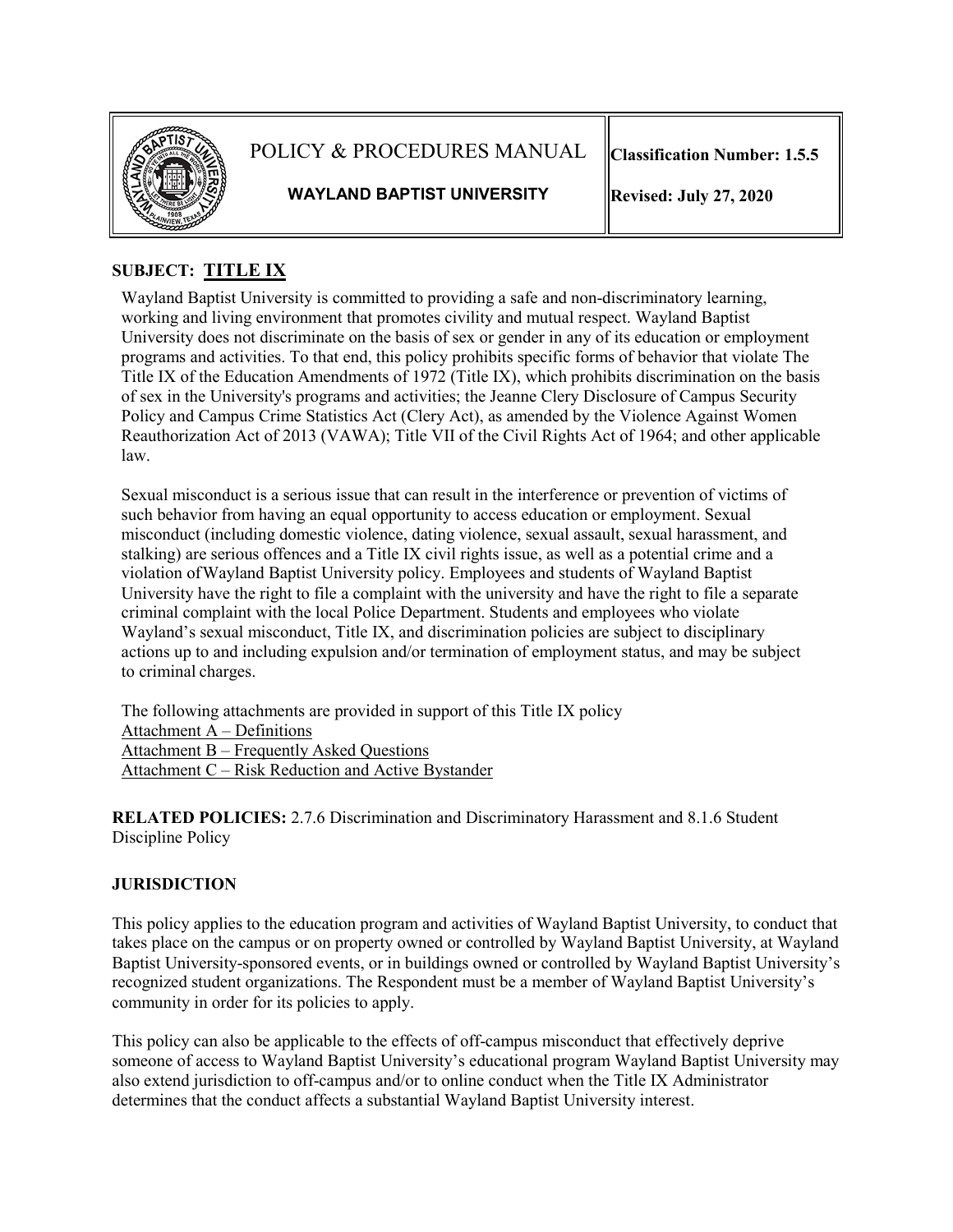Regardless of where the conduct occurred, Wayland Baptist University will address notice/complaints to determine whether the conduct occurred in the context of its employment or educational program or activity and/or has continuing effects on campus or in an off-campus sponsored program or activity. A substantial Wayland Baptist University interest includes:

- a. Any action that constitutes a criminal offense as defined by law. This includes, but is not limited to, single or repeat violations of any local, state, or federal law;
- b. Any situation in which it is determined that the Respondent poses an immediate threat to the physical health or safety of any student or other individual;
- c. Any situation that significantly impinges upon the rights, property, or achievements of oneself or others or significantly breaches the peace and/or causes social disorder; and/or
- d. Any situation that is detrimental to the educational interests or mission of Wayland Baptist University.

If the Respondent is unknown or is not a member of Wayland Baptist University community, the Title IX Administrator will assist the Complainant in identifying appropriate campus and local resources and support options and/or, when criminal conduct is alleged, in contacting local or campus law enforcement if the individual would like to file a police report.

Further, even when the Respondent is not a member of Wayland Baptist University's community, supportive measures, remedies, and resources may be accessible to the Complainant by contacting the Title IX Administrator.

In addition, Wayland Baptist University may take other actions as appropriate to protect the Complainant against third parties, such as barring individuals from Wayland Baptist University property and/or events.

All vendors serving Wayland Baptist University through third-party contracts are subject to the policies and procedures of their employers and to these policies and procedures.

When the Respondent is enrolled in or employed by another institution, the Title IX Administrator can assist the Complainant in liaising with the appropriate individual at that institution, as it may be possible to allege violations through that institution's policies.

Similarly, the Title IX Administrator may be able to advocate for a student or employee Complainant who experiences discrimination in an externship, study abroad program, or other environment external to Wayland Baptist University where sexual harassment or nondiscrimination policies and procedures of the facilitating or host organization may give recourse to the Complainant.

### **PREGNANCY[1](#page-1-0)**

Title IX provides for equal educational opportunities for pregnant and parenting students. It prohibits educational institutions from discriminating against students based on pregnancy, childbirth, false pregnancy, termination of pregnancy, or recovery from any of these conditions. It also prohibits schools

<span id="page-1-0"></span><sup>&</sup>lt;sup>1</sup> See U.S. Department of Education Supporting the Academic Success of Pregnant and Parenting Students.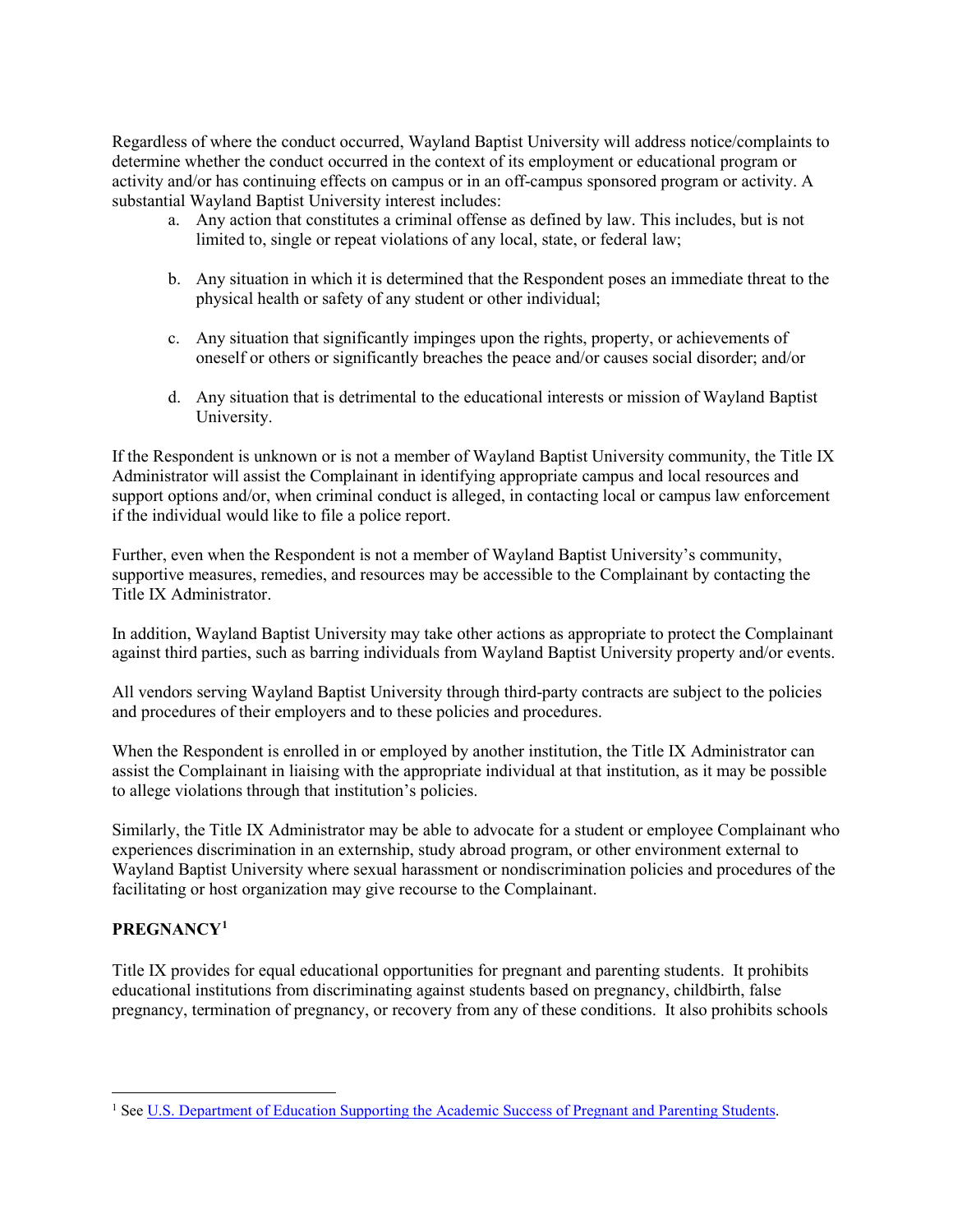from applying any rule related to a student's parental, family or marital status that treats students differently based on their sex.

Wayland Baptist University is committed to ensuring a pregnant student's access to educational programs. If you have questions about the University's obligations, or the way Title IX applies to you, please contact the Title IX Administrator.

#### **FREE EXPRESSION**

This regulation encourages and respects the right of free speech and expression guaranteed by the First Amendment of the Constitution and academic freedom. Constitutionally protected expression is not considered harassment under this policy; however, some offensive conduct, even though it contains elements of speech, may rise to the level of the type of conduct that creates a sexually hostile environment which is a violation of this policy.

### **EMPLOYEE MANDATORY REPORTING**

Under Texas SB 212 all employees of Wayland Baptist University who, in the course and scope of employment, witnesses or receives information regarding the occurrence of an incident that the employee reasonably believes constitutes sexual harassment, sexual assault, dating violence, or stalking and is alleged to have been committed by or against a person who was a student enrolled at or an employee of the institution at the time of the incident shall promptly report the incident to the institution's Title IX Administrator.

That report must include all the information concerning the incident known to the reporting person that is relevant to the investigation and, if applicable, redress of the incident, including whether an alleged victim has expressed a desire for confidentiality in reporting the incident.

An employee of Wayland Baptist University who has been designated by the University as a person with whom students may speak confidentially concerning sexual harassment, sexual assault, dating violence, or stalking or who receives information regarding such an incident under the circumstances that renders an employee's communications confidential or privileged under other law shall, in making a report, state only the type of incident reported and may not include information that would violate a student's expectation of privacy.

Exceptions to the Employee Reporting Requirement: 1) When the person is a victim of sexual harassment, sexual assault, dating violence, or stalking. (you are not required to report your own experience) 2) When the disclosure was made at a public awareness event on sexual harassment, sexual assault, dating violence, or stalking, and the event was sponsored by Wayland Baptist University, or by a student organization affiliated with Wayland Baptist University.

Failure to Report or False Report: It is a violation of Texas Law & Wayland Baptist University policy for an employee who is required to make a report to not make a report to the Title IX Office. The State of Texas has determined that an employee commits an offense if: 1) they are required to make a report and knowingly fails to make a report; or 2) with the intent to harm or deceive, knowingly makes a report that is false. These offenses are classified as Class B Misdemeanors, which can be upgraded to a Class A Misdemeanor at trial.

As is required by Texas Law, Wayland Baptist University shall terminate the employment of an employee whom the institution determines in accordance with the institution's disciplinary procedure to have committed the offense of not making a report they knew of or making a false report.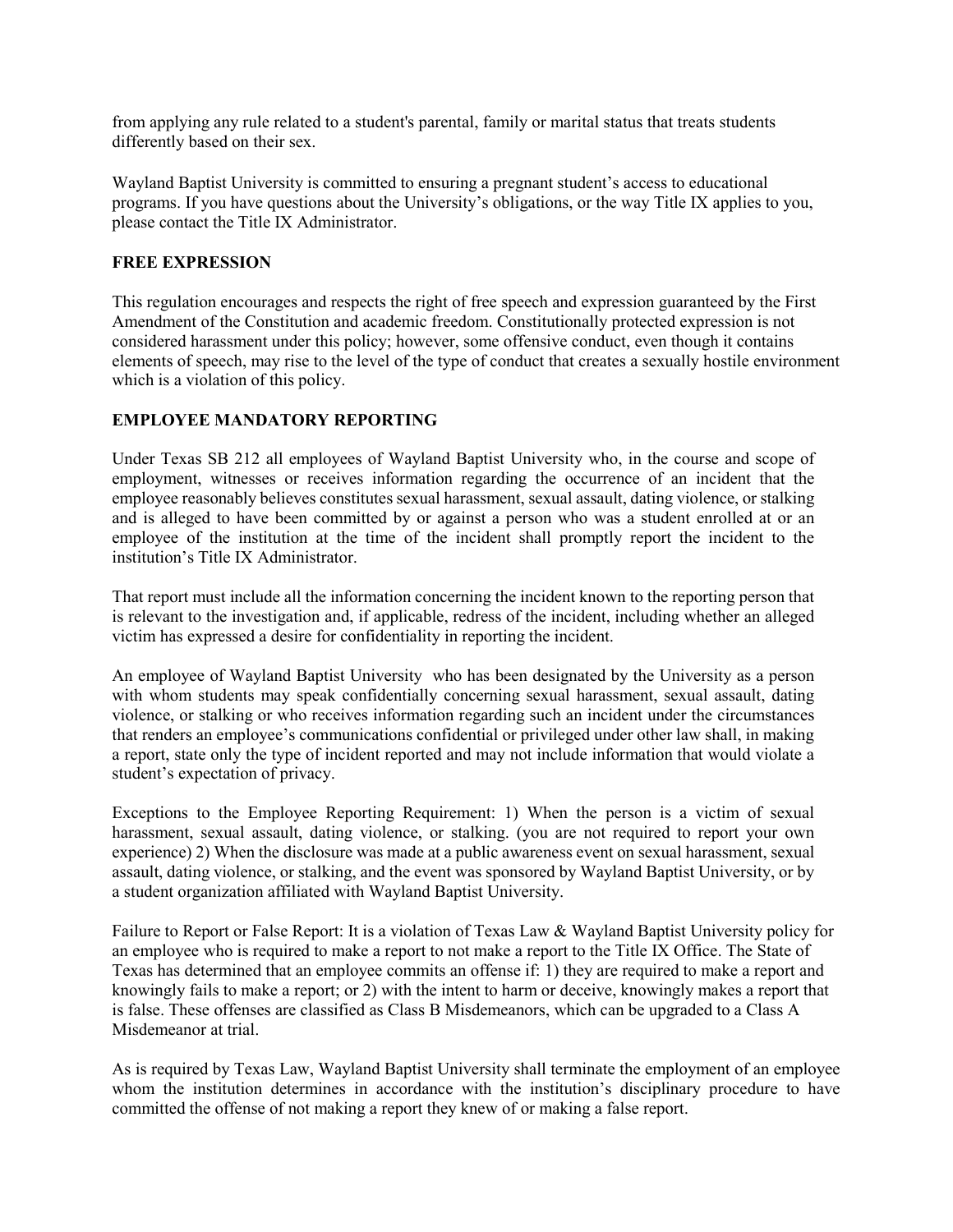#### **CONFIDENTIAL RESOURCES**

Students who want information about an incident to remain confidential may wish to speak to a Confidential Resource. The following employees are Confidential Resources when they receive information from students in the context of providing professional services:

- a) Director of the Counseling Center
- b) Director of Health Services
- c) Director of Spiritual Life

Confidential Resources will not disclose personally identifying information communicated to them by a student without the student's permission or except as set forth in the Confidentiality section above. When individuals who otherwise may be Confidential Resources receive information outside of the provision of professional services concerning allegations of policy violations involving any member of the Wayland Baptist University community, the Confidential Resource is required to share that information with the Title IX Administrator. Additionally, a Confidential Resource should (and in some instances, may be required to) report non-personally identifying information about Clery-reportable crimes to the Wayland Baptist University Police Department for purposes of the anonymous statistical reporting under the Clery Act as described below.

Because employees do not receive professional services from these Confidential Resources, information shared by an employee to these individuals would likely not be confidential.

### **WHEN A COMPLAINANT DOES NOT WISH TO PROCEED**

If a Complainant does not wish for their name to be shared, does not wish for an investigation to take place, or does not want a formal complaint to be pursued, they may make such a request to the Title IX Administrator, who will evaluate that request in light of the duty to ensure the safety of the campus and to comply with state or federal law.

The Title IX Administrator has ultimate discretion over whether Wayland Baptist University proceeds when the Complainant does not wish to do so, and the Title IX Administrator may sign a formal complaint to initiate a grievance process upon completion of an appropriate violence risk assessment.

The Title IX Administrator's decision should be based on results of the violence risk assessment that show a compelling risk to health and/or safety that requires Wayland Baptist University to pursue formal action to protect the community.

A compelling risk to health and/or safety may result from evidence of patterns of misconduct, predatory conduct, threats, abuse of minors, use of weapons, and/or violence. Wayland Baptist University may be compelled to act on alleged employee misconduct irrespective of a Complainant's wishes.

The Title IX Administrator must also consider the effect that non-participation by the Complainant may have on the availability of evidence and Wayland Baptist University's ability to pursue a Formal Grievance Process fairly and effectively.

When the Title IX Administrator executes the written complaint, they do not become the Complainant. The Complainant is the individual who is alleged to be the victim of conduct that could constitute a violation of this policy.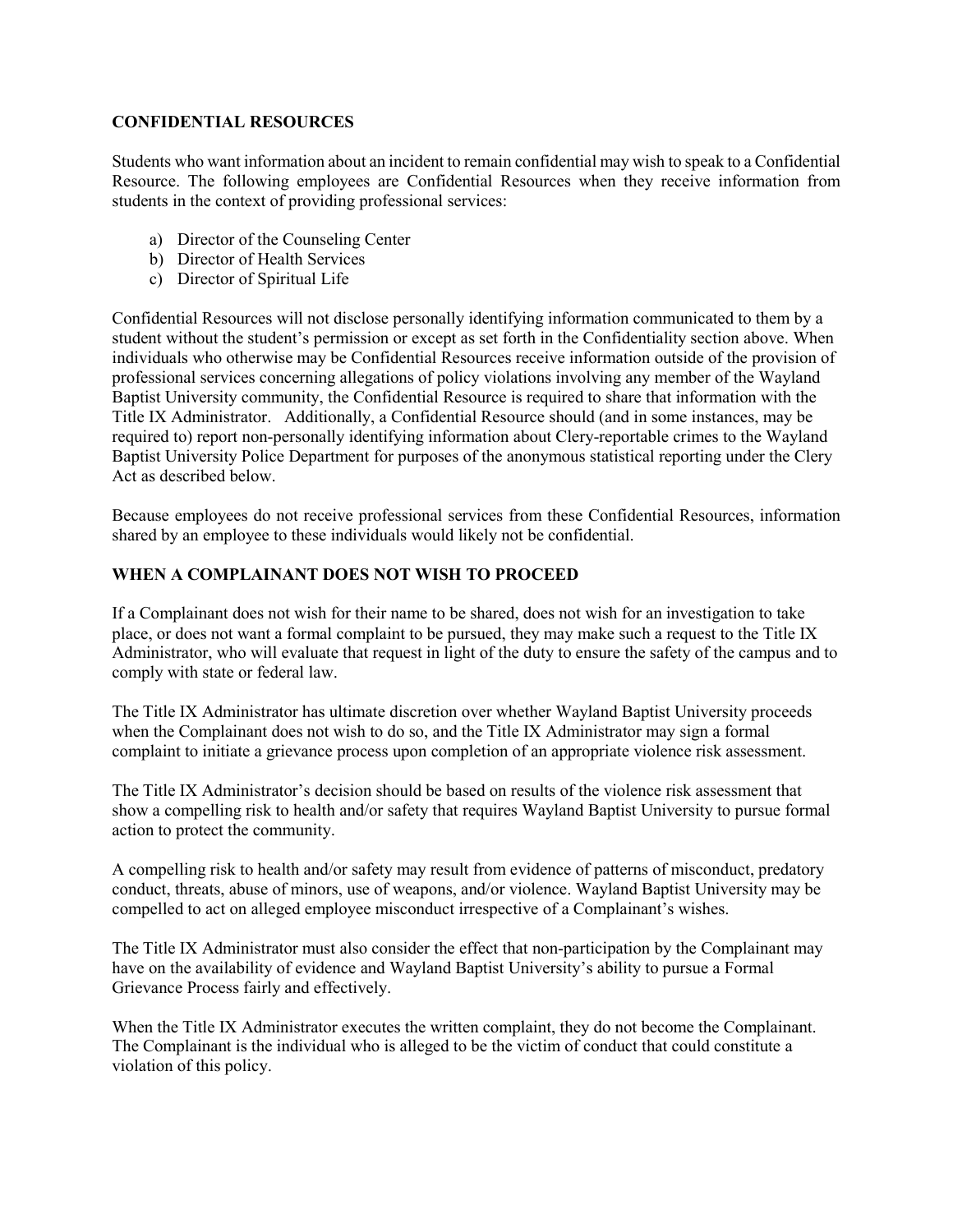When Wayland Baptist University proceeds, the Complainant (or their Advisor) may have as much or as little involvement in the process as they wish. The Complainant retains all rights of a Complainant under this Policy irrespective of their level of participation. Typically, when the Complainant chooses not to participate, the Advisor may be appointed as proxy for the Complainant throughout the process, acting to ensure and protect the rights of the Complainant.

Note that Wayland Baptist University's ability to remedy and respond to notice may be limited if the Complainant does not want Wayland Baptist University to proceed with an investigation and/or grievance process. The goal is to provide the Complainant with as much control over the process as possible, while balancing Wayland Baptist University's obligation to protect its community.

In cases in which the Complainant requests confidentiality/no formal action and the circumstances allow Wayland Baptist University to honor that request, Wayland Baptist University will offer informal resolution options (see below), supportive measures, and remedies to the Complainant and the community, but will not otherwise pursue formal action.

If the Complainant elects to take no action, they can change that decision if they decide to pursue a formal complaint at a later date. Upon making a formal complaint, a Complainant has the right, and can expect, to have allegations taken seriously by Wayland Baptist University and to have the incidents investigated and properly resolved through these procedures.

### **FALSE ALLEGATIONS AND EVIDENCE**

Deliberately false and/or malicious accusations under this policy, as opposed to allegations which, even if erroneous, are made in good faith, are a serious offense and will be subject to appropriate disciplinary action.

Additionally, witnesses and parties knowingly providing false evidence, tampering with or destroying evidence after being directed to preserve such evidence, or deliberately misleading an official conducting an investigation can be subject to discipline under Wayland Baptist University policy.

## **CLERY ACT REPORTING**

Pursuant to the Clery Act, Wayland Baptist University includes statistics about certain offenses in its annual security report and provides those statistics to the United States Department of Education in a manner that does not include any personally identifying information about individuals involved in an incident. The Clery Act also requires Wayland Baptist University to issue timely warnings to the Wayland Baptist University community when certain crimes have been reported and may continue to pose a serious or continuing threat to campus safety. Consistent with the Clery Act, Wayland Baptist University withholds the names and other personally identifying information of complainants when issuing timely warnings to the Wayland Baptist University community.

### **FEDERAL TIMELY WARNING OBLIGATIONS**

Parties reporting sexual assault, domestic violence, dating violence, and/or stalking should be aware that under the Clery Act, Wayland Baptist University must issue timely warnings for incidents reported to them that pose a serious or continuing threat of bodily harm or danger to members of the campus community.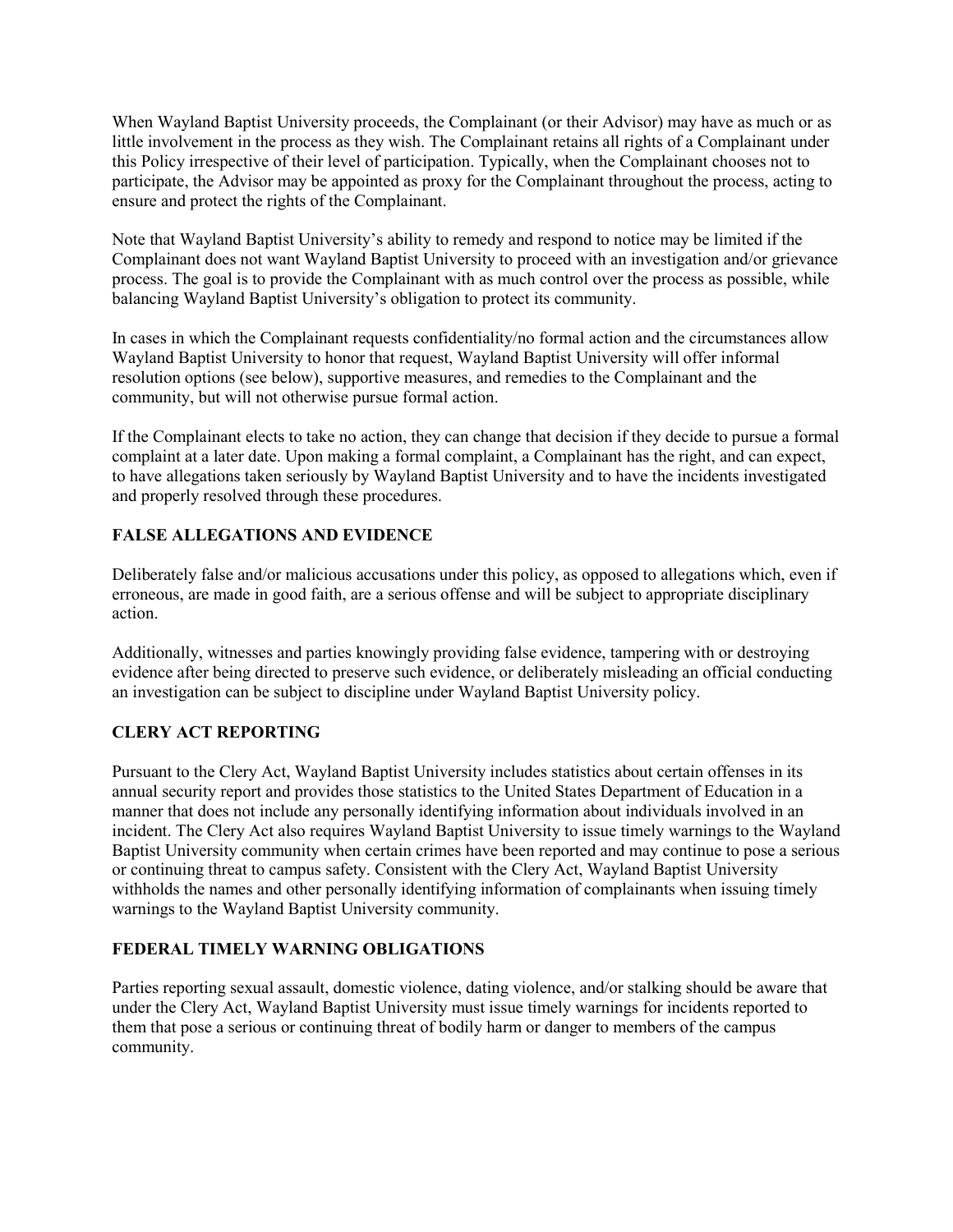Wayland Baptist University will ensure that a Complainant's name and other identifying information is not disclosed, while still providing enough information for community members to make safety decisions in light of the potential danger.

### **FEDERAL STATISTICAL REPORTING OBLIGATIONS**

Certain campus officials – those deemed Campus Security Authorities – have a duty to report the following for federal statistical reporting purposes (Clery Act):

- a) All "primary crimes," which include homicide, sexual assault, robbery, aggravated assault, burglary, motor vehicle theft, and arson;
- b) Hate crimes, which include any bias motivated primary crime as well as any bias motivated larceny or theft, simple assault, intimidation, or destruction/damage/vandalism of property;
- c) VAWA[2](#page-5-0) -based crimes, which include sexual assault, domestic violence, dating violence, and stalking; and
- d) Arrests and referrals for disciplinary action for weapons-related law violations, liquor-related law violations, and drug abuse-related law violations.

All personally identifiable information is kept private, but statistical information must be passed along to the Wayland Baptist University Police regarding the type of incident and its general location (on or offcampus or in the surrounding area, but no addresses are given) for publication in the Annual Security Report and daily campus crime log.

Campus Security Authorities:<https://www.wbu.edu/university-police/campus-security-authorities.htm>

#### **TIME LIMIT ON REPORTING**

There is no time limitation on providing notice/complaints to the Title IX Administrator. However, if the Respondent is no longer subject to Wayland Baptist University's jurisdiction and/or significant time has passed, the ability to investigate, respond, and provide remedies may be more limited or impossible. Acting on notice/complaints significantly impacted by the passage of time (including, but not limited to, the rescission or revision of policy) is at the discretion of the Title IX Administrator who may document allegations for future reference, offer supportive measures and/or remedies, and/or engage in informal or formal action, as appropriate.

When notice/complaint is affected by significant time delay, Wayland Baptist University will apply the policy in place at the time of the alleged misconduct and the procedures in place at the time of notice/complaint.

#### **REPORTING**

Filing a report will not obligate prosecution, but it will help the university take steps to provide a safer campus for everyone. With a filed report, the university can keep a more accurate record of the number of incidents; determine whether there is a pattern of crime with regard to a particular location, method, or assailant; alert the campus community to potential danger; and better provide training and preventive education programs.

<span id="page-5-0"></span><sup>&</sup>lt;sup>2</sup> VAWA is the Violence Against Women Act, enacted in 1994 codified in part at 42 U.S.C. sections 13701 through 14040.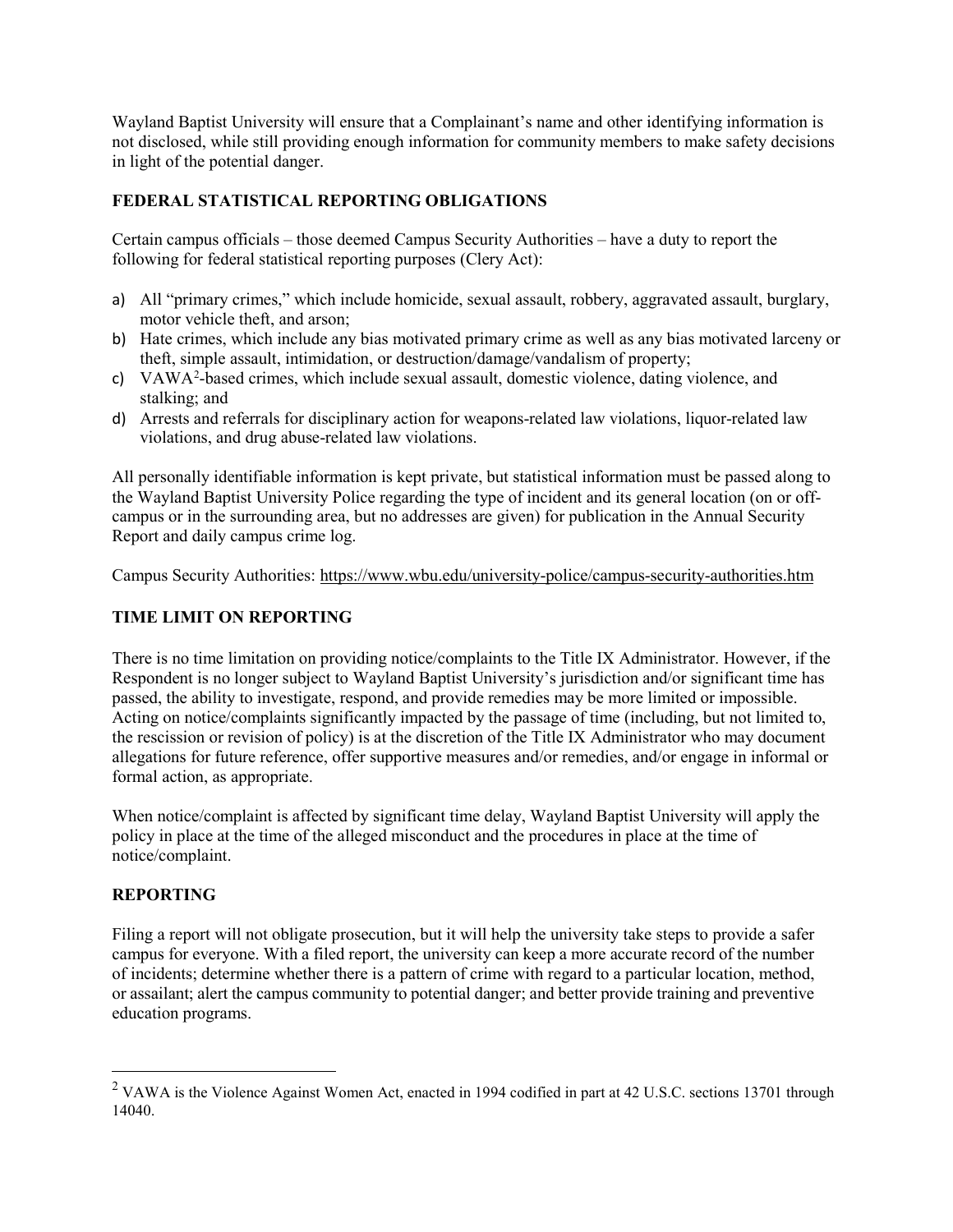Students and employees are expected to comply with Wayland's policies that prohibit unlawful discrimination, sexual harassment, sexual misconduct, sexual assault, domestic/dating violence and stalking both on-campus and off-campus. Any student who witnesses or experiences such conduct oncampus or off-campus by someone who is a member of the Wayland Baptist University community is encouraged to report the matter to the Title IX Administrator or a WBU representative listed on the University website at [https://www.wbu.edu/about/title-ix/index.htm.](https://www.wbu.edu/about/title-ix/index.htm) Students reporting potential violations have the option of remaining anonymous.

All individuals participating in the university investigation, including but not limited to making an initial report, are expected to tell the truth. Federal and state laws prohibit the taking of retaliatory measures against any individual who files a complaint in good faith.

The Title IX Administrator can be contacted by telephone, email, or in person during regular office hours:

#### **Justin Lawrence,**

J.D./M.B.A./M.Div. Title IX Administrator Gates Hall 303, Plainview, Texas 79072 Phone: 806-291-1173 E-mail[: lawrencej@wbu.edu](mailto:lawrencej@wbu.edu)

#### **Report Online**

<http://www2.wbu.edu/reportcrime/defaultIX.aspx> (Allows anonymous reporting).

#### **FORMAL COMPLAINT**

A Formal Complaint means a document filed/signed by the Complainant or signed by the Title IX Administrator alleging a policy violation by a Respondent and requesting that Wayland Baptist University investigate the allegation(s). A complaint may be filed with the Title IX Administrator in person, [online,](http://www2.wbu.edu/reportcrime/defaultIX.aspx) by electronic mail, by using the contact information in the section immediately above, or as described in this section. As used in this paragraph, the phrase "document filed by a Complainant" means a document or electronic submission (such as by electronic mail or through an online portal provided for this purpose by Wayland Baptist University that contains the Complainant's physical or digital signature, or otherwise indicates that the Complainant is the person filing the complaint.

If notice is submitted in a form that does not meet this standard, the Title IX Administrator will contact the Complainant to ensure that it is filed correctly.

#### **SUPPORTIVE MEASURES**

Wayland Baptist University will offer and implement appropriate and reasonable supportive measures to the parties upon notice of alleged harassment, discrimination, and/or retaliation.

Supportive measures are non-disciplinary, non-punitive individualized services offered as appropriate, as reasonably available, and without fee or charge to the parties to restore or preserve access to Wayland Baptist University's education program or activity, including measures designed to protect the safety of all parties or the Wayland Baptist University's educational environment, and/or deter harassment, discrimination, and/or retaliation.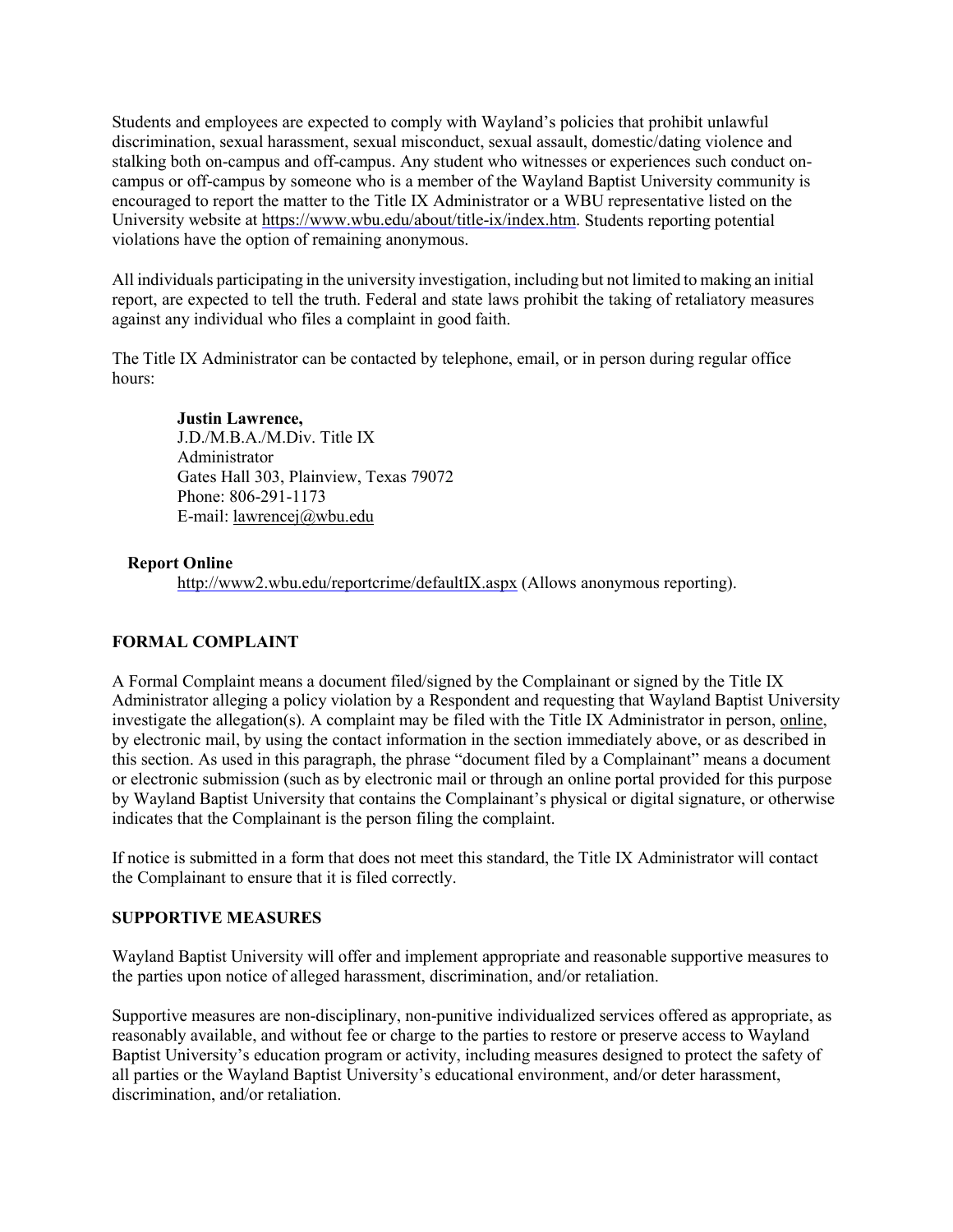The Title IX Administrator promptly makes supportive measures available to the parties upon receiving notice or a complaint. At the time that supportive measures are offered, Wayland Baptist University will inform the Complainant, in writing, that they may file a formal complaint with Wayland Baptist University either at that time or in the future, if they have not done so already. The Title IX Administrator works with the Complainant to ensure that their wishes are taken into account with respect to the supportive measures that are planned and implemented.

Wayland Baptist University will maintain the privacy of the supportive measures, provided that privacy does not impair Wayland Baptist University's ability to provide the supportive measures. Wayland Baptist University will act to ensure as minimal an academic impact on the parties as possible. Wayland Baptist University will implement measures in a way that does not unreasonably burden the other party. These actions may include, but are not limited to:

- Referral to counseling, medical, and/or other healthcare services
- Referral to community-based service providers
- Visa and immigration assistance
- Student financial aid counseling
- Education to the community or community subgroup(s)
- Altering campus housing assignment(s)
- Altering work arrangements for employees or student-employees
- Safety planning
- Providing campus safety escorts
- Providing transportation accommodations
- Implementing contact limitations (no contact orders) between the parties
- Academic support, extensions of deadlines, or other course/program-related
- adjustments
- Criminal Trespass
- Timely warnings
- Class schedule modifications, withdrawals, or leaves of absence
- Increased security and monitoring of certain areas of the campus
- Any other actions deemed appropriate by the Title IX Administrator

Violations of no contact orders will be referred to appropriate student or employee conduct processes for enforcement.

#### **CONFIDENTIALITY STATEMENT**

Wayland Baptist University understands that many victims have a strong desire for their report of sexual misconduct to be treated confidentially. If a person requests that his/her name not be disclosed to the accused person or that the university not investigate or take disciplinary action against the accused person, university officials will carefully consider the request and honor it if possible.

If the university determines that it can keep the report confidential, all reasonable steps will still be taken to respond to the complaint consistent with the request. For example, it may be helpful to make changes to housing situation, class schedule, etc. Any request for confidentiality can be withdrawn at any time, and the university will proceed to investigate the report fully and take appropriate action.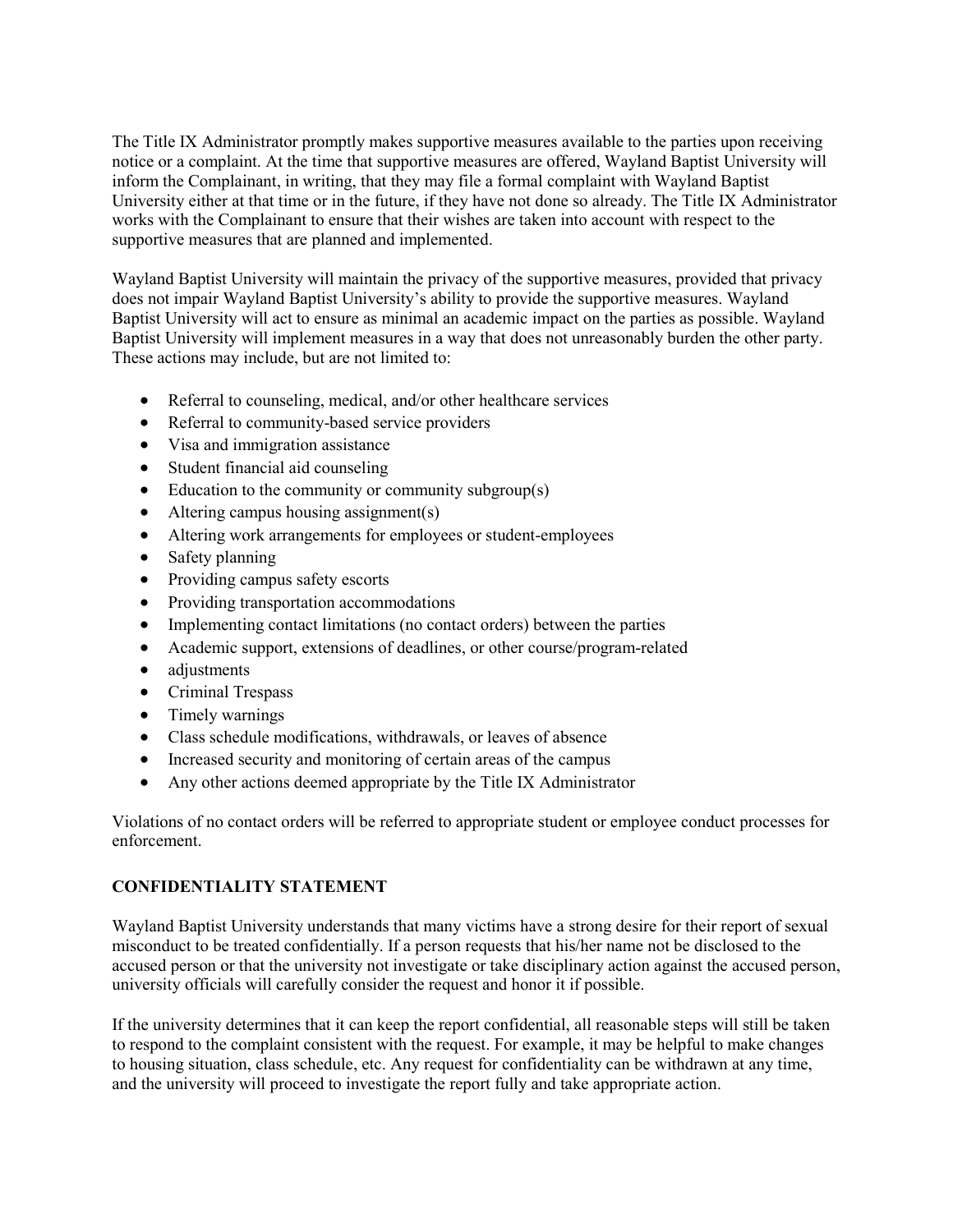However, honoring a request not to reveal a victim's name to the accused person, not to conduct an investigation, or not to punish the accused person will limit the university's ability to respond fully to the assault and take any appropriate disciplinary action. There are situations in which the university must override a request for confidentiality in order to meet its obligations under federal law to provide an educational environment which is safe and free from sexual violence. If the person accused has been accused before of committing similar acts or if the circumstances indicate that the accused person is likely to harm others, the university may have to investigate the report and take appropriate action to make the campus safe. If an investigation must take place, the information reported will be shared only on a needto-know basis.

If the victim/complainant wants to be assured that the report will be kept confidential, he/she can report the assault to a therapist, doctor, or attorney who is legally obligated to maintain patient or client confidentiality. If this option is chosen, the victim/complainant should consider asking a doctor, therapist, or attorney to make a confidential report of the assault without including facts that would reveal the person's identity. While the university will probably not be able to take any disciplinary action against the person who assaulted the victim/complainant, university officials will have a better picture of crime on the campus and may be able to warn the campus community about methods or patterns of attacks.

### **PRIVACY**

Every effort is made by Wayland Baptist University to preserve the privacy of reports. Wayland Baptist University will not share the identity of any individual who has made a report or complaint of harassment, discrimination, or retaliation; any Complainant, any individual who has been reported to be the perpetrator of sex discrimination, any Respondent, or any witness, except as permitted by the Family Educational Rights and Privacy Act (FERPA), 20 U.S.C. 1232g; FERPA regulations, 34 CFR part 99; or as required by law; or to carry out the purposes of 34 CFR Part 106, including the conducting of any investigation, hearing, or grievance proceeding arising under these policies and procedures.

Wayland Baptist University reserves the right to designate which Wayland Baptist University officials have a legitimate educational interest in being informed about incidents that fall within this policy, pursuant to the Family Educational Rights and Privacy Act (FERPA).

#### **RETALIATION**

Protected activity under this policy includes reporting an incident that may implicate this policy, participating in the grievance process, supporting a Complainant or Respondent, assisting in providing information relevant to an investigation, and/or acting in good faith to oppose conduct that constitutes a violation of this Policy.

Acts of alleged retaliation should be reported immediately to the Title IX Administrator and will be promptly investigated. Wayland Baptist University is prepared to take appropriate steps to protect individuals who fear that they may be subjected to retaliation.

It is prohibited for Wayland Baptist University or any member of Wayland Baptist University's community to take materially adverse action by intimidating, threatening, coercing, harassing, or discriminating against any individual for the purpose of interfering with any right or privilege secured by law or policy, or because the individual has made a report or complaint, testified, assisted, or participated or refused to participate in any manner in an investigation, proceeding, or hearing under this policy and procedure.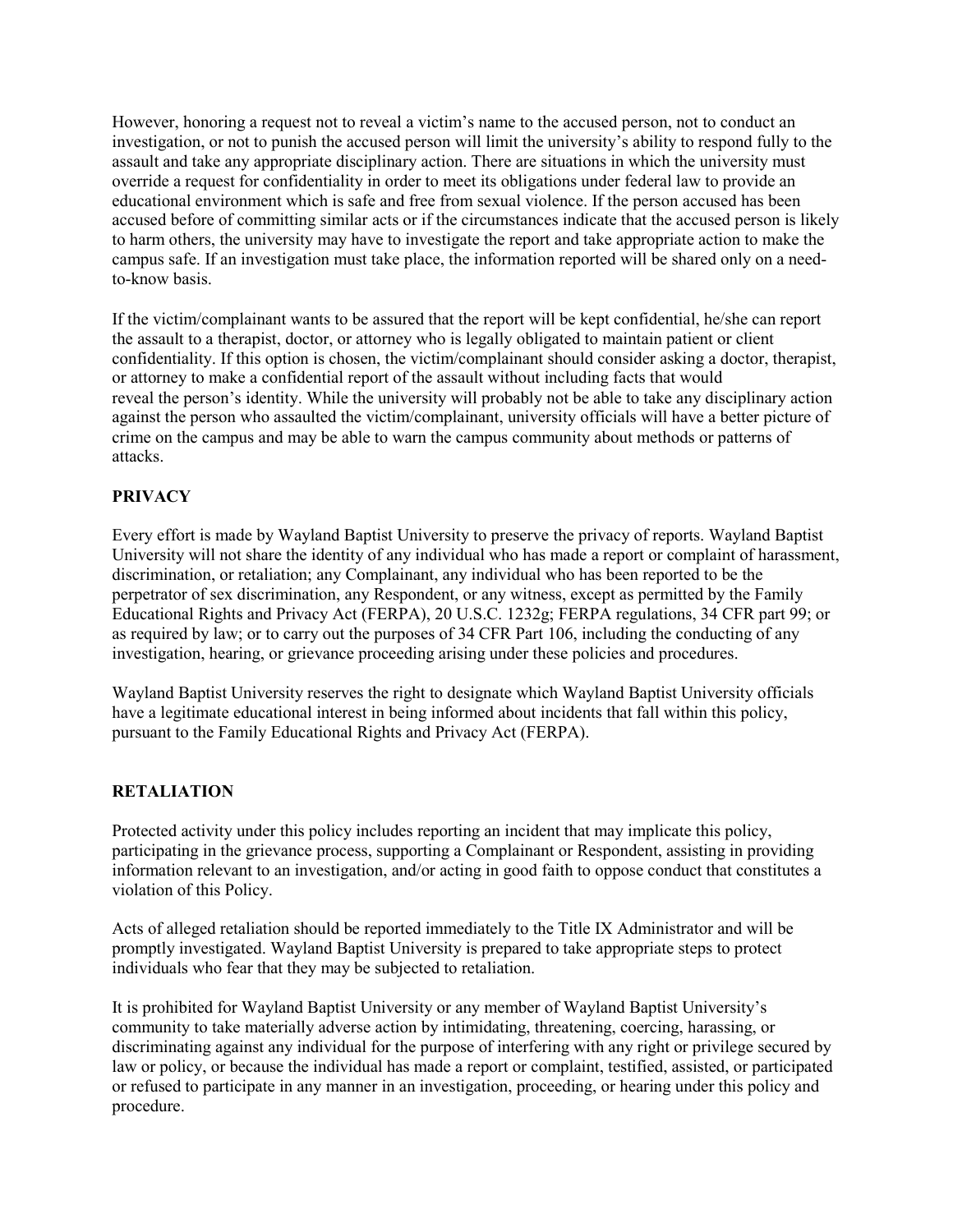Charges against an individual for code of conduct violations that do not involve sex discrimination or sexual harassment but arise out of the same facts or circumstances as a report or complaint of sex discrimination, or a report or complaint of sexual harassment, for the purpose of interfering with any right or privilege secured by Title IX, constitutes retaliation.

The exercise of rights protected under the First Amendment does not constitute retaliation.

Charging an individual with a code of conduct violation for making a materially false statement in bad faith in the course of a grievance proceeding under this policy and procedure does not constitute retaliation, provided that a determination regarding responsibility, alone, is not sufficient to conclude that any party has made a materially false statement in bad faith.

### **AMNESTY FOR COMPLAINANTS AND WITNESSES**

Wayland Baptist University community encourages the reporting of misconduct and crimes by Complainants and witnesses. Sometimes, Complainants or witnesses are hesitant to report to Wayland Baptist University officials or participate in grievance processes because they fear that they themselves may be in violation of certain policies, such as underage drinking or use of illicit drugs at the time of the incident. Respondents may hesitate to be forthcoming during the process for the same reasons.

It is in the best interests of the Wayland Baptist University community that Complainants choose to report misconduct to Wayland Baptist University officials, that witnesses come forward to share what they know, and that all parties be forthcoming during the process.

To encourage reporting and participation in the process, Wayland Baptist University maintains a policy of offering parties and witnesses amnesty from minor policy violations – such as underage consumption of alcohol or the use of illicit drugs – related to the incident.

Amnesty does not apply to more serious allegations such as physical abuse of another or illicit drug distribution. The decision not to offer amnesty to a Respondent is based on neither sex nor gender, but on the fact that collateral misconduct is typically addressed for all students within a progressive discipline system, and the rationale for amnesty – the incentive to report serious misconduct – is rarely applicable to Respondent with respect to a Complainant.

## **STATEMENTS OF RIGHTS FOR THE PARTIES**

- The right to an equitable investigation and resolution of all credible allegations of prohibited harassment or discrimination made in good faith to Wayland Baptist University officials.
- The right to timely written notice of all alleged violations, including the identity of the parties involved (if known), the precise misconduct being alleged, the date and location of the alleged misconduct (if known), the implicated policies and procedures, and possible sanctions.
- The right to timely written notice of any material adjustments to the allegations (e.g., additional incidents or allegations, additional Complainants, unsubstantiated allegations) and any attendant adjustments needed to clarify potentially implicated policy violations.
- The right to be informed in advance of any public release of information regarding the allegation(s) or underlying incident(s), whenever possible.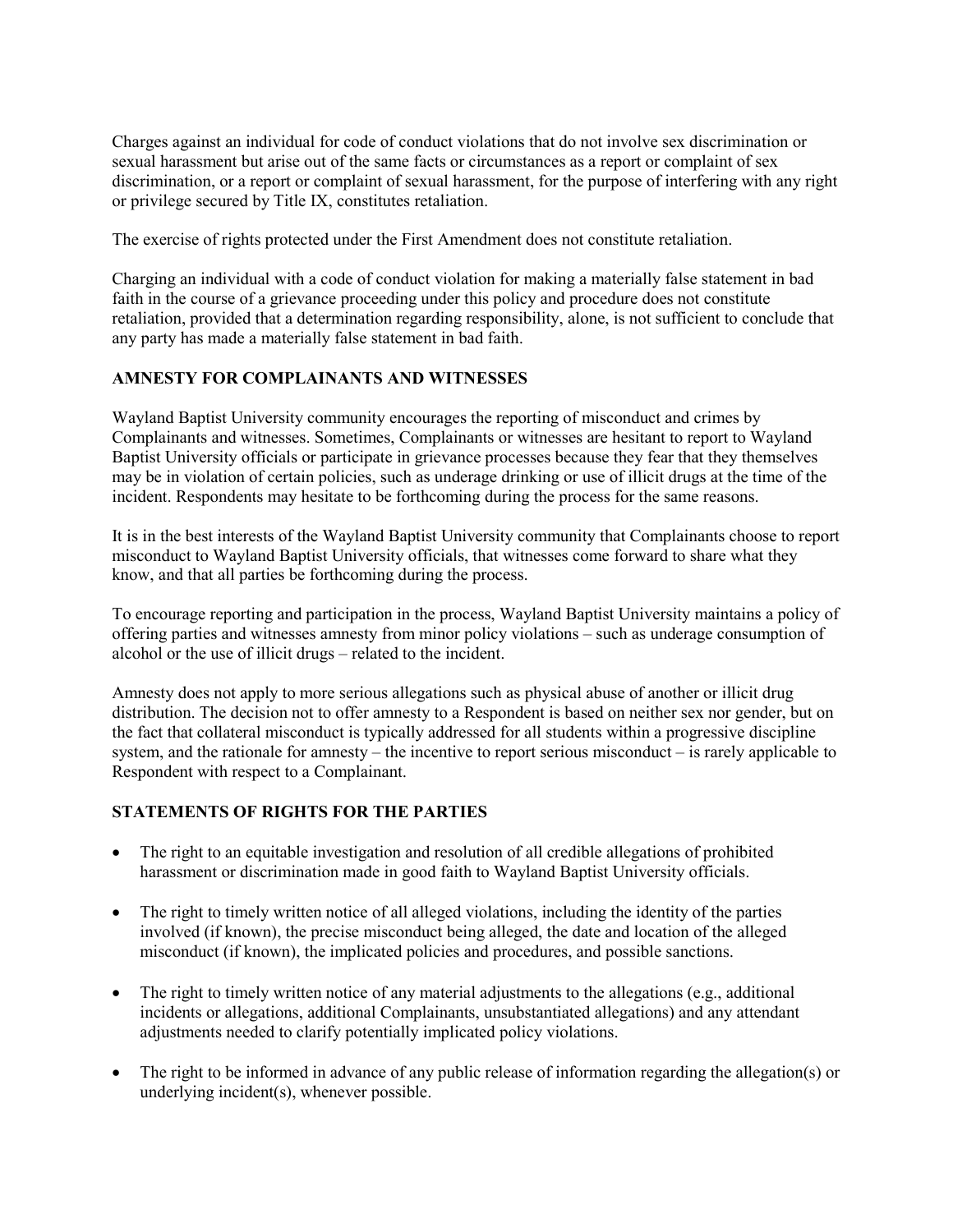- The right not to have any personally identifiable information released to the public without consent provided, except to the extent permitted by law.
- The right to be treated with respect by Wayland Baptist University officials.
- The right to have Wayland Baptist University policies and procedures followed without material deviation.
- The right not to be pressured to mediate or otherwise informally resolve any reported misconduct involving violence, including sexual violence.
- The right not to be discouraged by Wayland Baptist University officials from reporting sexual misconduct or discrimination to both on-campus and off-campus authorities.
- The right to be informed by Wayland Baptist University officials of options to notify proper law enforcement authorities, including on-campus and local police, and the option(s) to be assisted by Wayland Baptist University authorities in notifying such authorities, if the party so chooses. This also includes the right not to be pressured to report, as well.
- The right to have allegations of violations of this Policy responded to promptly and with sensitivity by Wayland Baptist University law enforcement and/or other Wayland Baptist University officials.
- The right to be informed of available interim actions and supportive measures, such as counseling; advocacy; health care; legal, student financial aid, visa, and immigration assistance; or other services, both on campus and in the community.
- The right to a Wayland Baptist University implemented no-contact order or a no-trespass order against a non-affiliated third party when a person has engaged in or threatens to engage in stalking, threatening, harassing, or other improper conduct that presents a danger to the welfare of the party or others.
- The right to be informed of available assistance in changing academic, living, and/or working situations after an alleged incident of discrimination, harassment, and/or retaliation, if such changes are reasonably available. No formal report, or investigation, either campus or criminal, needs to occur before this option is available. Such actions may include, but are not limited to:
	- o Relocating an on-campus student's housing to a different on-campus location
	- o Assistance from Wayland Baptist University staff in completing the relocation
	- o Changing an employee's work environment (e.g., reporting structure, office/workspace relocation)
	- o Transportation accommodations
	- o Visa/immigration assistance
	- o Arranging to dissolve a housing contract and a pro-rated refund
	- o Exam, paper, and/or assignment rescheduling or adjustment
	- o Receiving an incomplete in, or a withdrawal from, a class (may be retroactive)
	- o Transferring class sections
	- o Temporary withdrawal/leave of absence (may be retroactive)
	- o Campus safety escorts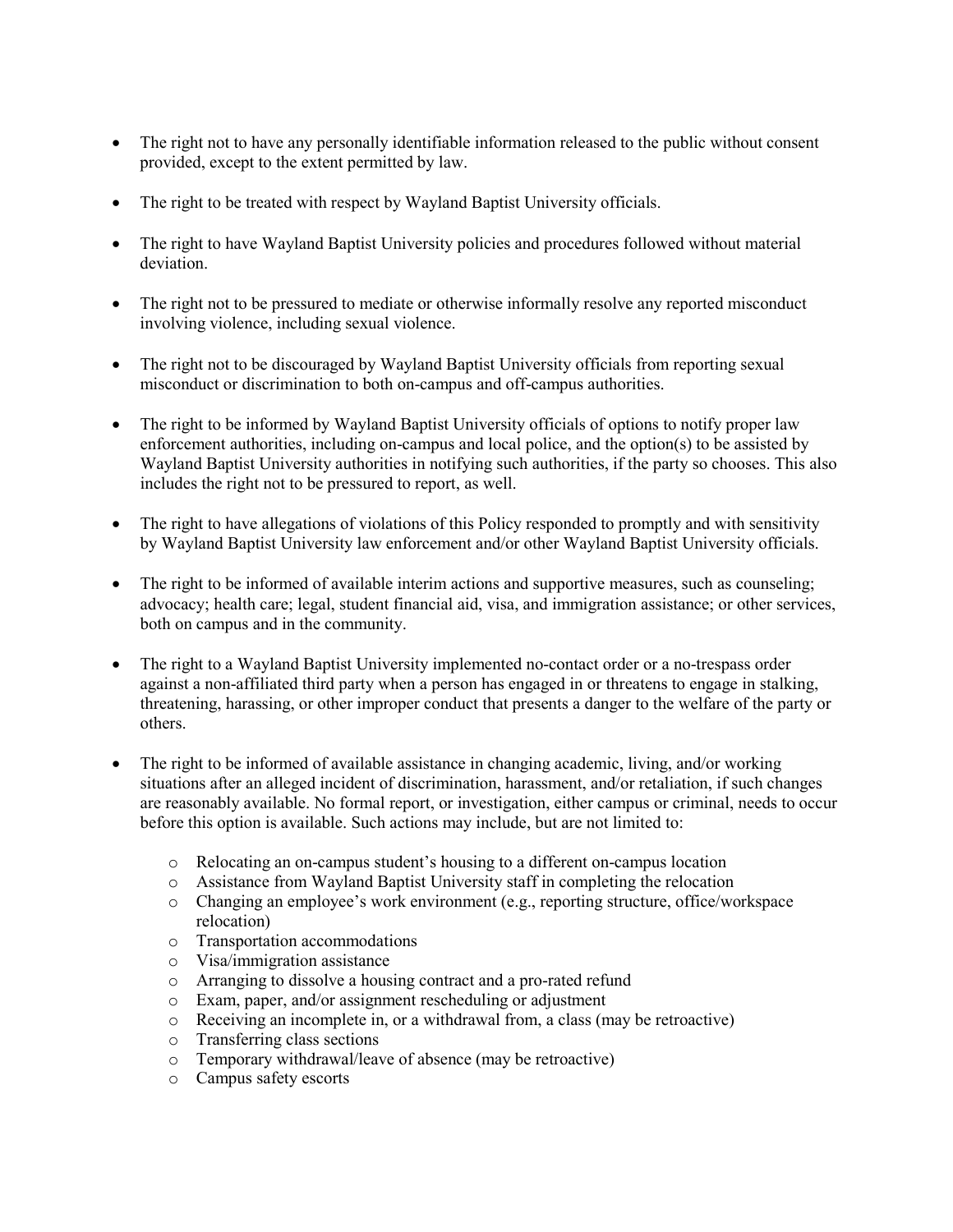- o Alternative course completion options.
- The right to have Wayland Baptist University maintain such actions for as long as necessary and for supportive measures to remain private, provided privacy does not impair Wayland Baptist University's ability to provide the supportive measures.
- The right to receive sufficiently advanced, written notice of any meeting or interview involving the other party, when possible.
- The right to ask the Investigator(s) and Decision-maker(s) to identify and question relevant witnesses, including expert witnesses.
- The right to provide the Investigator(s)/Decision-maker(s) with a list of questions that, if deemed relevant by the Investigator(s)/Chair, may be asked of any party or witness.
- The right not to have irrelevant prior sexual history or character admitted as evidence.
- The right to know the relevant and directly related evidence obtained and to respond to that evidence.
- The right to fair opportunity to provide the Investigator(s) with their account of the alleged misconduct and have that account be on the record.
- The right to receive a copy of the investigation report, including all factual, policy, and/or credibility analyses performed, and all relevant and directly related evidence available and used to produce the investigation report, subject to the privacy limitations imposed by state and federal law, prior to the hearing, and the right to have at least ten (10) business days to review the report prior to the hearing.
- The right to respond to the investigation report, including comments providing any additional relevant evidence after the opportunity to review the investigation report, and to have that response on the record.
- The right to be informed of the names of all witnesses whose information will be used to make a finding, in advance of that finding, when relevant.
- The right to regular updates on the status of the investigation and/or resolution.
- The right to have reports of alleged Policy violations addressed by Investigators, Title IX Administrator and Decision-maker(s) who have received annual training.
- The right to a Hearing Panel that is not single-sex in its composition, if a panel is used.
- The right to preservation of privacy, to the extent possible and permitted by law.
- The right to meetings, interviews, and/or hearings that are closed to the public.
- The right to petition that any Wayland Baptist University representative in the process be recused on the basis of disqualifying bias and/or conflict of interest.
- The right to have an Advisor of their choice to accompany and assist the party in all meetings and/or interviews associated with the resolution process.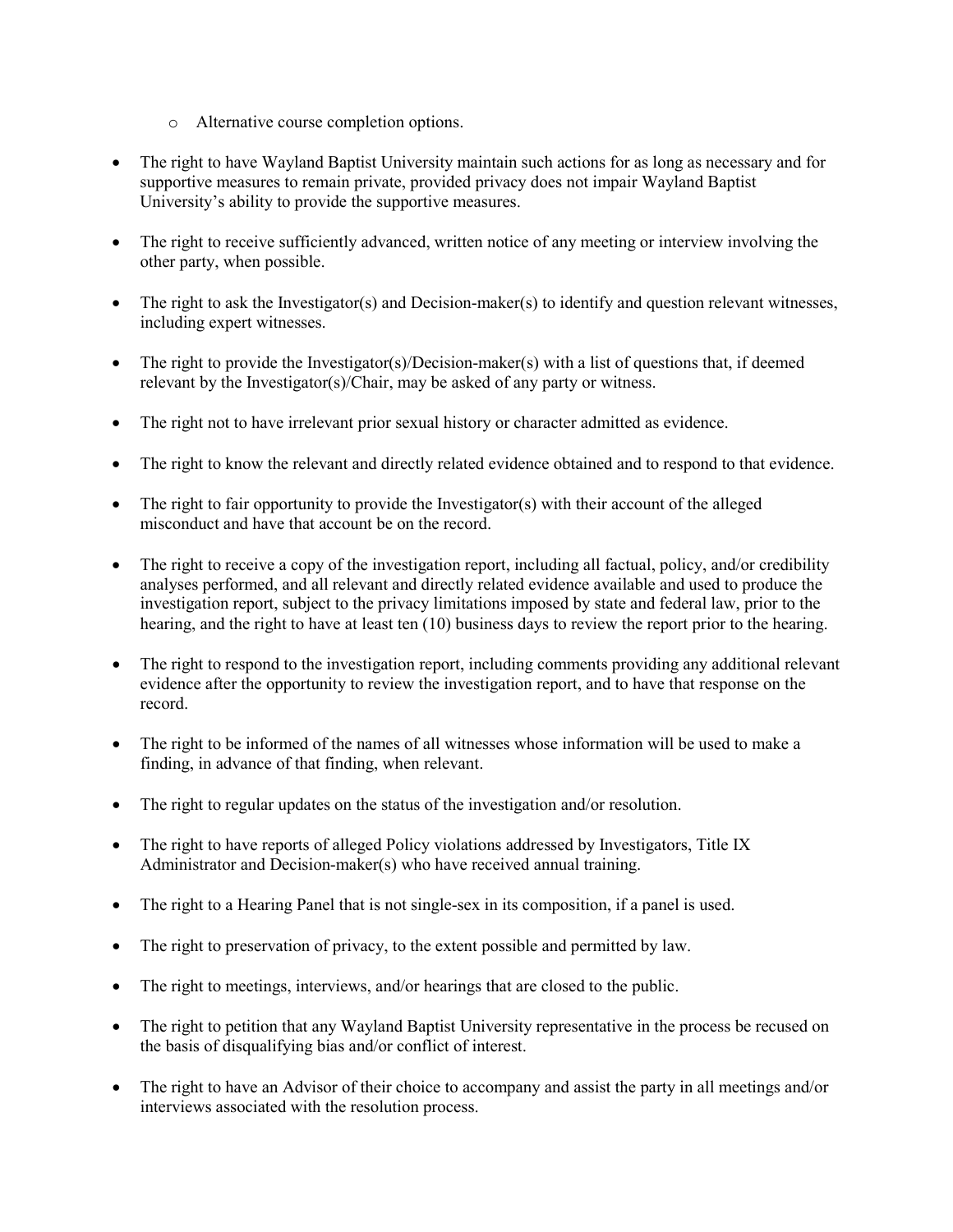- The right to have Wayland Baptist University compel the participation of faculty and staff witnesses.
- The right to the use of the appropriate standard of evidence, preponderance of the evidence; to make a finding after an objective evaluation of all relevant evidence.
- The right to be present, including presence via remote technology, during all testimony given and evidence presented during any formal grievance hearing.
- The right to have an impact statement considered by the Decision-maker(s) following a determination of responsibility for any allegation, but prior to sanctioning.
- The right to be promptly informed in a written Notice of Outcome letter of the finding(s) and sanction(s) of the resolution process and a detailed rationale therefor (including an explanation of how credibility was assessed), delivered simultaneously (without undue delay) to the parties.
- The right to be informed in writing of when a decision by Wayland Baptist University is considered final and any changes to the sanction(s) that occur before the decision is finalized.
- The right to be informed of the opportunity to appeal the finding(s) and sanction(s) of the resolution process, and the procedures for doing so in accordance with the standards for appeal established by Wayland Baptist University
- The right to a fundamentally fair resolution as defined in these procedures.

### **EMERGENCY REMOVAL**

Wayland Baptist University can act to remove a Respondent entirely or partially from its education program or activities on an emergency basis when an individualized safety and risk analysis has determined that an immediate threat to the physical health or safety of any student or other individual justifies removal. This risk analysis is performed by the Title IX Administrator in conjunction with the Senior Vice President of Operations and Student Life (for students) or the Executive Director of Human Resources (for employees).

### **PROMPTNESS**

All allegations are acted upon promptly by Wayland Baptist University once it has received notice or a formal complaint. Complaints can take 60-90 business days to resolve, typically. There are always exceptions and extenuating circumstances that can cause a resolution to take longer, but Wayland Baptist University will avoid all undue delays within its control.

Any time the general timeframes for resolution outlined in Wayland Baptist University procedures will be delayed, Wayland Baptist University will provide written notice to the parties of the delay, the cause of the delay, and an estimate of the anticipated additional time that will be needed as a result of the delay.

### **EVIDENCE**

The investigation is intended to determine if this policy has been violated, without the formalities associated with rules and procedures specifically designed by lawmakers to manage courtroom litigation.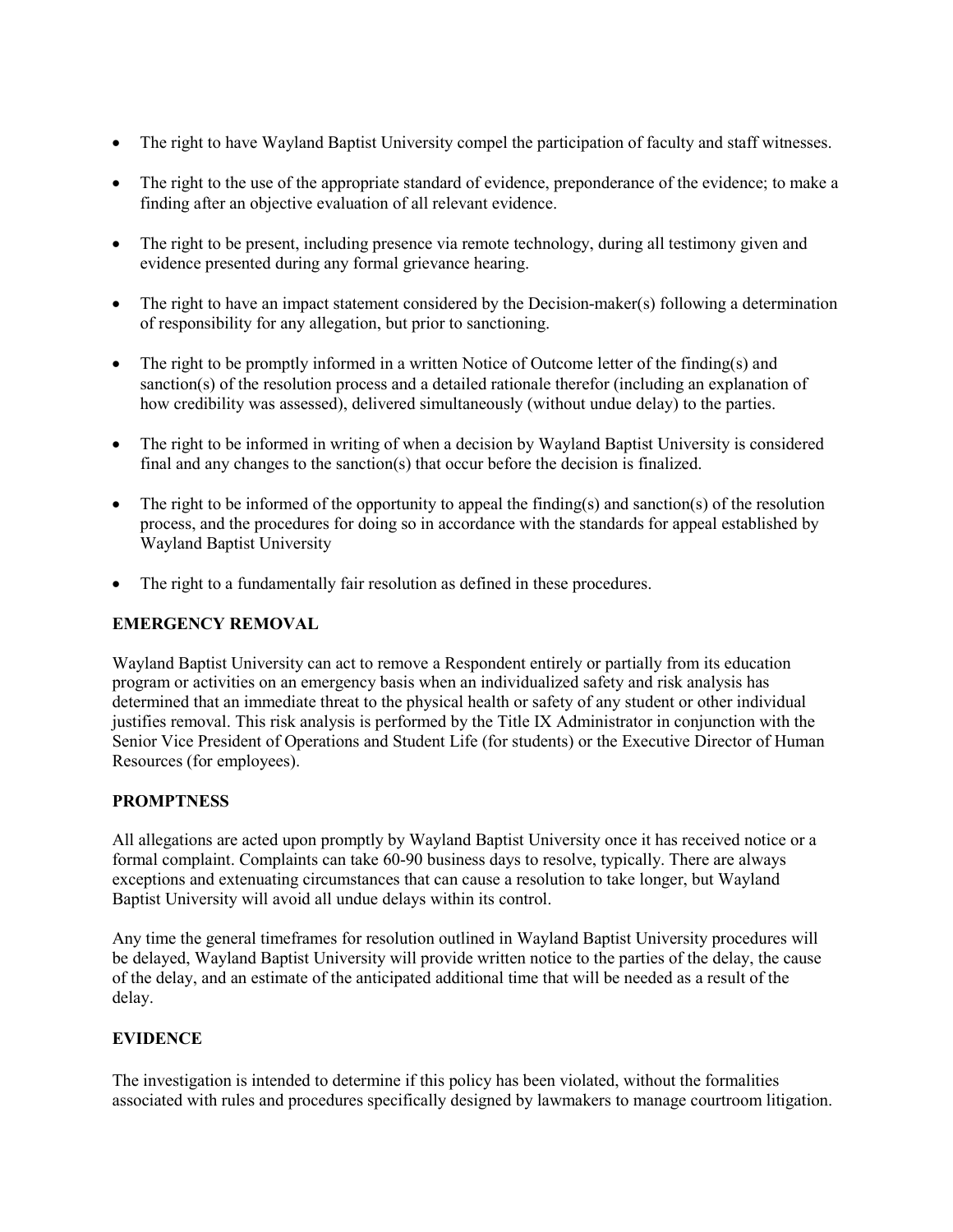Students and employees can address issues and present documents to the investigator(s) without concerns about admissibility. The investigator(s) determines what issues raised and documents presented are relevant and probative of whether the alleged conduct occurred. Then, in the interest of fairness, that information will be disclosed to the other participant in the resolution process. Additional information about specific types of evidence is included below.

### **1. Medical and Counseling Documents:**

The use of medical or counseling documents in the resolution process is not required. Medical and counseling documents are privileged and confidential documents that students or employees will **never** be required to disclose in this process. "Privileged" means that these documents cannot be shared with anyone other than the treating professional unless the patient agrees to disclosure. Participants should be aware that there are legal implications to agreeing to produce privileged documents. Participants are encouraged to seek advice from a knowledgeable source about the possible consequences of releasing this information. All information submitted to the investigator(s) will be included in the report and made available to the other participant. Investigator(s) will attempt to remove unnecessary identifying information, such as social security numbers, prior to inclusion in the report. A participant who, after due consideration, believes that their own medical or counseling documents would be helpful in determining whether sexual misconduct occurred, has several options for voluntarily presenting this information as described below.

- a) Participants can voluntarily decide to present their own medical or counseling documents to the investigator(s) as part of the documents which they would like to have the investigator(s) consider in conducting the investigation. If a participant decides to produce such documents, they must be produced in their entirety. The production of excerpts or selected documents is inappropriate and will not be considered.
- b) On occasion, the investigator(s) may ask a participant to voluntarily provide these documents for consideration while conducting the investigation. The participant is under **no obligation** to provide this information and may simply say "no" to this request. Such refusal is completely acceptable. Prior to responding to such a request, a participant is encouraged to consult with appropriate authorities about the implications of agreeing to or denying the request. If a participant does decide to produce such documents, they must be produced in their entirety. The production of excerpts or selected documents is inappropriate and will not be considered.
- c) The investigator(s) may ask a participant to voluntarily provide a verification of therapeutic or medical services to confirm that such treatment occurred, without providing any details regarding that treatment. On rare occasions, a person may be in possession of the medical or counseling documents of another participant or witness. Such documents can only be presented to the investigator(s) under the following circumstances: (i) the person can show that the documents are relevant to the pending formal complaint, (ii) the person can document or otherwise prove that the documents were legally obtained, and (iii) the documents can be authenticated. Failure to meet any of these conditions means the documents will not be considered in the determination regarding the alleged misconduct.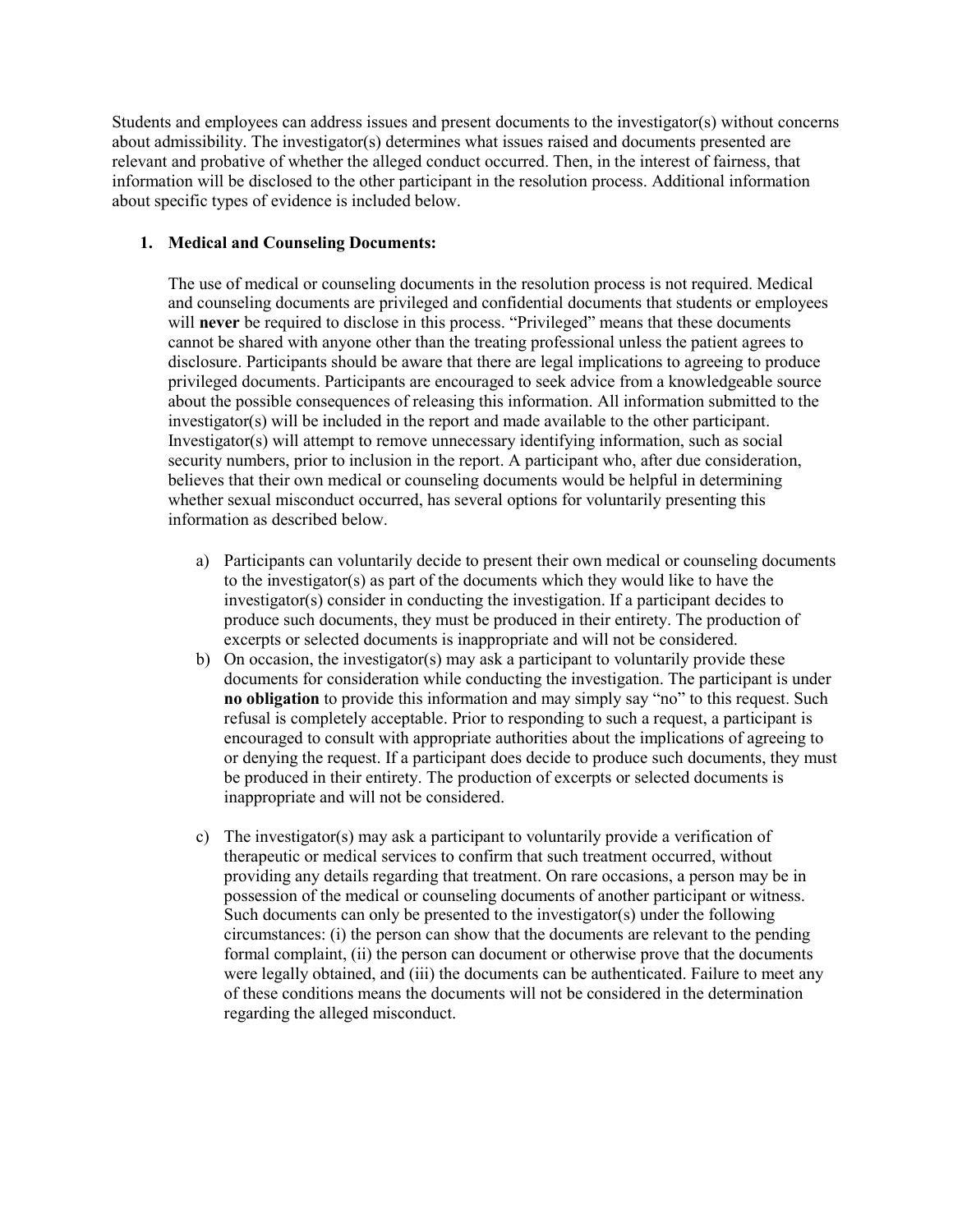#### **PRIOR OR SUBSEQUENT CONDUCT OF THE RESPONDENT**

Prior or subsequent conduct of the respondent may be considered in determining pattern, knowledge, intent, motive, or absence of mistake. For example, evidence of a pattern of conduct that violates this policy by the respondent, either before or after the incident in question, regardless of whether there has been a prior finding of a policy violation, may be deemed relevant to the determination of responsibility for the conduct under investigation. The determination of relevance of pattern evidence will be based on an assessment of whether the previous or subsequent conduct was substantially similar to the conduct under investigation or indicates a pattern of similar conduct. The investigator will determine the relevance of this information and both parties will be informed if evidence of prior or subsequent conduct is deemed relevant.

### **PARENTAL NOTIFICATION**

Since Wayland Baptist University views students as adults, parents and guardians will not be notified when a formal complaint is filed under this policy. Parents of minors who are not students at Wayland Baptist University may be notified as determined by the Title IX Administrator. Students are encouraged to inform their parent(s) or guardian(s) if they are involved in a disciplinary action and should refer them to the Title IX Administrator for questions.

#### **DEFINITIONS**

The Department of Education's Office for Civil Rights (OCR), the Equal Employment Opportunity Commission (EEOC), and the State of Texas regard Sexual Harassment, a specific form of discriminatory harassment, as an unlawful discriminatory practice.

Wayland Baptist University has adopted the following definition of Sexual Harassment in order to address the unique environment of an academic community, which consists not only of employer and employees, but of students as well.

Acts of sexual harassment may be committed by any person upon any other person, regardless of the sex, sexual orientation, and/or gender identity of those involved.

Sexual Harassment, as an umbrella category, includes the offenses of sexual harassment, sexual assault, domestic violence, dating violence, and stalking, and is defined as: Conduct on the basis of sex that satisfies one or more of the following:

#### **1) Quid Pro Quo:**

- a. an employee of Wayland Baptist University,
- b. conditions the provision of an aid, benefit, or service of Wayland Baptist University,
- c. on an individual's participation in unwelcome sexual conduct; and/or

#### **2) Sexual Harassment:**

- a. unwelcome conduct,
- b. determined by a reasonable person,
- c. to be so severe, and
- d. pervasive, and,
- e. objectively offensive,
- f. that it effectively denies a person equal access to Wayland Baptist University's education program or activity.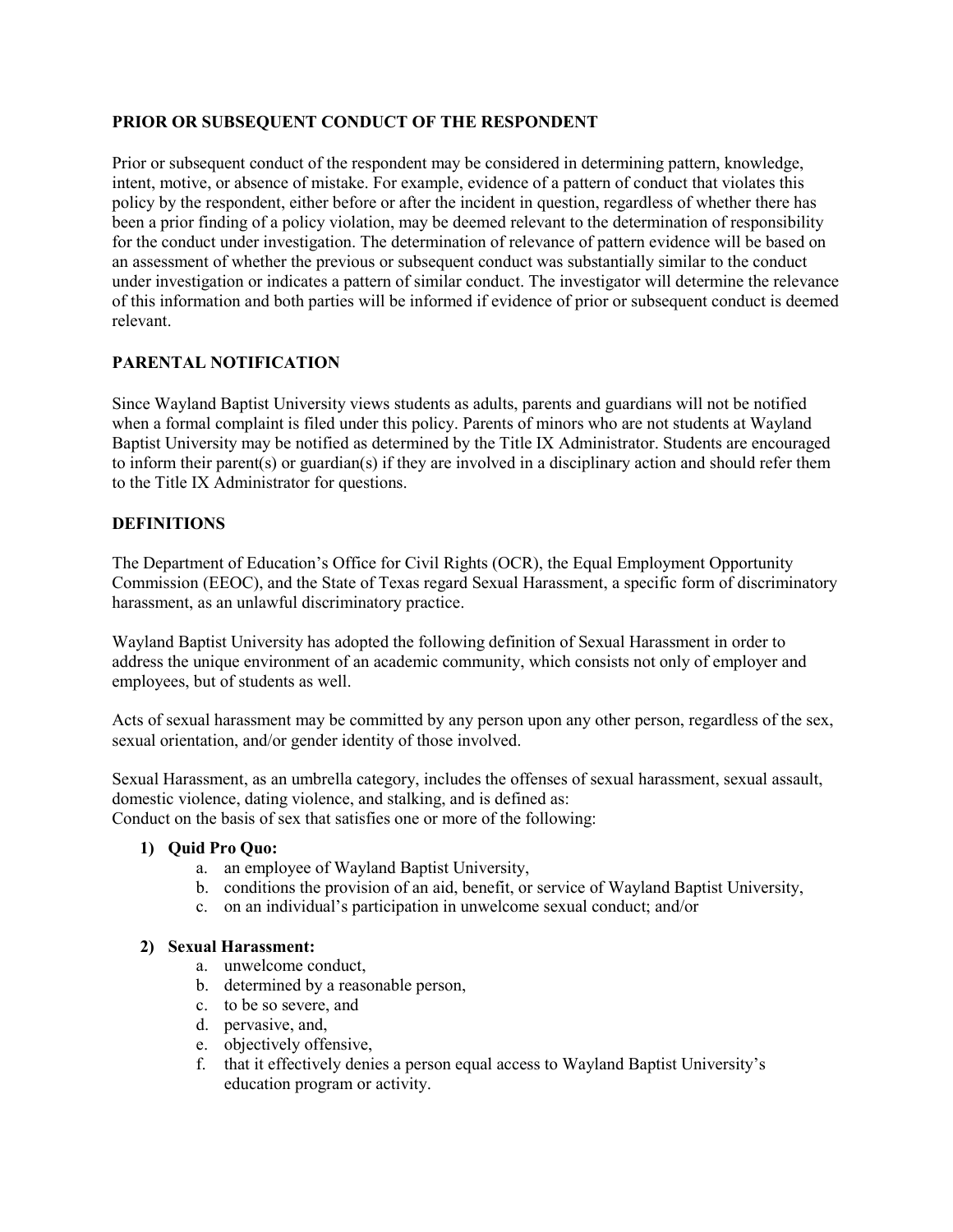#### **3) Sexual assault, defined as:**

### **a) Sex Offenses, Forcible:**

- i) Any sexual act directed against another person,
- ii) without the consent of the Complainant,
- iii) including instances in which the Complainant is incapable of giving consent.

### **b) Forcible Rape:**

- i) Penetration,
- ii) no matter how slight,
- iii) of the vagina or anus with any body part or object, or
- iv) oral penetration by a sex organ of another person,
- v) without the consent of the Complainant.

## **c) Forcible Sodomy:**

- i) Oral or anal sexual intercourse with another person,
- ii) forcibly,
- iii) and/or against that person's will (non-consensually), or
- iv) not forcibly or against the person's will in instances in which the Complainant is incapable of giving consent because of age<sup>[3](#page-15-0)</sup> or because of temporary or permanent mental or physical incapacity.

## **d) Sexual Assault with an Object:**

- i) The use of an object or instrument to penetrate,
- ii) however slightly,
- iii) the genital or anal opening of the body of another person,
- iv) forcibly,
- v) and/or against that person's will (non-consensually),
- vi) or not forcibly or against the person's will in instances in which the Complainant is incapable of giving consent because of age or because of temporary or permanent mental or physical incapacity.

### **e) Forcible Fondling:**

- i) The touching of the private body parts of another person (buttocks, groin, breasts),
- ii) for the purpose of sexual gratification,
- iii) forcibly,
- iv) and/or against that person's will (non-consensually),
- v) or not forcibly or against the person's will in instances in which the Complainant is incapable of giving consent because of age or because of temporary or permanent mental or physical incapacity.

## **f) Sex Offenses, Non-forcible:**

### i) Incest:

- 1) Non-forcible sexual intercourse,
- 2) between persons who are related to each other,
- 3) within the degrees wherein marriage is prohibited by Texas state law.

### **ii) Statutory Rape:**

- 1) Non-forcible sexual intercourse,
- 2) with a person who is under the statutory age of consent of 17.

### **4) Dating Violence, defined as:**

- a. violence,
- b. on the basis of sex,

<span id="page-15-0"></span> <sup>3</sup> Per state law.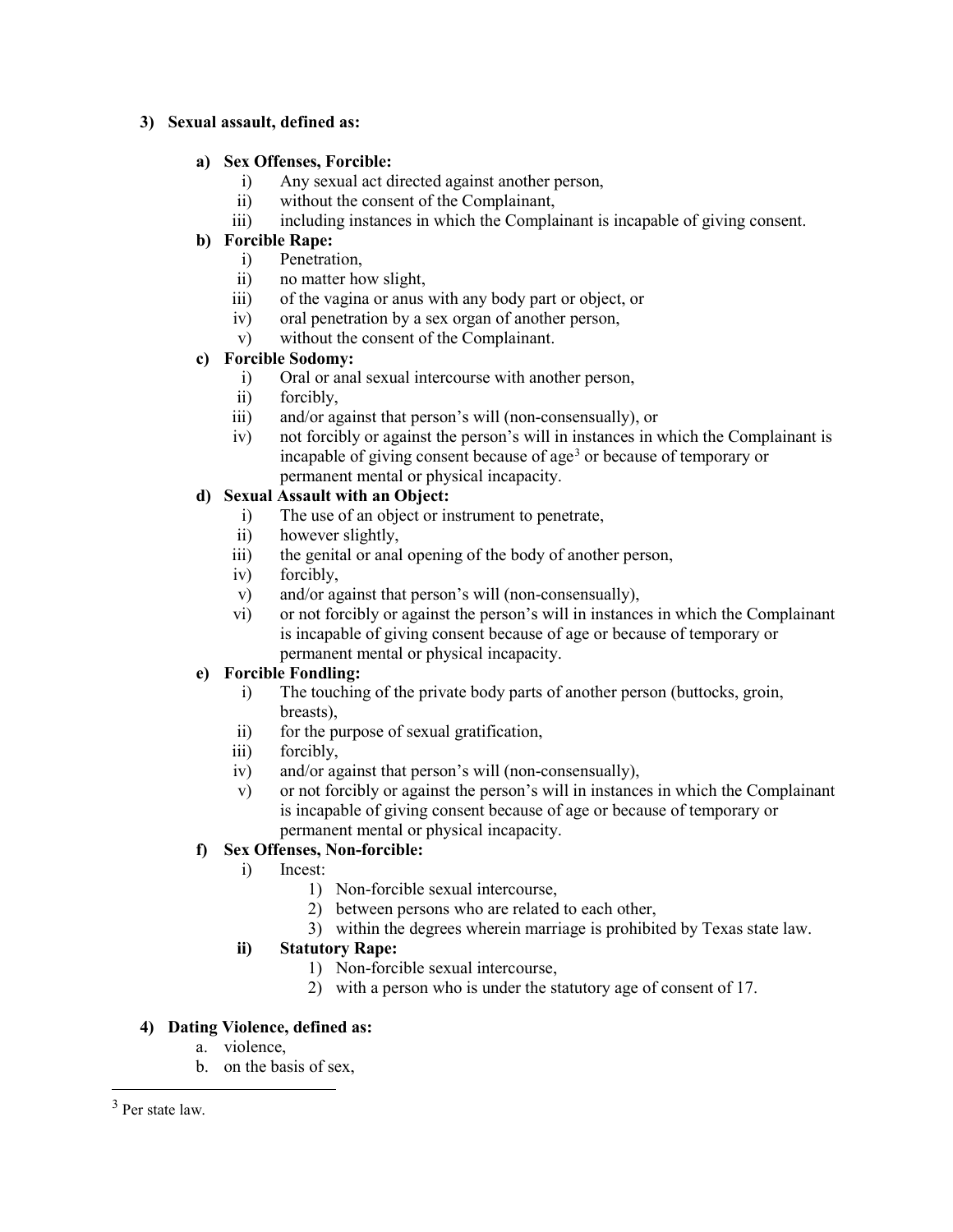- c. committed by a person,
- d. who is in or has been in a social relationship of a romantic or intimate nature with the Complainant.
	- i. The existence of such a relationship shall be determined based on the Complainant's statement and with consideration of the length of the relationship, the type of relationship, and the frequency of interaction between the persons involved in the relationship. For the purposes of this definition—
	- ii. Dating violence includes, but is not limited to, sexual or physical abuse or the threat of such abuse.
	- iii. Dating violence does not include acts covered under the definition of domestic violence.

### **5) Domestic Violence, defined as:**

- a. violence,
- b. on the basis of sex,
- c. committed by a current or former spouse or intimate partner of the Complainant,
- d. by a person with whom the Complainant shares a child in common, or
- e. by a person who is cohabitating with, or has cohabitated with, the Complainant as a spouse or intimate partner, or
- f. by a person similarly situated to a spouse of the Complainant under the domestic or family violence laws of Texas, or
- g. by any other person against an adult or youth Complainant who is protected from that person's acts under the domestic or family violence laws of Texas or a state in which Wayland operates.

\*To categorize an incident as Domestic Violence, the relationship between the Respondent and the Complainant must be more than just two people living together as roommates. The people cohabitating must be current or former spouses or have an intimate relationship.

#### **6) Stalking, defined as:**

- a. engaging in a course of conduct,
- b. on the basis of sex,
- c. directed at a specific person, that
	- i. would cause a reasonable person to fear for the person's safety, or
	- ii. the safety of others; or
	- iii. Suffer substantial emotional distress.
	- For the purposes of this definition—
	- (i) Course of conduct means two or more acts, including, but not limited to, acts in which the Respondent directly, indirectly, or through third parties, by any action, method, device, or means, follows, monitors, observes, surveils, threatens, or communicates to or about a person, or interferes with a person's property.
	- (ii) Reasonable person means a reasonable person under similar circumstances and with similar identities to the Complainant.
	- (iii) Substantial emotional distress means significant mental suffering or anguish that may but does not necessarily require medical or other professional treatment or counseling.

#### **Force, Coercion, Consent, and Incapacitation**

As used in the offenses above, the following definitions and understandings apply: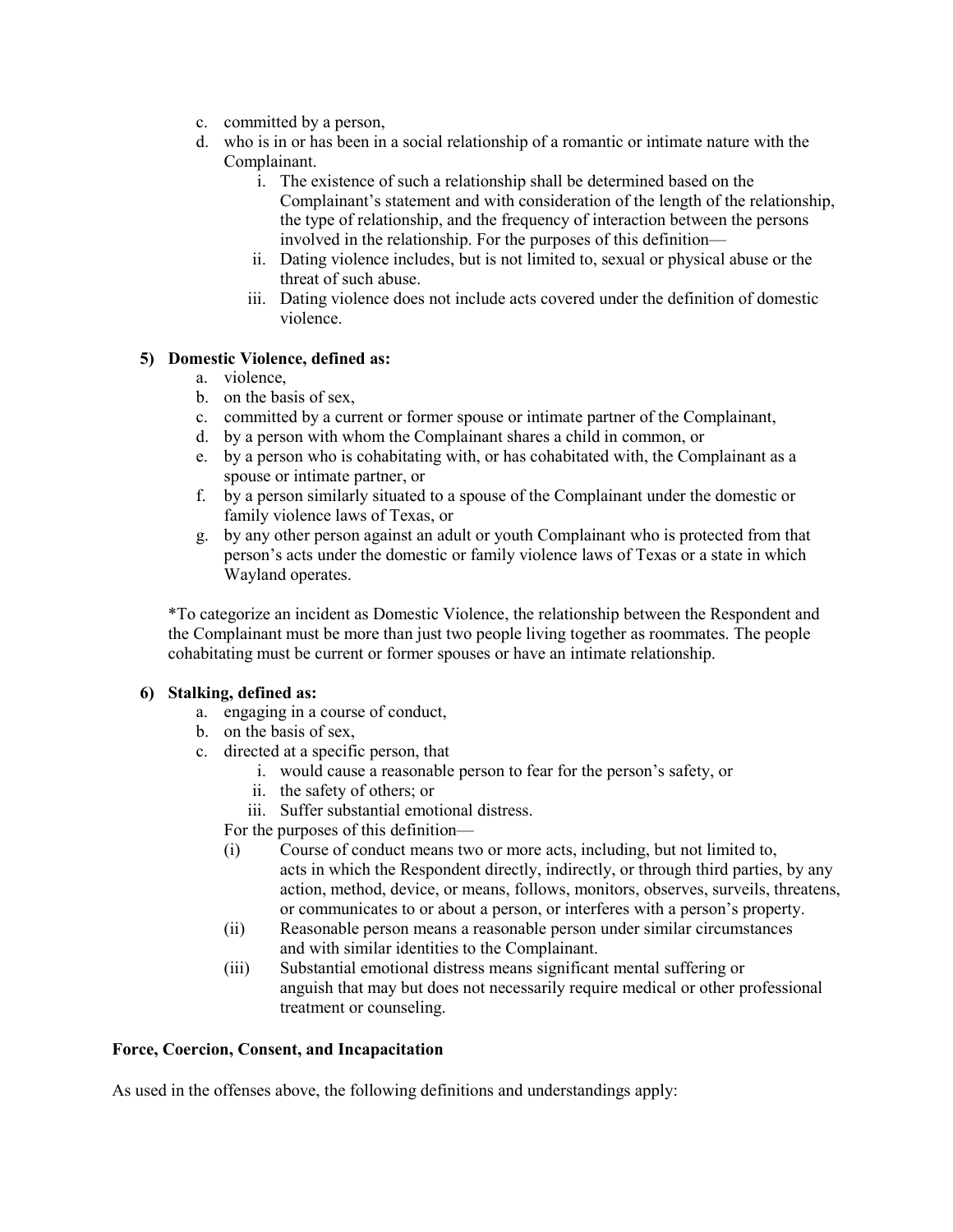**Force:** Force is the use of physical violence and/or physical imposition to gain sexual access. Force also includes threats, intimidation (implied threats), and coercion that is intended to overcome resistance or produce consent (e.g., "Have sex with me or I'll hit you," "Okay, don't hit me, I'll do what you want.").

Sexual activity that is forced is, by definition, non-consensual, but non-consensual sexual activity is not necessarily forced. Silence or the absence of resistance alone is not consent. Consent is not demonstrated by the absence of resistance. While resistance is not required or necessary, it is a clear demonstration of non-consent.

**Coercion**: Coercion is unreasonable pressure for sexual activity. Coercive conduct differs from seductive conduct based on factors such as the type and/or extent of the pressure used to obtain consent. When someone makes clear that they do not want to engage in certain sexual activity, that they want to stop, or that they do not want to go past a certain point of sexual interaction, continued pressure beyond that point can be coercive.

**Consent-[4](#page-17-0)** Consent to sexual activity is defined as knowing, active, and voluntary permission between the participants, clearly expressed by words or by actions, to engage in mutually agreed upon sexual activity. Consent cannot be compelled by force, threat of force, coercion, or intimidation. Consent cannot be gained by taking advantage of another person's incapacitation, as defined herein. Consent given under such circumstances does not constitute willing and voluntary agreement.

- a) Consent to one sexual act does not constitute consent to others.
- b) Prior consent to a given act does not constitute present or future consent.
- c) The existence of a prior or current relationship does not, in itself, constitute consent; even in the context of a relationship, there must be mutual consent.
- d) Consent must be ongoing throughout a sexual encounter and can be revoked, modified, or withdrawn at any time. Sexual contact must cease immediately once consent is withdrawn.
- e) Consent to an act with one person does not constitute consent to an act with any other person.
- f) Consent cannot be inferred from silence, passivity, or lack of resistance and relying on nonverbal communication alone may result in a violation of this policy.
- g) Consent cannot be given if it is coerced by supervisory or disciplinary authority.
- h) Consent cannot be given if there is a perceived power differential. Examples include but are not limited to: faculty-student, staff-student, supervisor-subordinate employee, and coach-athlete.
- i) Under Texas law, consent cannot be given by a person younger than 17 years of age to sexual penetration or contact by an adult (18 years of age or older) who is three or more years older.

#### **Incapacitation**

The inability, temporarily or permanently, to give consent because the individual is mentally and/or physically helpless, either voluntarily or involuntarily, or the individual is unconscious, asleep, or otherwise unaware that the sexual activity is occurring. A person is mentally incapacitated when that person lacks the ability to make informed decisions about whether or not to engage in sexual activity. A person may be incapacitated as a result of the consumption of alcohol and/or other drugs, or due to a temporary or permanent physical or mental health condition.

When alcohol or other drug use is involved, incapacitation is a state beyond intoxication, impairment, or being under the influence. Alcohol and other drugs impact each individual differently, and determining

<span id="page-17-0"></span> $4$  When assessing whether a criminal offense of sexual assault has been committed, see Texas [Penal Code §22.011](https://statutes.capitol.texas.gov/Docs/PE/htm/PE.22.htm) for information on consent.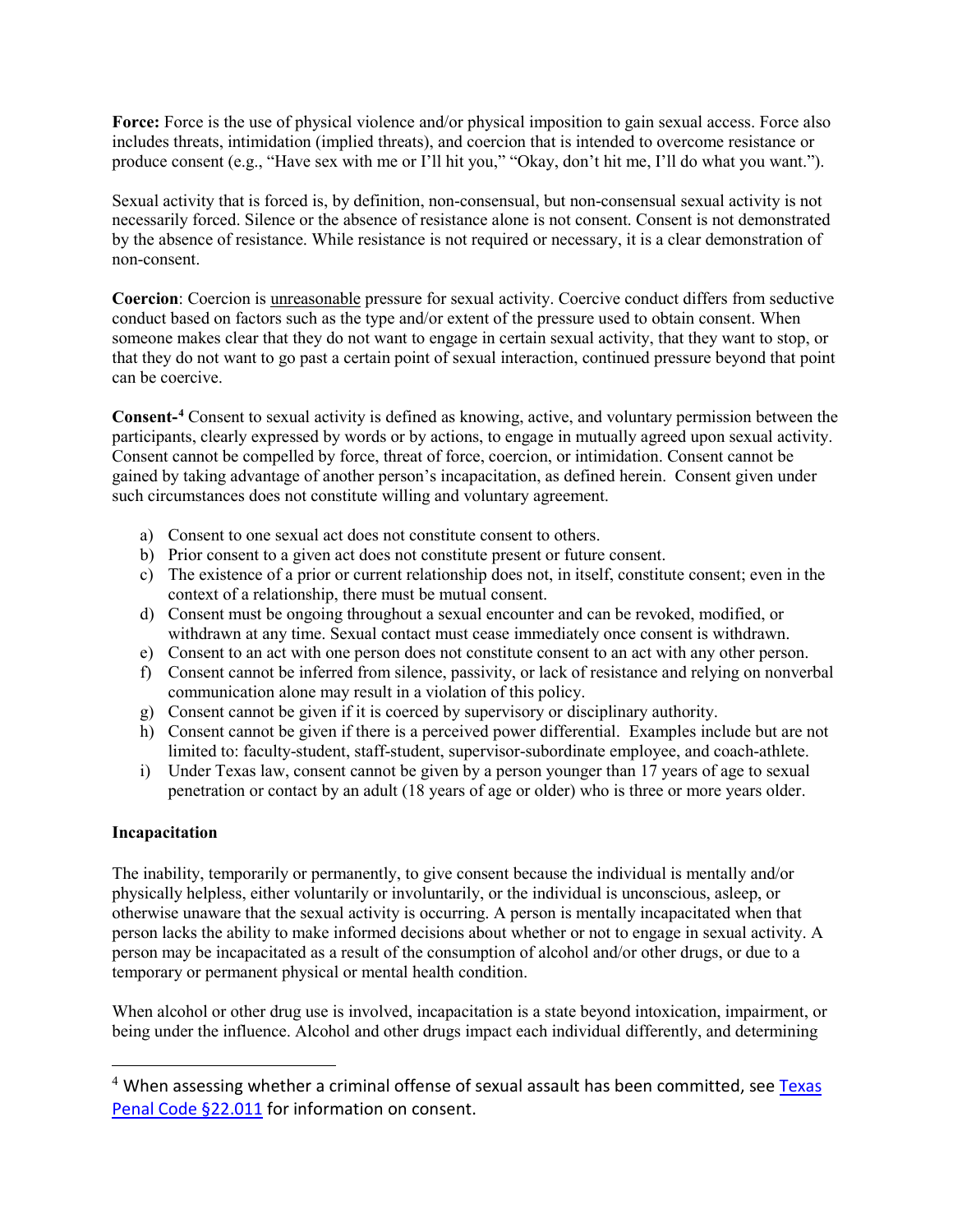whether an individual is incapacitated requires an individualized determination. Wayland Baptist University does not expect community members to be medical experts in assessing incapacitation. A person's level of intoxication is not always demonstrated by objective signs, but individuals should look for the common and obvious warning signs that show that a person may be incapacitated or approaching incapacitation. Although every individual may manifest the impacts of alcohol or other drugs differently, typical signs include slurred or incomprehensible speech, unsteady gait, combativeness, emotional volatility, vomiting, or incontinence.

An individual's level of intoxication may change over a period of time based on a variety of subjective factors, including the amount of substance intake, speed of intake, body mass, and metabolism. It is especially important, therefore, that anyone engaging in sexual activity be aware of their own level of intoxication and capacity to consent as well as the other person's level of intoxication and capacity to consent. The use of alcohol or other drugs can lower inhibitions, impair perceptions and create an atmosphere of confusion about whether consent is effectively sought and freely given. If there is any doubt as to the level or extent of one's own or the other individual's intoxication or incapacitation, the safest course of action is to forgo or cease any sexual contact.

When evaluating consent in cases of reported incapacitation, the following will be considered: (1) Did the respondent know that the complainant was incapacitated? And if not, (2) Should a sober, reasonable person in a similar set of circumstances as the respondent have known that the complainant was incapacitated? If the answer to either of these questions is "yes," there was no consent; and the conduct is likely a violation of this policy.

A respondent's voluntary intoxication is never an excuse for or a defense to Prohibited Conduct, and it does not diminish the responsibility to determine that the other person has given consent.

### **TITLE IX PROCEEDINGS**

The WBU Sexual Misconduct, Title IX & Discrimination Policy governs students and employees and additional information regarding the investigation and adjudication process may be accessed online at [https://www.wbu.edu/about/title-ix/rights-and-confidentiality.htm. O](https://www.wbu.edu/about/title-ix/rights-and-confidentiality.htm)f note, the intake and investigation of complaints involving students and employee as the respondent are the same. The process bifurcates when it comes to how the case is resolved. The procedures for the major timeframes of the process are explained below.

#### **1. Notice/Complaint**

Upon receipt of a complaint or notice to the Title IX Administrator of an alleged violation of the Policy, Wayland Baptist University initiates a prompt initial assessment to determine the next steps Wayland Baptist University needs to take.

Wayland Baptist University will initiate at least one of three responses:

1) Offering supportive measures because the Complainant does not want to proceed formally; and/or 2) An informal resolution; and/or

3) A Formal Grievance Process including an investigation and a hearing.

The investigation and grievance process will determine whether or not the Policy has been violated. If so, Wayland Baptist University will promptly implement effective remedies designed to ensure that it is not deliberately indifferent to harassment or discrimination, their potential recurrence, or their effects.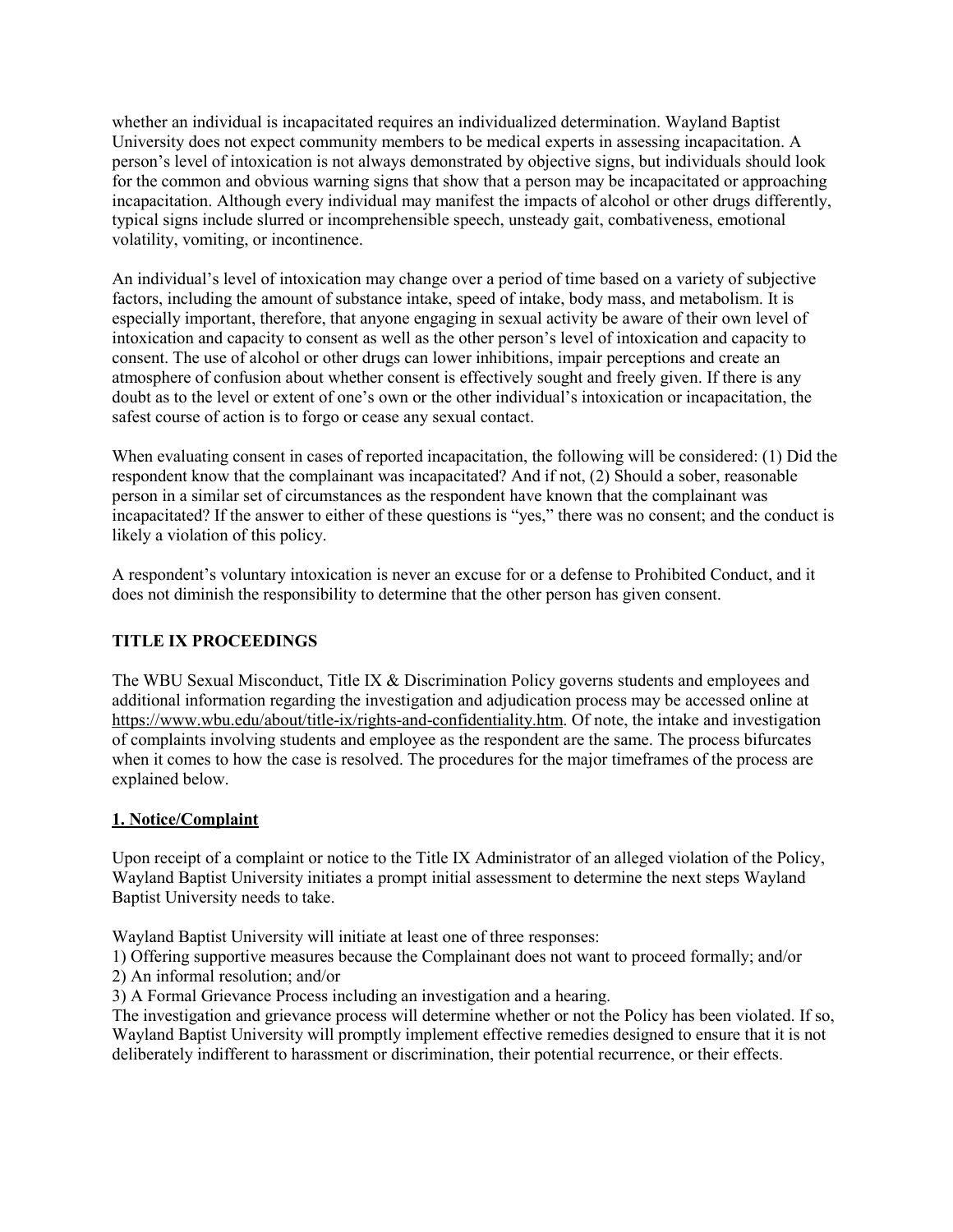In order to start the Formal Grievance Process, a Formal Compliant must be filed. A Formal Complaint means a document filed/signed by the Complainant or signed by the Title IX Administrator alleging a policy violation by a Respondent and requesting that Wayland Baptist University investigate the allegation(s). A complaint may be filed with the Title IX Administrator in person[, online,](http://www2.wbu.edu/reportcrime/defaultIX.aspx) by electronic mail, by using the contact information in the section immediately above, or as described in this section. As used in this paragraph, the phrase "document filed by a Complainant" means a document or electronic submission (such as by electronic mail or through an online portal provided for this purpose by Wayland Baptist University that contains the Complainant's physical or digital signature, or otherwise indicates that the Complainant is the person filing the complaint.

If notice is submitted in a form that does not meet this standard, the Title IX Administrator will contact the Complainant to ensure that it is filed correctly.

#### **2. Initial Assessment**

Following receipt of notice or a complaint of an alleged violation of this Policy, the Title IX Administrator engages in an initial assessment, which is typically one to five business days in duration. The steps in an initial assessment can include:

- If notice is given, the Title IX Administrator seeks to determine if the person impacted wishes to make a formal complaint, and will assist them to do so, if desired.
	- If they do not wish to do so, the Title IX Administrator determines whether to initiate a complaint because a violence risk assessment indicates a compelling threat to health and/or safety.
- If a formal complaint is received, the Title IX Administrator assesses its sufficiency and works with the Complainant to make sure it is correctly completed.
- The Title IX Administrator reaches out to the Complainant to offer supportive measures.
- The Title IX Administrator works with the Complainant to ensure they are aware of the right to have an Advisor.
- The Title IX Administrator works with the Complainant to determine whether the Complainant prefers a supportive and remedial response, an informal resolution option, or a formal investigation and grievance process.
	- If a supportive and remedial response is preferred, the Title IX Administrator works with the Complainant to identify their wishes and then seeks to facilitate implementation. No Formal Grievance Process is initiated, though the Complainant can elect to initiate one later, if desired.
	- If an informal resolution option is preferred, the Title IX Administrator assesses whether the complaint is suitable for informal resolution, and may seek to determine if the Respondent is also willing to engage in informal resolution.
	- If a Formal Grievance Process is preferred, the Title IX Administrator determines if the misconduct alleged falls within the scope of Title IX:
		- o If it does, the Title IX Administrator will initiate the formal investigation and grievance process, directing the investigation to address:
			- an incident, and/or
			- a pattern of alleged misconduct, and/or
			- a culture/climate issue, based on the nature of the complaint.
		- o If it does not, the Title IX Administrator determines that Title IX does not apply (and will "dismiss" that aspect of the complaint, if any), assesses which policies may apply, which resolution process is applicable, and will refer the matter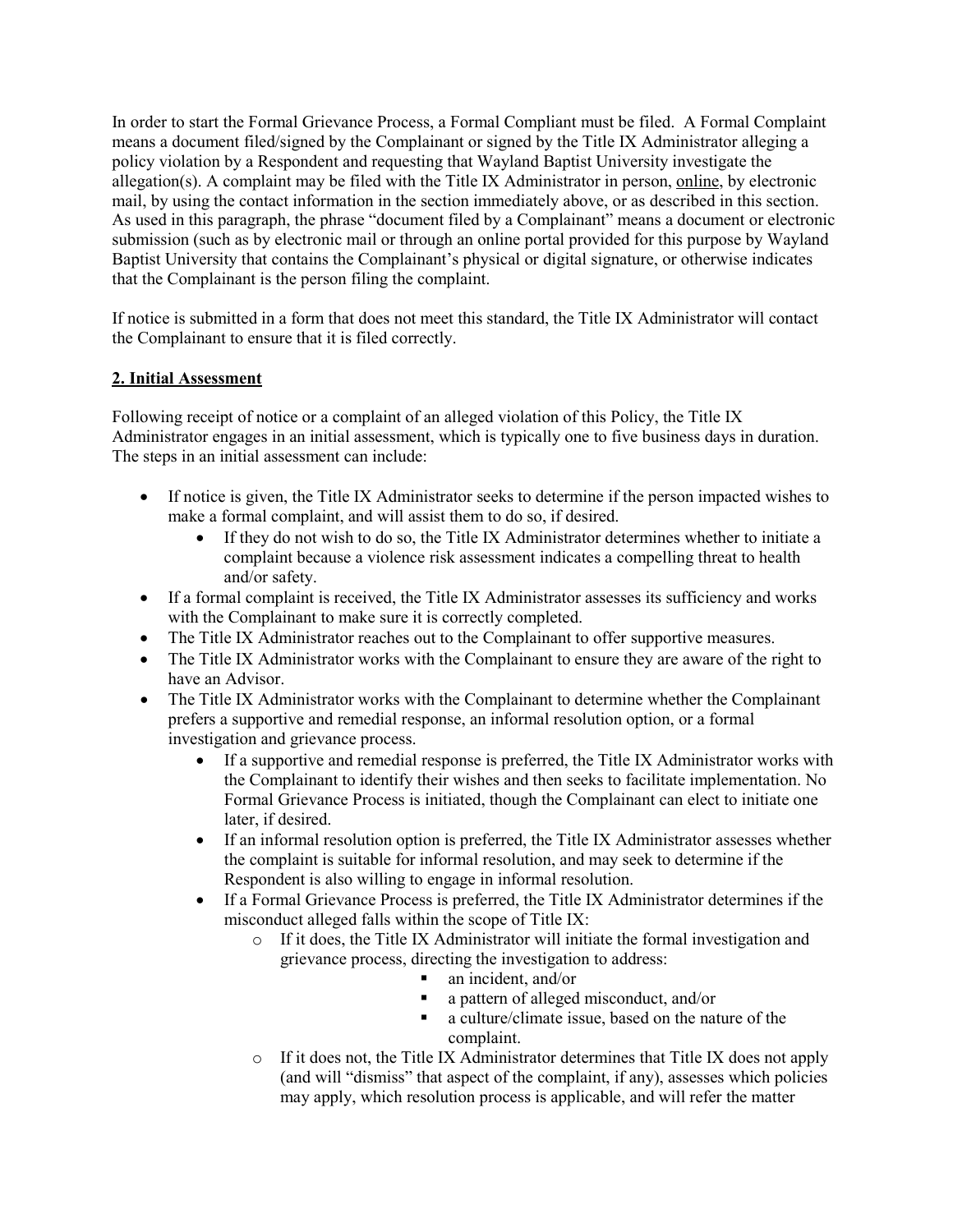accordingly. Please note that dismissing a complaint under Title IX is just procedural, and does not limit Wayland Baptist University's authority to address a complaint with an appropriate process and remedies.

a. Dismissal (Mandatory and Discretionary)

Wayland Baptist University **must** dismiss a formal complaint or any allegations therein if, at any time during the investigation or hearing, it is determined that:

- 1) The conduct alleged in the formal complaint would not constitute sexual harassment as defined in the Policy hereinabove, even if proved; and/or
- 2) The conduct did not occur in an educational program or activity controlled by Wayland Baptist University (including buildings or property controlled by recognized student organizations), and/or Wayland Baptist University does not have control of the Respondent; and/or
- 3) The conduct did not occur against a person in the United States; and/or
- 4) At the time of filing a formal complaint, a complainant is not participating in or attempting to participate in the education program or activity of the Wayland Baptist University.

Wayland Baptist University **may** dismiss a formal complaint or any allegations therein if, at any time during the investigation or hearing:

- 1) A Complainant notifies the Title IX Administrator in writing that the Complainant would like to withdraw the formal complaint or any allegations therein; or
- 2) The Respondent is no longer enrolled in or employed by Wayland Baptist University; or
- 3) Specific circumstances prevent Wayland Baptist University from gathering evidence sufficient to reach a determination as to the formal complaint or allegations therein.

Upon any dismissal, Wayland Baptist University will promptly send written notice of the dismissal and the rationale for doing so simultaneously to the parties.

This dismissal decision is appealable by any party under the procedures for appeal below. The decision not to dismiss is also appealable by any party claiming that a dismissal is required or appropriate. A Complainant who decides to withdraw a complaint may later request to reinstate it or refile it.

#### **3.Counterclaims**

Wayland Baptist University is obligated to ensure that the grievance process is not abused for retaliatory purposes. Wayland Baptist University permits the filing of counterclaims but uses an initial assessment, described above, to assess whether the allegations in the counterclaim are made in good faith. Counterclaims by the Respondent may be made in good faith, but are, on occasion, also made for purposes of retaliation. Counterclaims made with retaliatory intent will not be permitted.

Counterclaims determined to have been reported in good faith will be processed using the grievance procedures below. Investigation of such claims may take place after resolution of the underlying initial allegation, in which case a delay may occur.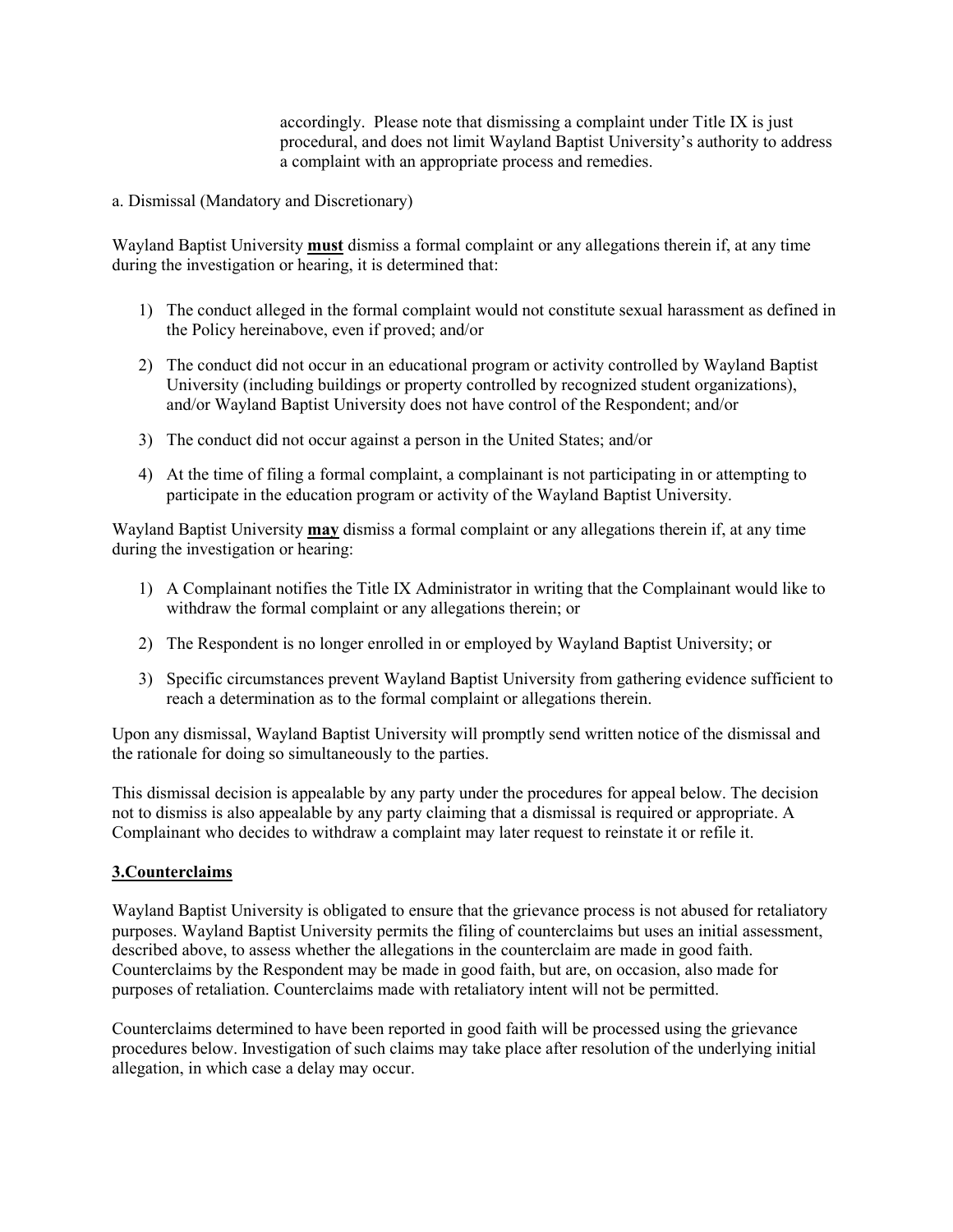Counterclaims may also be resolved through the same investigation as the underlying allegation, at the discretion of the Title IX Administrator. When counterclaims are not made in good faith, they will be considered retaliatory and may constitute a violation of this policy.

#### **4. Right to an Advisor**

The parties may each have an Advisor of their choice present with them for all meetings and interviews within the resolution process, if they so choose. The parties may select whoever they wish to serve as their Advisor as long as the Advisor is eligible and available.

### **a. Who Can Serve as an Advisor**

The Advisor may be a friend, mentor, family member, attorney, or any other individual a party chooses to advise, support, and/or consult with them throughout the resolution process. The parties may choose Advisors from inside or outside of the Wayland Baptist University community.

The Title IX Administrator will also offer to assign a trained Advisor for any party if the party so chooses. If the parties choose an Advisor from the pool available from Wayland Baptist University, the Advisor will be trained by Wayland Baptist University and be familiar with Wayland Baptist University's resolution process.

If the parties choose an Advisor from outside the pool of those identified by Wayland Baptist University, the Advisor may not have been trained by Wayland Baptist University and may not be familiar with Wayland Baptist University policies and procedures.

Parties also have the right to choose not to have an Advisor in the initial stages of the resolution process, prior to a hearing.

#### **b. Advisor Expectations**

Wayland Baptist University generally expects an Advisor to adjust their schedule to allow them to attend Wayland Baptist University meetings when planned, but may change scheduled meetings to accommodate an Advisor's inability to attend, if doing so does not cause an unreasonable delay.

Wayland Baptist University may also make reasonable provisions to allow an Advisor who cannot attend in person to attend a meeting by telephone, video conferencing, or other similar technologies as may be convenient and available.

### c**. Advisor Violation of Wayland Baptist University Policy**

All Advisors are subject to the same Wayland Baptist University policies and procedures, whether they are attorneys or not. Advisors are expected to advise their advisees without disrupting proceedings. Advisors should not address Wayland Baptist University officials in a meeting or interview unless invited to (e.g., asking procedural questions). The Advisor may not make a presentation or represent their advisee during any meeting or proceeding and may not speak on behalf of the advisee to the Investigator(s) or other Decision-maker(s) except during a hearing proceeding, during cross-examination.

### **5. Resolution Process**

Resolution proceedings are private. All persons present at any time during the resolution process are expected to maintain the privacy of the proceedings in accordance with Wayland Baptist University policy. While there is an expectation of privacy around what Investigators share with parties during interviews, the parties have discretion to share their own knowledge and evidence with others if they so choose. Wayland Baptist University encourages parties to discuss this with their Advisors before doing so.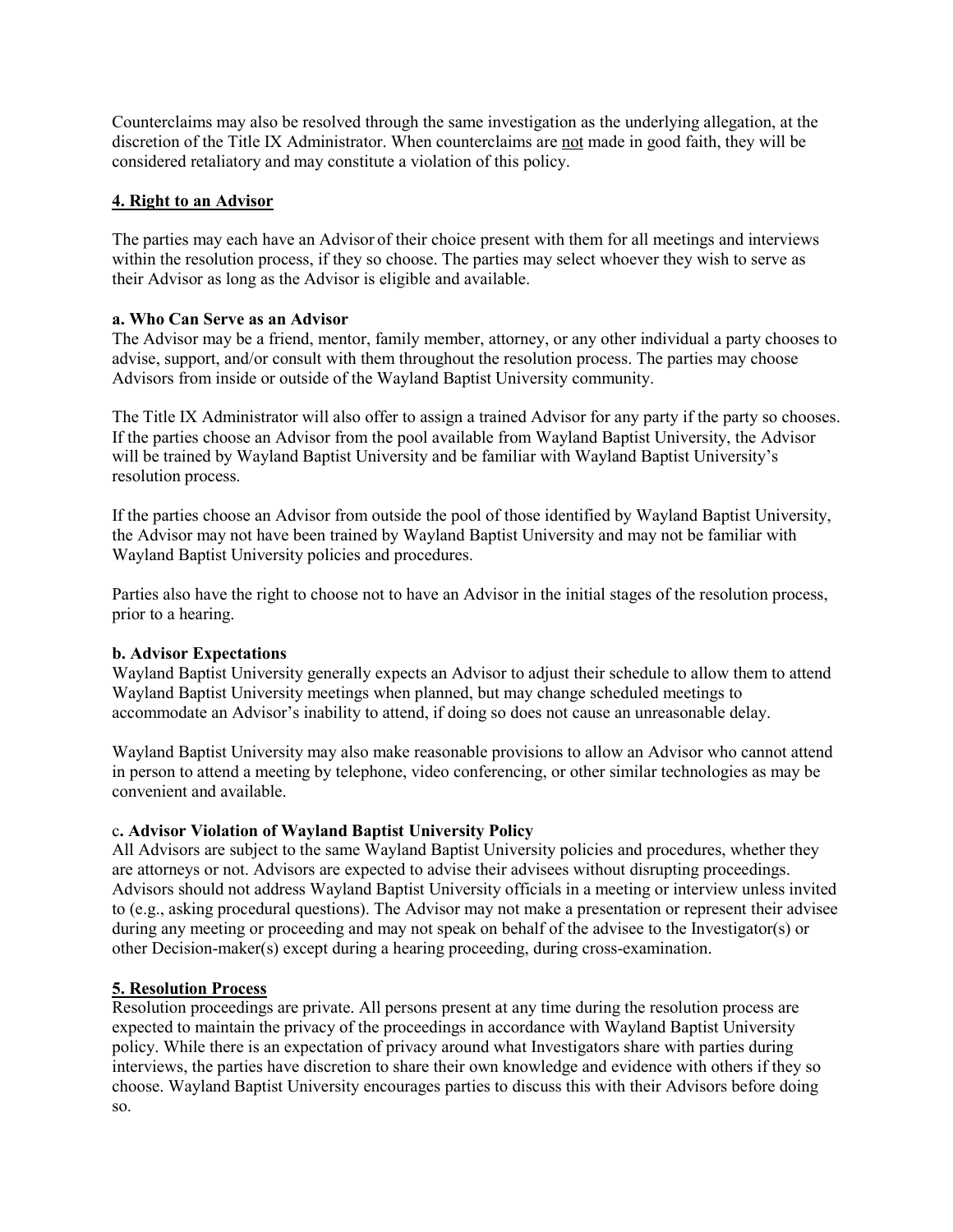#### **a. Informal Resolution**

Informal Resolution can include three different approaches:

- When the parties agree to resolve the matter through an alternate resolution mechanism.
- When the Respondent accepts responsibility for violating policy, and desires to accept a sanction and end the resolution process; or
- When the Title IX Administrator can resolve the matter informally by providing supportive measures to remedy the situation.

To initiate Informal Resolution, a Complainant needs to submit a formal complaint, as defined above. If a Respondent wishes to initiate Informal Resolution, they should contact the Title IX Administrator to so indicate.

It is not necessary to pursue Informal Resolution first in order to pursue a Formal Grievance Process, and any party participating in Informal Resolution can stop the process at any time and begin or resume the Formal Grievance Process.

Prior to implementing Informal Resolution, Wayland Baptist University will provide the parties with written notice of the reported misconduct and any sanctions or measures that may result from participating in such a process, including information regarding any records that will be maintained or shared by Wayland Baptist University.

Wayland Baptist University will obtain voluntary, written confirmation that all parties wish to resolve the matter through Informal Resolution before proceeding and will not pressure the parties to participate in Informal Resolution

#### **b. Alternate Resolution**

Alternate Resolution is an informal process by which a mutually agreed upon resolution of an allegation is reached. All parties must consent to the use of Alternate Resolution.

The Title IX Administrator may look to the following factors to assess whether Alternate Resolution is appropriate, or which form of Alternate Resolution may be most successful for the parties:

- The parties' amenability to Alternate Resolution;
- Likelihood of potential resolution, taking into account any power dynamics between the parties;
- The parties' motivation to participate;
- Civility of the parties;
- Cleared violence risk assessment/ongoing risk analysis;
- Disciplinary history;
- Whether an emergency removal is needed;
- Skill of the Alternate Resolution facilitator with this type of complaint;
- Complaint complexity;
- Emotional investment/intelligence of the parties;
- Rationality of the parties;
- Goals of the parties;
- Adequate resources to invest in Alternate Resolution (time, staff, etc.)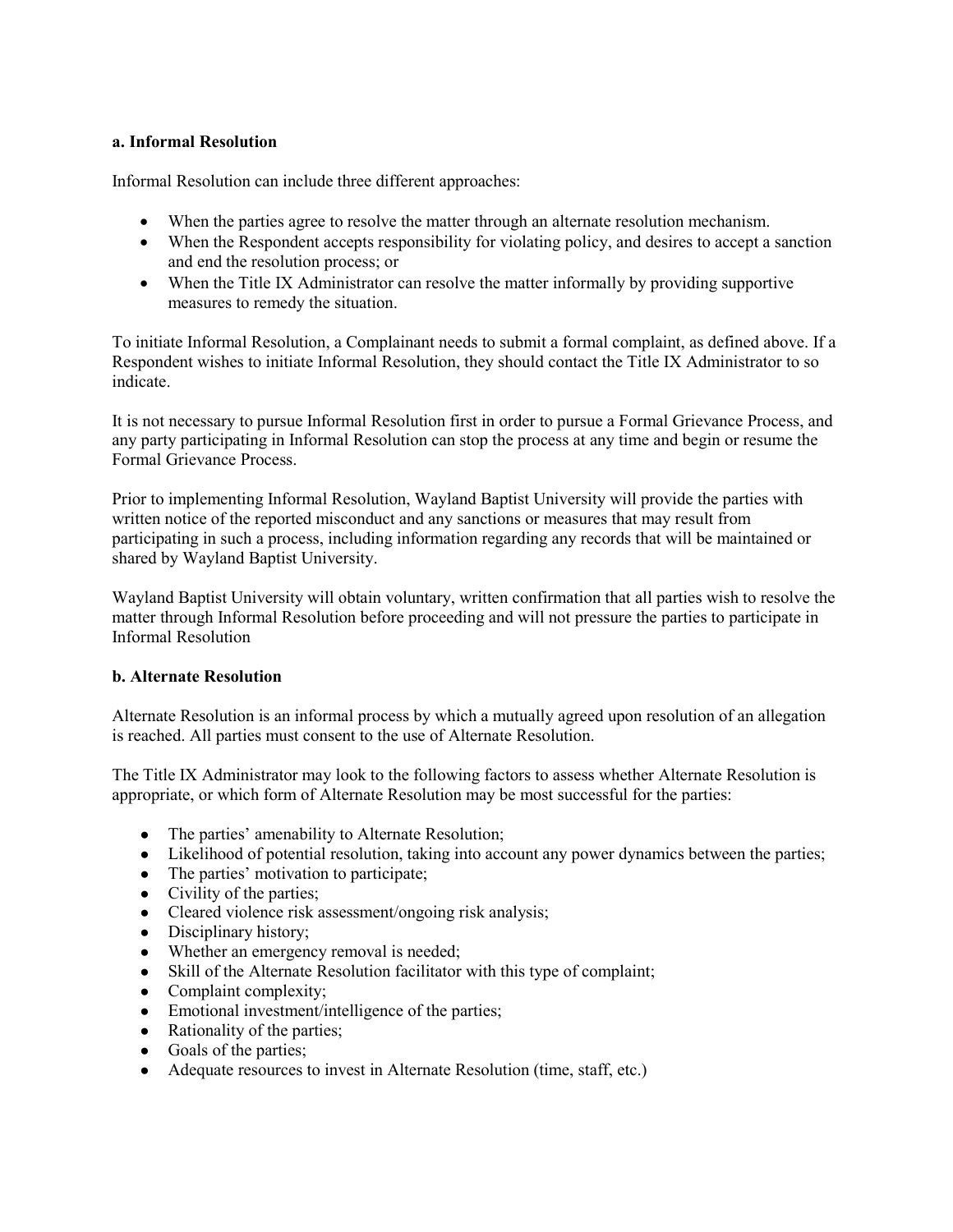The ultimate determination of whether Alternate Resolution is available or successful is to be made by the Title IX Administrator. The Title IX Administrator maintains records of any resolution that is reached, and failure to abide by the resolution agreement may result in appropriate responsive/disciplinary actions. Results of complaints resolved by Informal Resolution or Alternate Resolution are not appealable.

### **c. Respondent Accepts Responsibility for Alleged Violations**

The Respondent may accept responsibility for all or part of the alleged policy violations at any point during the resolution process. If the Respondent indicates an intent to accept responsibility for all of the alleged misconduct, the formal process will be paused, and the Title IX Administrator will determine whether Informal Resolution can be used according to the criteria in that section above.

If Informal Resolution is applicable, the Title IX Administrator will determine whether all parties and Wayland Baptist University are able to agree on responsibility, sanctions, and/or remedies. If so, the Title IX Administrator implements the accepted finding that the Respondent is in violation of Wayland Baptist University policy and implements agreed-upon sanctions and/or remedies, in coordination with other appropriate administrator(s), as necessary.

This result is not subject to appeal once all parties indicate their written assent to all agreed upon terms of resolution. When the parties cannot agree on all terms of resolution, the Formal Grievance Process will resume at the same point where it was paused.

When a resolution is accomplished, the appropriate sanction or responsive actions are promptly implemented in order to effectively stop the harassment or discrimination, prevent its recurrence, and remedy the effects of the discriminatory conduct, both on the Complainant and the community.

#### **d. Negotiated Resolution**

The Title IX Administrator, with the consent of the parties, may negotiate and implement an agreement to resolve the allegations that satisfies all parties and the Wayland Baptist University. Negotiated Resolutions are not appealable.

#### **6. Grievance Process Pool**

The Formal Grievance Process relies on a pool of administrators ("the Pool") to carry out the process.

#### **a. Pool Members**

Members of the Pool are trained annually, and can serve in in the following roles, at the direction of the Title IX Administrator:

- To investigate complaints
- To serve as a hearing facilitator (process administrator, no decision-making role)
- To serve as a Decision-maker regarding the complaint
- To serve as an Appeal Panel and Appeal Decision-maker

#### **b. Pool Member Appointment**

The Title IX Administrator in consultation with the President appoints the Pool, which acts with independence and impartiality. While members of the Pool are typically trained in a variety of skill sets and can rotate amongst the different roles listed above in different cases, Wayland Baptist University can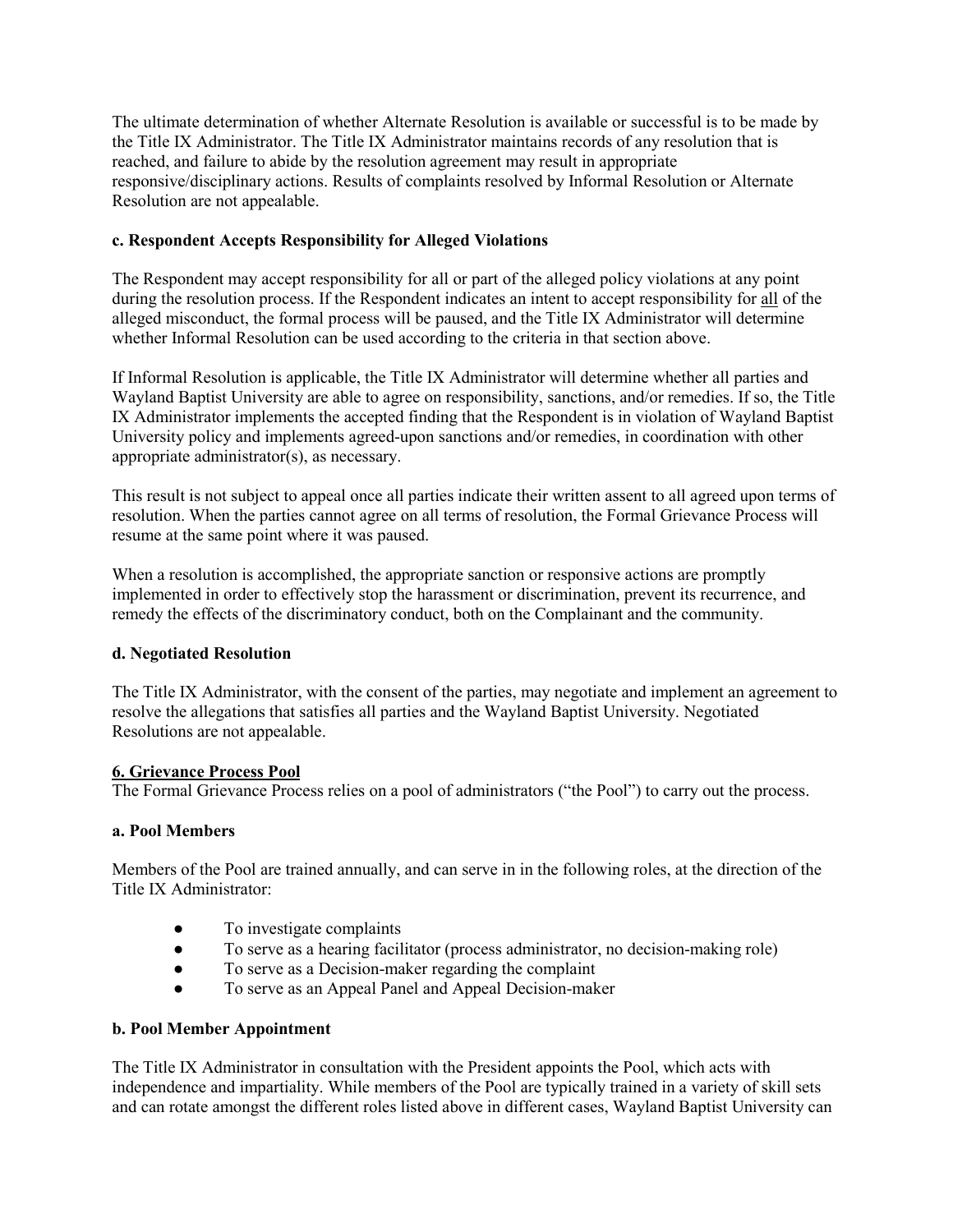also designate permanent roles for individuals in the Pool, using others as substitutes or to provide greater depth of experience when necessary. This process of role assignment may be the result of particular skills, aptitudes, or talents identified in members of the Pool that make them best suited to particular roles.

### **c. Pool Member Training**

The Pool members receive annual training jointly OR based on their respective roles. This training includes, but is not limited to:

- The scope of Wayland Baptist University's Title IX Policy
- How to conduct investigations and hearings that protect the safety of Complainants and Respondents, and promote accountability
- Implicit bias
- Disparate treatment and impact
- Reporting, confidentiality, and privacy requirements
- Applicable laws, regulations, and federal regulatory guidance
- How to implement appropriate and situation-specific remedies
- How to investigate in a thorough, reliable, and impartial manner
- How to uphold fairness, equity, and due process
- How to weigh evidence
- How to conduct questioning
- How to assess credibility
- Impartiality and objectivity
- How to render findings and generate clear, concise, evidence-based rationales
- The definitions of all offenses
- How to apply definitions used by Wayland Baptist University with respect to consent (or the absence or negation of consent) consistently, impartially, and in accordance with policy
- How to conduct an investigation and grievance process including hearings, appeals, and informal resolution processes
- How to serve impartially by avoiding prejudgment of the facts at issue, conflicts of interest, and bias
- Any technology to be used at a live hearing
- Issues of relevance of questions and evidence
- Issues of relevance to create an investigation report that fairly summarizes relevant evidence
- How to determine appropriate sanctions in reference to all forms of harassment, discrimination, and/or retaliation allegations

All Pool members are required to attend these trainings annually. The materials used to train all members of the Pool are publicly posted on the Wayland Baptist University Title IX Website.

#### **7. Formal Grievance Process: Notice of Investigation and Allegations**

The Title IX Administrator will provide written Notice of The Investigation and Allegations (the "NOIA") to the Respondent upon commencement of the Formal Grievance Process. This facilitates the Respondent's ability to prepare for the interview and to identify and choose an Advisor to accompany them. The NOIA is also copied to the Complainant, who is to be given advance notice of when the NOIA will be delivered to the Respondent.

The NOIA will include:

- A meaningful summary of all of allegations,
- The identity of the involved parties (if known),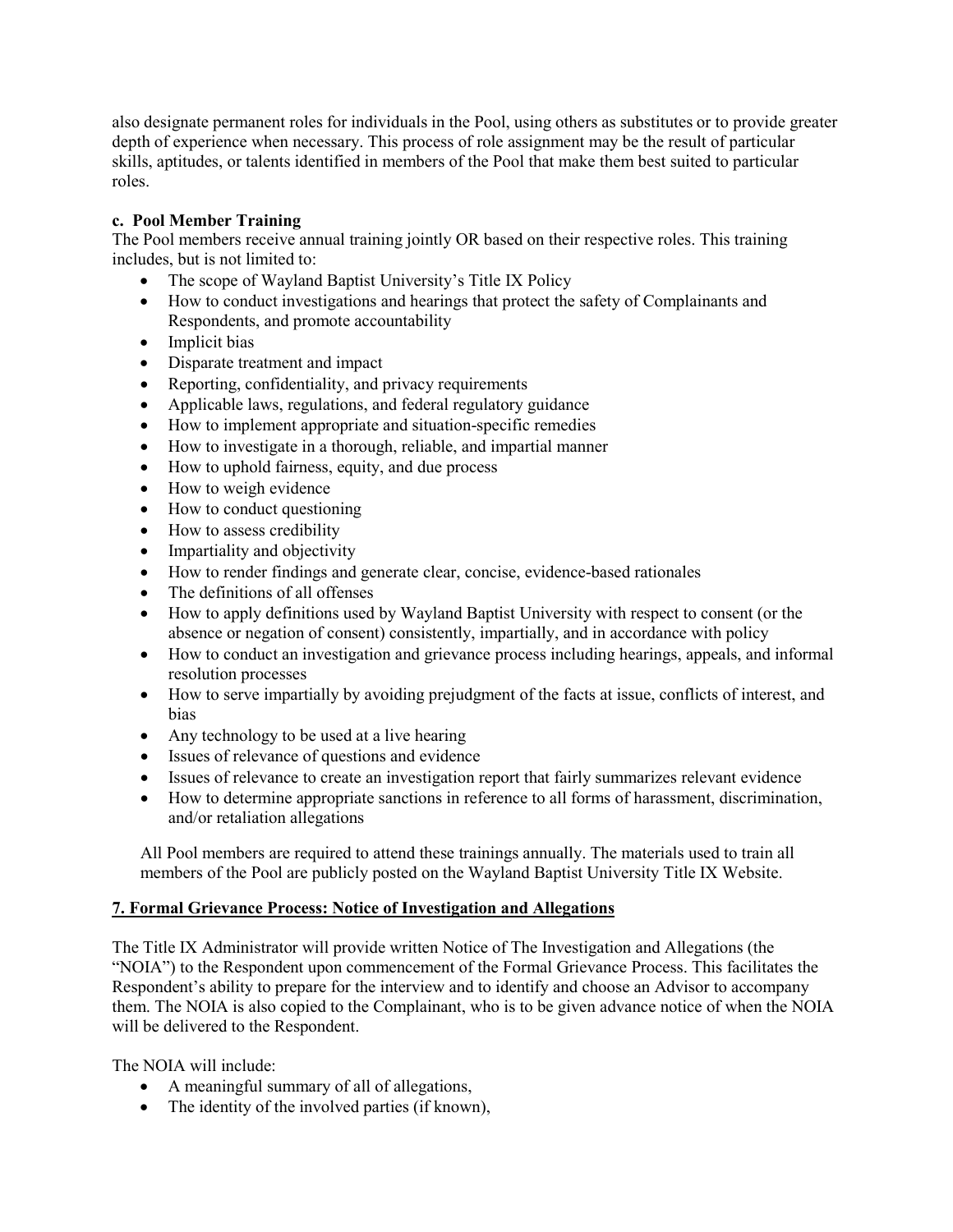- The precise misconduct being alleged,
- The date and location of the alleged incident(s) (if known),
- The specific policies implicated,
- A description of the applicable procedures,
- A statement of the potential sanctions/responsive actions that could result,
- A statement that Wayland Baptist University presumes the Respondent is not responsible for the reported misconduct unless and until the evidence supports a different determination,
- A statement that determinations of responsibility are made at the conclusion of the process and that the parties will be given an opportunity to inspect and review all directly related and/or relevant evidence obtained during the review and comment period,
- A statement about the Wayland Baptist University policy on retaliation,
- Information about the privacy of the process,
- Information on the need for each party to have an Advisor of their choosing and suggestions for ways to identify an Advisor,
- A statement informing the parties that Wayland Baptist University's Policy prohibits knowingly making false statements, including knowingly submitting false information during the resolution process,
- Detail on how the party may request disability accommodations during the interview process,
- The name(s) of the Investigator(s), along with a process to identify, in advance of the interview process, to the Title IX Administrator any conflict of interest that the Investigator(s) may have, and
- An instruction to preserve any evidence that is directly related to the allegations.

Amendments and updates to the NOIA may be made as the investigation progresses and more information becomes available regarding the addition or dismissal of various charges.

Notice will be made in writing and may be delivered by one or more of the following methods: in person, mailed to the local or permanent address(es) of the parties as indicated in official Wayland Baptist University records, or emailed to the parties' Wayland Baptist University-issued email or designated accounts. Once mailed, emailed, and/or received in-person, notice will be presumptively delivered.

### **8. Resolution Timeline**

Wayland Baptist University will make a good faith effort to complete the resolution process within a sixty-to-ninety (60-90) business day time period, including appeal, which can be extended as necessary for appropriate cause by the Title IX Administrator who will provide notice and rationale for any extensions or delays to the parties as appropriate, as well as an estimate of how much additional time will be needed to complete the process.

### **9. Appointment of Investigators**

Once the decision to commence a formal investigation is made, the Title IX Administrator appoints Pool members to conduct the investigation using a team of two Investigators, usually within two (2) business days of determining that an investigation should proceed.

### **10. Ensuring Impartiality**

Any individual materially involved in the administration of the resolution process including the Title Administrator, Investigator(s), and Decision-maker(s) may neither have nor demonstrate a conflict of interest or bias for a party generally, or for a specific Complainant or Respondent.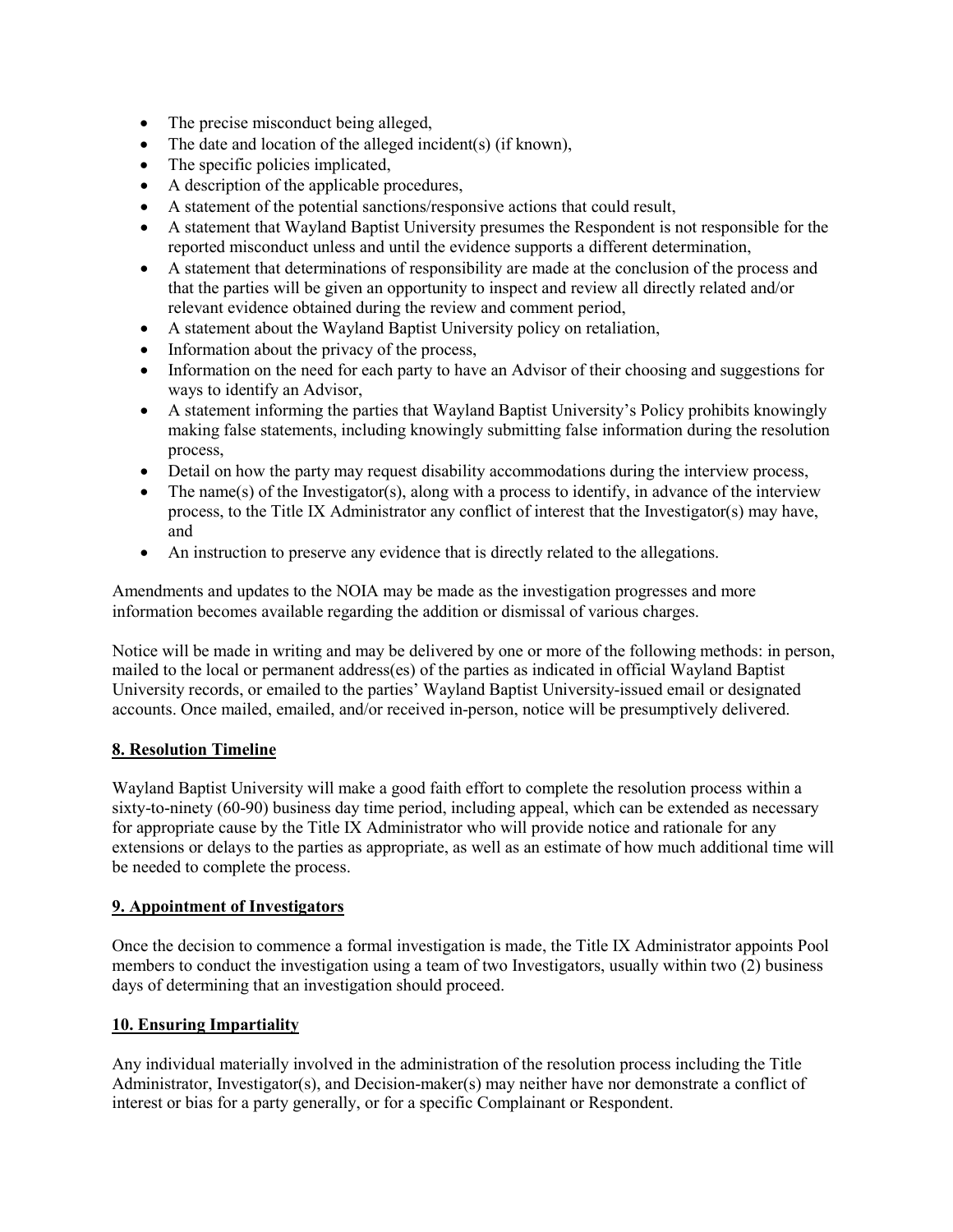The Title IX Administrator will vet the assigned Investigator(s) to ensure impartiality by ensuring there are no actual or apparent conflicts of interest or disqualifying biases. The parties may, at any time during the resolution process, raise a concern regarding bias or conflict of interest, and the Title IX Administrator will determine whether the concern is reasonable and supportable. If so, another Pool member will be assigned and the impact of the bias or conflict, if any, will be remedied.

The Formal Grievance Process involves an objective evaluation of all relevant evidence obtained, including evidence which supports that the Respondent engaged in a policy violation and evidence which supports that the Respondent did not engage in a policy violation. Credibility determinations may not be based solely on an individual's status or participation as a Complainant, Respondent, or witness.

Wayland Baptist University operates with the presumption that the Respondent is not responsible for the reported misconduct unless and until the Respondent is determined to be responsible for a policy violation by the applicable standard of proof.

### **11. Investigation Timeline**

Investigations are completed expeditiously, normally within thirty (30) business days, though some investigations may take weeks or even months, depending on the nature, extent, and complexity of the allegations, availability of witnesses, police involvement, etc.

Wayland Baptist University will make a good faith effort to complete investigations as promptly as circumstances permit and will communicate regularly with the parties to update them on the progress and timing of the investigation.

#### **12. Delays in the Investigation Process and Interactions with Law Enforcement**

Wayland Baptist University may undertake a short delay in its investigation (several days to a few weeks) if circumstances require. Such circumstances include, but are not limited to: a request from law enforcement to temporarily delay the investigation, the need for language assistance, the absence of parties and/or witnesses, and/or accommodations for disabilities or health conditions.

Wayland Baptist University will communicate in writing the anticipated duration of the delay and reason to the parties and provide the parties with status updates if necessary. Wayland Baptist University will promptly resume its investigation and resolution process as soon as feasible. During such a delay, Wayland Baptist University will implement supportive measures as deemed appropriate.

Wayland Baptist University action(s) are not typically altered or precluded on the grounds that civil or criminal charges involving the underlying incident(s) have been filed or that criminal charges have been dismissed or reduced.

#### **13. Steps in the Investigation Process**

All investigations are thorough, reliable, impartial, prompt, and fair. Investigations involve interviews with all relevant parties and witnesses; obtaining available, relevant evidence; and identifying sources of expert information, as necessary.

All parties have a full and fair opportunity, through the investigation process, to suggest witnesses and questions, to provide evidence and expert witnesses, and to fully review and respond to all evidence on the record.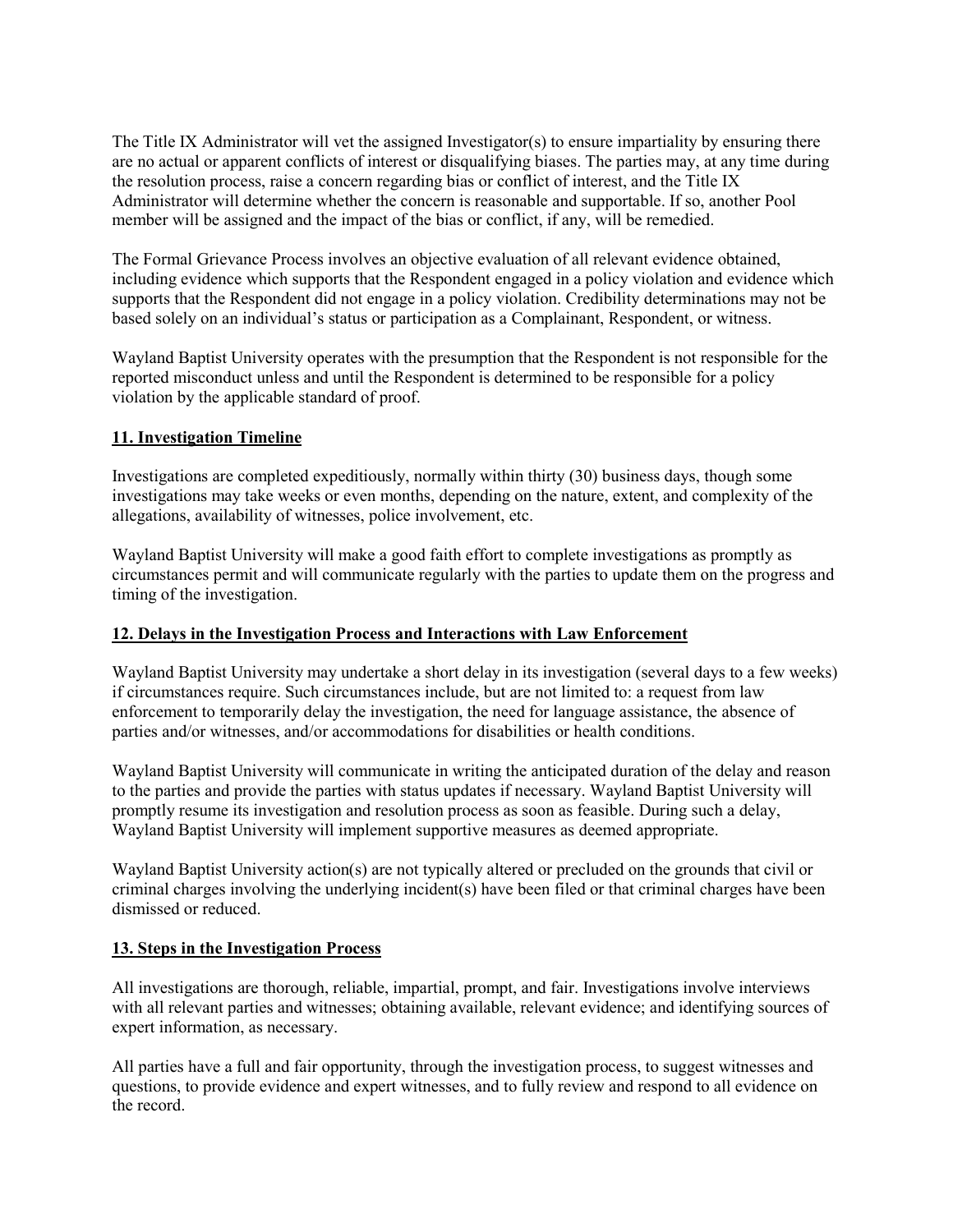*The Title IX Administrator typically take(s) the following steps, (not necessarily in this order):*

- Determine the identity and contact information of the Complainant
- Initiate or assist with any necessary supportive measures
- Identify all policies implicated by the alleged misconduct and notify the Complainant and Respondent of all of the specific policies implicated
- Conduct a prompt initial assessment to determine if the allegations indicate a potential policy violation
- Commence a thorough, reliable, and impartial investigation by identifying issues and developing a strategic investigation plan, including a witness list, evidence list, intended investigation timeframe, and order of interviews for all witnesses and the parties
- Prepare the initial Notice of Investigation and Allegation (NOIA). The NOIA may be amended with any additional or dismissed allegations
	- o Notice should inform the parties of their right to have the assistance of an Advisor, who could be a member of the Pool or an Advisor of their choosing present for all meetings attended by the party
- Provide each interviewed party and witness an opportunity to review and verify the Investigator's summary notes (or transcript) of the relevant evidence/testimony from their respective interviews and meetings
- Make good faith efforts to notify the parties of any meeting or interview involving the other party, in advance when possible
- When participation of a party is expected, provide that party with written notice of the date, time, and location of the meeting, as well as the expected participants and purpose

### *The Investigator(s) typically take(s) the following steps, if not already completed (not necessarily in this order):*

- Allow each party the opportunity to suggest witnesses and questions they wish the Investigator(s) to ask of the other party and witnesses, and document in the report which questions were asked, with a rationale for any changes or omissions.
- Interview all available, relevant witnesses and conduct follow-up interviews as necessary
- Meet with the Complainant to finalize their interview/statement, if necessary
- Complete the investigation promptly and without unreasonable deviation from the intended timeline
- Provide regular status updates to the parties throughout the investigation.
- Prior to the conclusion of the investigation, provide the parties and their respective Advisors (if so desired by the parties) with a list of witnesses whose information will be used to render a finding
- Write a comprehensive investigation report fully summarizing the investigation, all witness interviews, and addressing all relevant evidence. Appendices including relevant physical or documentary evidence will be included
- The Investigator(s) gather, assess, and synthesize evidence, but make no conclusions, engage in no policy analysis, and render no recommendations as part of their report
- Prior to the conclusion of the investigation, provide the parties and their respective Advisors (if so desired by the parties) a secured electronic or hard copy of the draft investigation report as well as an opportunity to inspect and review all of the evidence obtained as part of the investigation that is directly related to the reported misconduct, including evidence upon which Wayland Baptist University does not intend to rely in reaching a determination, for a ten (10) business day review and comment period so that each party may meaningfully respond to the evidence. The parties may elect to waive the full ten days. Each copy of the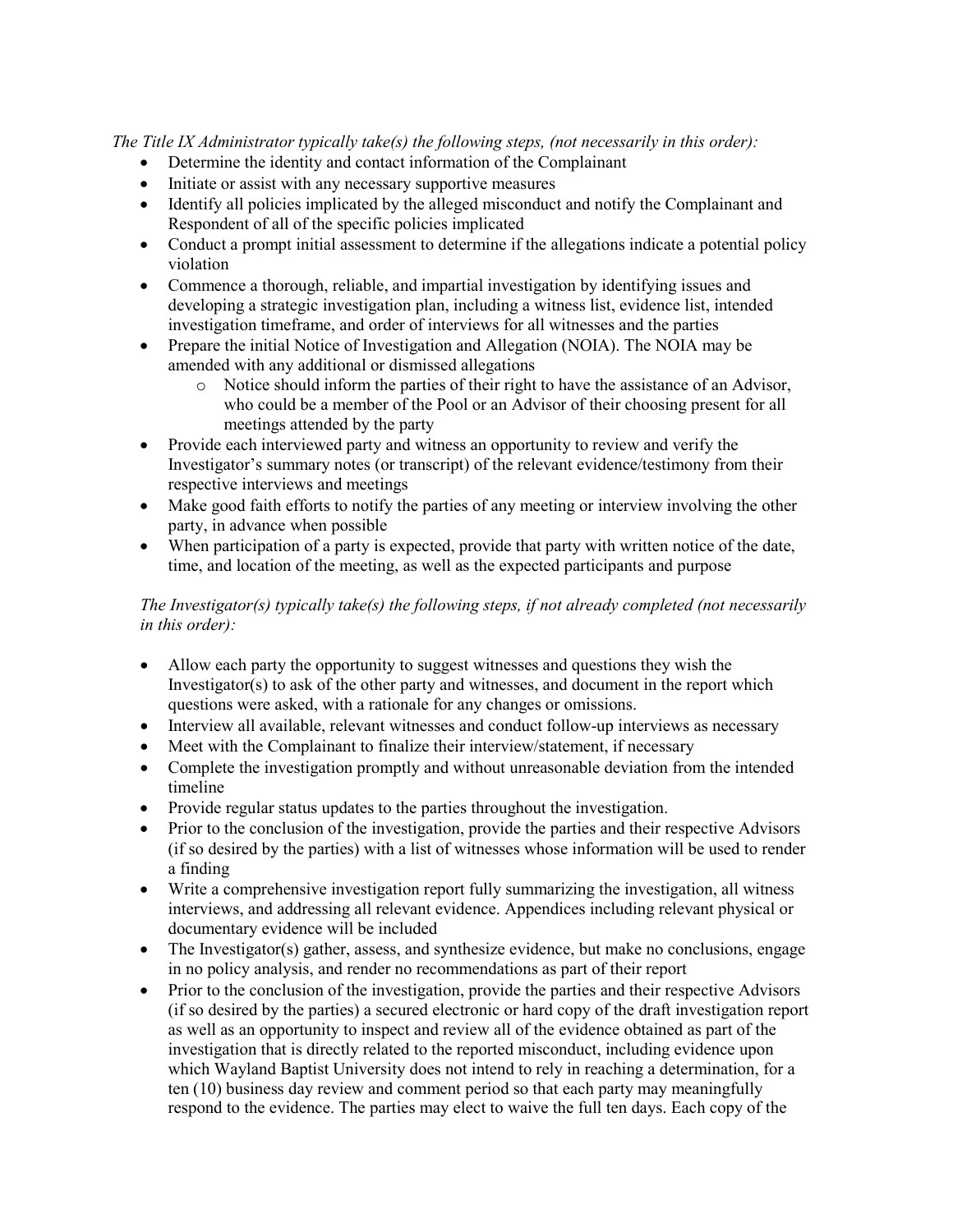materials shared will be watermarked on each page with the role of the person receiving it (e.g., Complainant, Respondent, Complainant's Advisor, Respondent's Advisor).

- The Investigator(s) may elect to respond in writing in the investigation report to the parties' submitted responses and/or to share the responses between the parties for additional responses
- The Investigator(s) will incorporate relevant elements of the parties' written responses into the final investigation report, include any additional relevant evidence, make any necessary revisions, and finalize the report. The Investigator(s) should document all rationales for any changes made after the review and comment period
- The Investigator(s) shares the report with the Title IX Administrator and/or legal counsel for their review and feedback
- The Investigator will incorporate any relevant feedback, and the final report is then shared with all parties and their Advisors through secure electronic transmission or hard copy at least ten (10) business days prior to a hearing. The parties are also provided with a file of any directly related evidence that was not included in the report

### **14. Role and Participation of Witnesses in the Investigation**

Witnesses (as distinguished from the parties) who are employees of Wayland Baptist University are expected to cooperate with and participate in the Wayland Baptist University's investigation and resolution process. Failure of such witnesses to cooperate with and/or participate in the investigation or resolution process constitutes a violation of policy and may warrant discipline.

While in-person interviews for parties and all potential witnesses are ideal, circumstances may require individuals to be interviewed remotely. Zoom or similar technologies may be used for interviews if the Investigator(s) determine that timeliness or efficiency dictate a need for remote interviewing. Wayland Baptist University will take appropriate steps to reasonably ensure the security/privacy of remote interviews.

Witnesses may also provide written statements in lieu of interviews or choose to respond to written questions, if deemed appropriate by the Investigator(s), though not preferred. If a witness submits a written statement but does not intend to be and is not present for cross examination at a hearing, their written statement may not be used as evidence.

### **15. Recording of Interviews**

No unauthorized audio or video recording of any kind is permitted during investigation meetings. If Investigator(s) elect to audio and/or video record interviews, all involved parties must be made aware of audio and/or video recording.

#### **16. Evidentiary Considerations in the Investigation**

The investigation does not consider: 1) incidents not directly related to the possible violation, unless they evidence a pattern; 2) the character of the parties; or 3) questions and evidence about the Complainant's sexual predisposition or prior sexual behavior, unless such questions and evidence about the Complainant's prior sexual behavior are offered to prove that someone other than the Respondent committed the conduct alleged by the Complainant, or if the questions and evidence concern specific incidents of the Complainant's prior sexual behavior with respect to the Respondent and are offered to prove consent.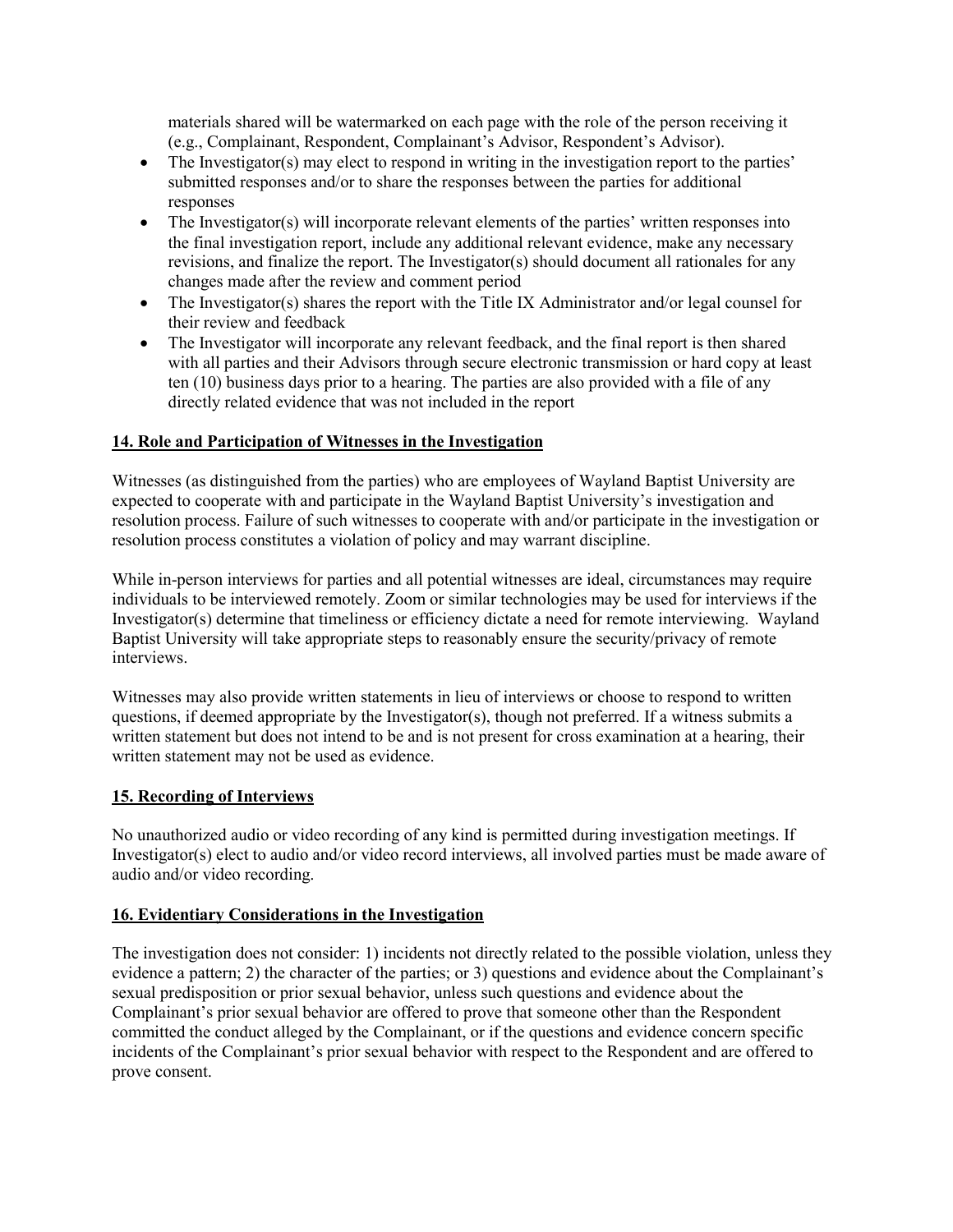### **17. Referral for Hearing**

Provided that the complaint is not resolved through Informal Resolution, once the final investigation report is shared with the parties, the Title IX Administrator will refer the matter for a hearing.

The hearing cannot be less than ten (10) business days from the conclusion of the investigation –when the final investigation report is transmitted to the parties and the Decision-maker–unless all parties and the Decision-maker agree to an expedited timeline.

The Title IX Administrator will select an appropriate Decision-maker or Decision-makers from the Pool depending on whether the Respondent is an employee or a student. Allegations involving studentemployees will be directed to the appropriate Decision-maker depending on the context of the alleged misconduct.

#### **18. Hearing Decision-maker Composition**

Wayland Baptist University will designate a single Decision-maker or a three-member panel from the Pool, at the discretion of the Title IX Administrator. The single Decision-maker will also Chair the hearing. With a panel, one of the three members will be appointed as Chair by the Title IX Administrator.

The Decision-maker(s) will not have had any previous involvement with the investigation. The Title IX Administrator may elect to have an alternate from the Pool sit in throughout the resolution process in the event that a substitute is needed for any reason.

Those who have served as Investigators will be witnesses in the hearing and therefore may not serve as Decision-makers. Those who are serving as Advisors for any party may not serve as Decision-makers in that matter.

The Title IX Administrator may not serve as a Decision-maker or Chair in the matter but may serve as an administrative facilitator of the hearing if their previous role(s) in the matter do not create a conflict of interest. Otherwise, a designee may fulfill this role. The hearing will convene at a time determined by the Chair or designee.

#### **19. Evidentiary Considerations in the Hearing**

Any evidence that the Decision-maker(s) determine(s) is relevant and credible may be considered. The hearing does not consider: 1) incidents not directly related to the possible violation, unless they evidence a pattern; 2) the character of the parties; or 3) questions and evidence about the Complainant's sexual predisposition or prior sexual behavior, unless such questions and evidence about the Complainant's prior sexual behavior are offered to prove that someone other than the Respondent committed the conduct alleged by the Complainant, or if the questions and evidence concern specific incidents of the Complainant's prior sexual behavior with respect to the Respondent and are offered to prove consent.

Previous disciplinary action of any kind involving the Respondent may be considered in determining an appropriate sanction upon a determination of responsibility. This information is only considered at the sanction stage of the process.

The parties may each submit a written impact statement prior to the hearing for the consideration of the Decision-maker(s) at the sanction stage of the process when a determination of responsibility is reached.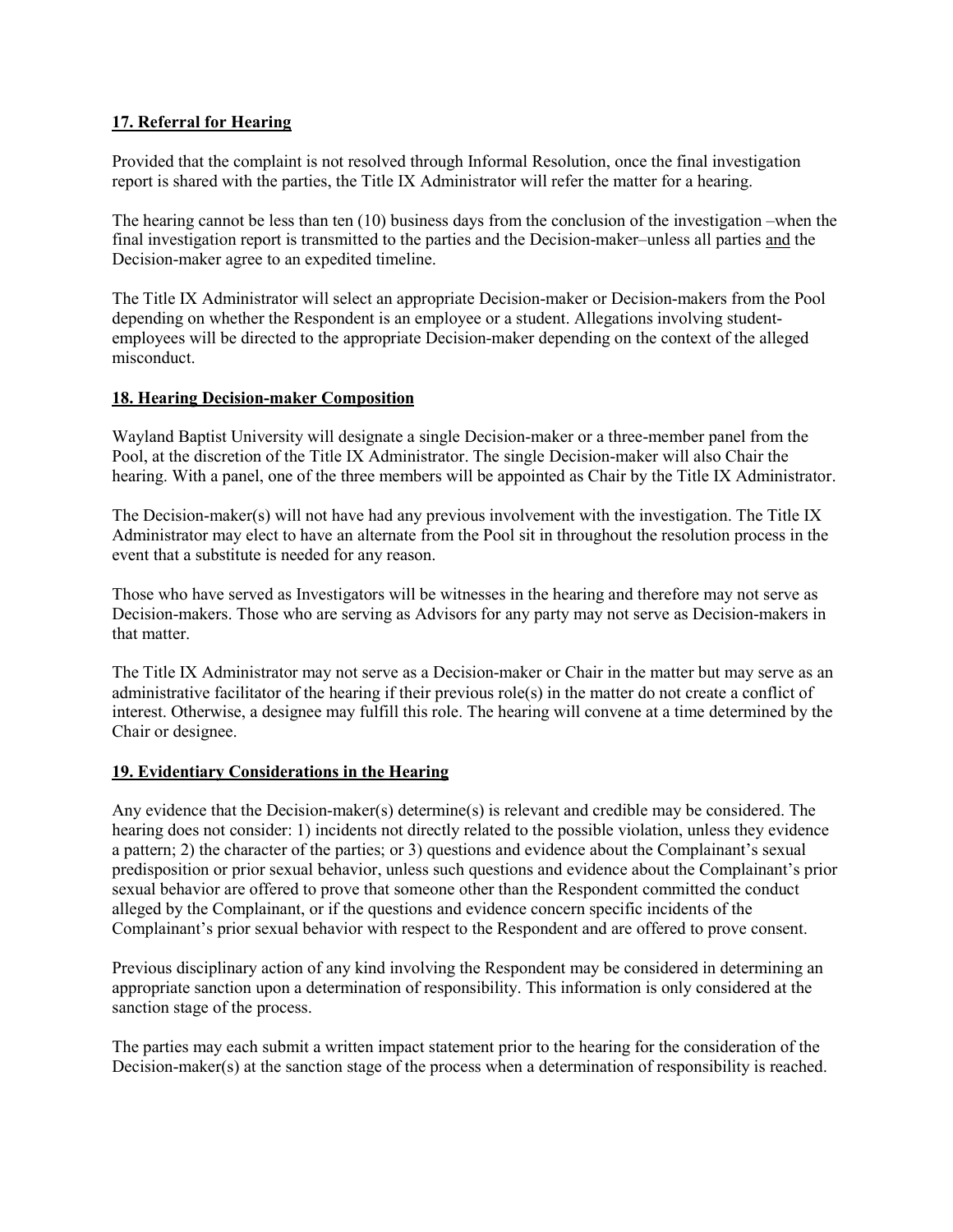After post-hearing deliberation, the Decision-maker renders a determination based on the preponderance of the evidence; whether it is more likely than not that the Respondent violated the Policy as alleged.

### **20. Notice of Hearing**

No less than ten (10) business days prior to the hearing, the Title IX Administrator or the Chair will send notice of the hearing to the parties. Once mailed, emailed, and/or received in-person, notice will be presumptively delivered.

The notice will contain:

- A description of the alleged violation(s), a list of all policies allegedly violated, a description of the applicable procedures, and a statement of the potential sanctions/responsive actions that could result.
- The time, date, and location of the hearing and a reminder that attendance is mandatory, superseding all other campus activities.
- Any technology that will be used to facilitate the hearing.
- Information about the option for the live hearing to occur with the parties located in separate rooms using technology that enables the Decision-maker(s) and parties to see and hear a party or witness answering questions. Such a request must be raised with the Title IX Administrator at least five (5) business days prior to the hearing.
- A list of all those who will attend the hearing, along with an invitation to object to any Decisionmaker on the basis of demonstrated bias. This must be raised with the Title IX Administrator at least two (2) business days prior to the hearing.
- Information on how the hearing will be recorded and on access to the recording for the parties after the hearing.
- A statement that if any party or witness does not appear at the scheduled hearing, the hearing may be held in their absence, and the party's or witness's testimony and any statements given prior to the hearing will not be considered by the Decision-maker(s). For compelling reasons, the Chair may reschedule the hearing.
- Notification that the parties may have the assistance of an Advisor of their choosing at the hearing and will be required to have one present for any questions they may desire to ask. The party must notify the Title IX Administrator if they do not have an Advisor, and Wayland Baptist University will appoint one. Each party must have an Advisor present. There are no exceptions.
- A copy of all the materials provided to the Decision-maker(s) about the matter, unless they have been provided already.<sup>[5](#page-30-0)</sup>
- An invitation to each party to submit to the Chair an impact statement pre-hearing that the Decision-maker will review during any sanction determination.
- An invitation to contact the Title IX Administrator to arrange any disability accommodations, language assistance, and/or interpretation services that may be needed at the hearing, at least seven (7) business days prior to the hearing.
- Whether parties can/cannot bring mobile phones/devices into the hearing.

Hearings for possible violations that occur near or after the end of an academic term (assuming the Respondent is still subject to this Policy) and are unable to be resolved prior to the end of term will typically be held immediately after the end of the term or during the summer, as needed, to meet the

<span id="page-30-0"></span><sup>&</sup>lt;sup>5</sup> The final investigation report may be shared using electronic means that preclude downloading, forwarding, or otherwise sharing.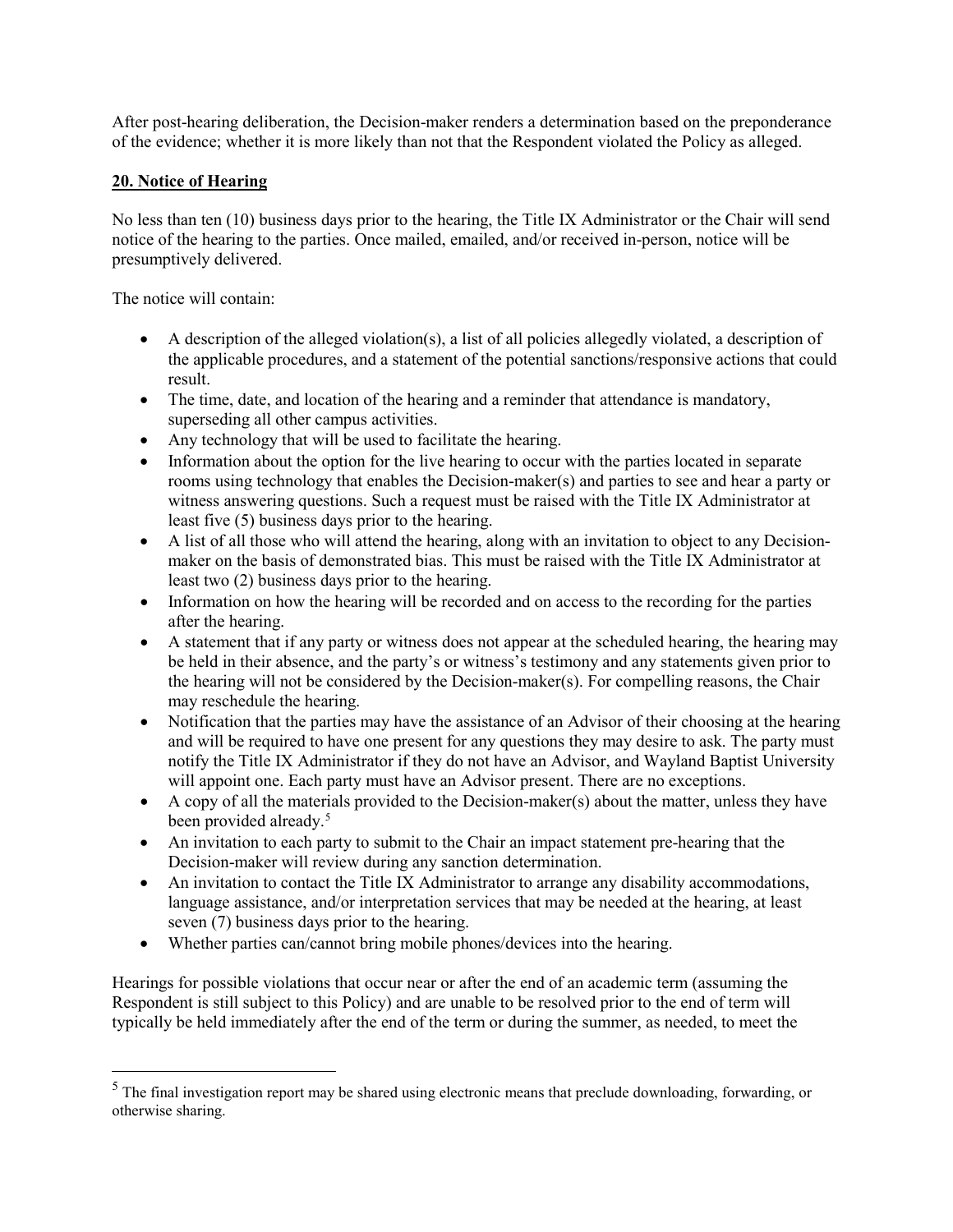resolution timeline followed by Wayland Baptist University and remain within the 60-90 business day goal for resolution.

In these cases, if the Respondent is a graduating student, a hold may be placed on graduation and/or official transcripts until the matter is fully resolved (including any appeal). A student facing charges under this Policy is not in good standing to graduate.

### **21. Alternative Hearing Participation Options**

If a party or parties prefer not to attend or cannot attend the hearing in person, the party should request alternative arrangements from the Title IX Administrator or the Chair at least five (5) business days prior to the hearing.

The Title IX Administrator or the Chair can arrange to use technology to allow remote testimony without compromising the fairness of the hearing. Remote options may also be needed for witnesses who cannot appear in person. Any witness who cannot attend in person should let the Title IX Administrator or the Chair know at least five (5) business days prior to the hearing so that appropriate arrangements can be made.

### **22. Pre-Hearing Preparation**

The Chair, after any necessary consultation with the parties, Investigator(s) and/or Title IX Administrator, will provide the names of persons who will be participating in the hearing, all pertinent documentary evidence, and the final investigation report to the parties at least ten (10) business days prior to the hearing.

Any witness scheduled to participate in the hearing must have been first interviewed by the Investigator(s) or have proffered a written statement or answered written questions, unless all parties and the Chair assent to the witness's participation in the hearing. The same holds for any evidence that is first offered at the hearing. If the parties and Chair do not assent to the admission of evidence newly offered at the hearing, the Chair will delay the hearing and instruct that the investigation needs to be re-opened to consider that evidence.

The parties will be given a list of the names of the Decision-maker(s) at least five (5) business days in advance of the hearing. All objections to any Decision-maker must be raised in writing, detailing the rationale for the objection, and must be submitted to the Title IX Administrator as soon as possible and no later than three days prior to the hearing. Decision-makers will only be removed if the Title IX Administrator concludes that their bias or conflict of interest precludes an impartial hearing of the allegation(s).

The Title IX Administrator will give the Decision-maker(s) a list of the names of all parties, witnesses, and Advisors at least five (5) business days in advance of the hearing. Any Decision-maker who cannot make an objective determination must recuse themselves from the proceedings when notified of the identity of the parties, witnesses, and Advisors in advance of the hearing. If a Decision-maker is unsure of whether a bias or conflict of interest exists, they must raise the concern to the Title IX Administrator as soon as possible.

During the ten (10) business day period prior to the hearing, the parties have the opportunity for continued review and comment on the final investigation report and available evidence. That review and comment can be shared with the Chair at the pre-hearing meeting or at the hearing and will be exchanged between each party by the Chair.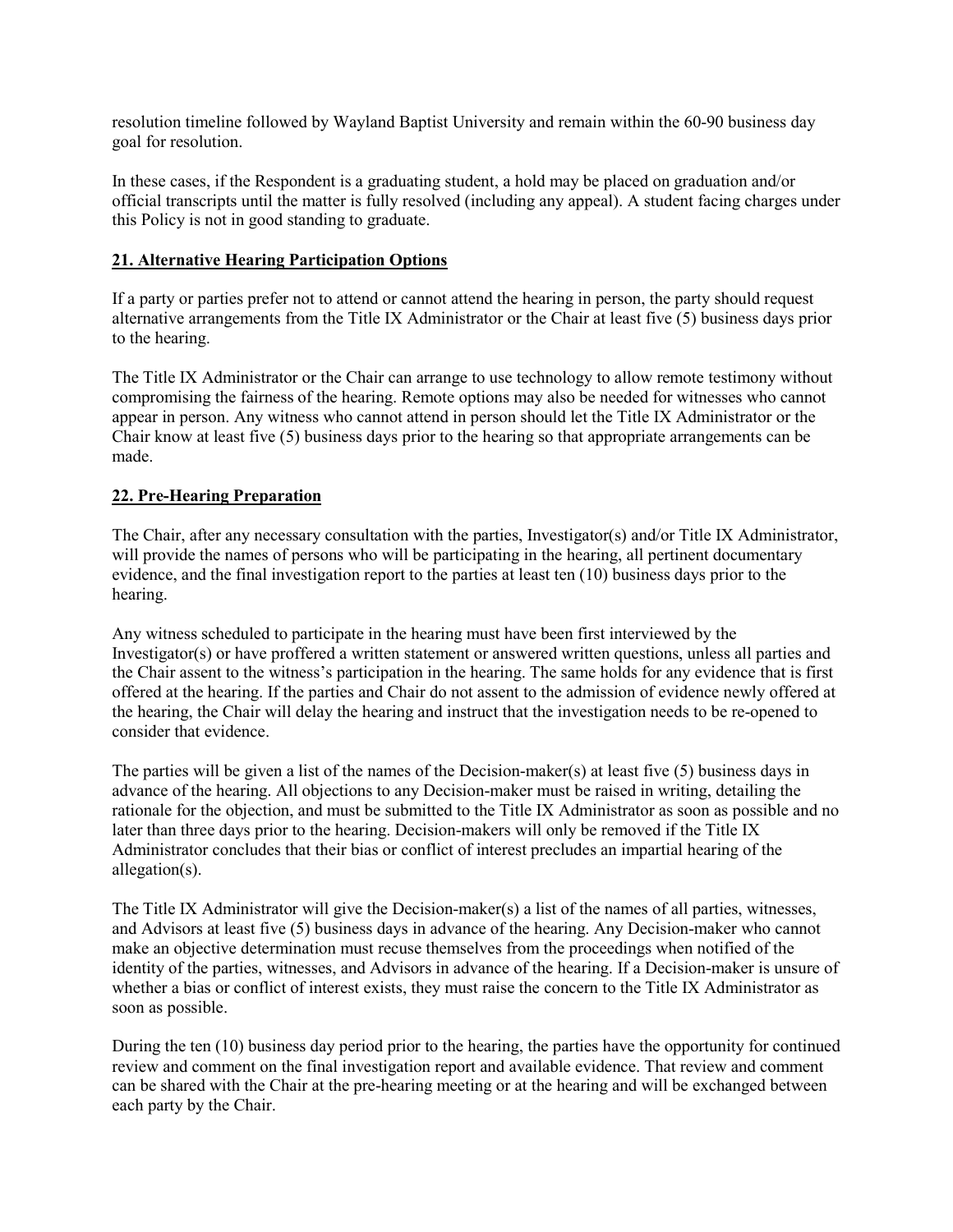### **23. Pre-Hearing Meetings**

The Chair may convene a pre-hearing meeting(s) with the parties and/or their Advisors to invite them to submit the questions or topics they (the parties and/or their Advisors) wish to ask or discuss at the hearing, so that the Chair can rule on their relevance ahead of time to avoid any improper evidentiary introduction in the hearing or provide recommendations for more appropriate phrasing. However, this advance review opportunity does not preclude the Advisors from asking at the hearing for a reconsideration based on any new information or testimony offered at the hearing. The Chair must document and share their rationale for any exclusion or inclusion at this pre-hearing meeting.

The Chair, **only** with full agreement of the parties, may decide in advance of the hearing that certain witnesses do not need to be present if their testimony can be adequately summarized by the Investigator(s) in the investigation report or during the hearing.

At each pre-hearing meeting with a party and their Advisor, the Chair will consider arguments that evidence identified in the final investigation report as relevant is, in fact, not relevant. Similarly, evidence identified as directly related but not relevant by the Investigator(s) may be argued to be relevant. The Chair may rule on these arguments pre-hearing and will exchange those rulings between the parties prior to the hearing to assist in preparation for the hearing. The Chair may consult with legal counsel and/or the Title IX Administrator or ask either or both to attend pre-hearing meetings.

The pre-hearing meeting(s) will not be recorded.

#### **24. Hearing Procedures**

At the hearing, the Decision-maker(s) has the authority to hear and make determinations on all allegations of discrimination, harassment, and/or retaliation and may also hear and make determinations on any additional alleged policy violations that have occurred in concert with the discrimination, harassment, and/or retaliation.

Participants at the hearing will include the Chair, any additional panelists, the hearing facilitator, the Investigator(s) who conducted the investigation, the parties (or three  $(3)$  organizational representatives when an organization is the Respondent, Advisors to the parties, any called witnesses, the Title IX Administrator and anyone providing authorized accommodations or assistive services.

The Chair will answer all questions of procedure. Anyone appearing at the hearing to provide information will respond to questions on their own behalf.

The Chair will allow witnesses who have relevant information to appear at a portion of the hearing in order to respond to specific questions from the Decision-maker(s) and the parties and will then be excused.

#### **25. Joint Hearings**

In hearings involving more than one Respondent or in which two (2) or more Complainants have accused the same individual of substantially similar conduct, the default procedure will be to hear the allegations jointly.

However, the Title IX Administrator may permit the investigation and/or hearings pertinent to each Respondent to be conducted separately if there is a compelling reason to do so. In joint hearings, separate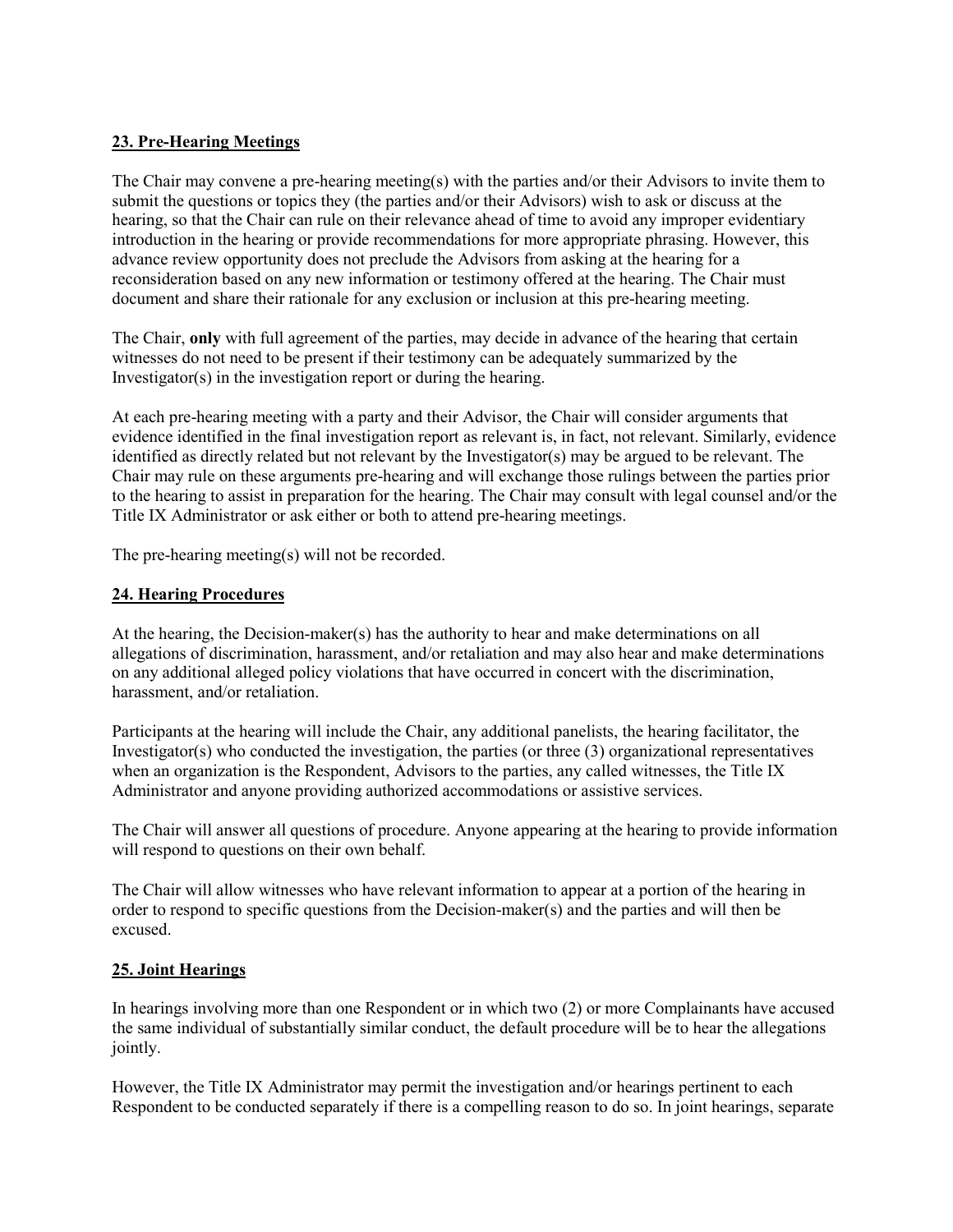determinations of responsibility will be made for each Respondent with respect to each alleged policy violation.

### **26. The Order of the Hearing – Introductions and Explanation of Procedure**

The Chair explains the procedures and introduces the participants. This may include a final opportunity for challenge or recusal of the Decision-maker(s) on the basis of bias or conflict of interest. The Chair will rule on any such challenge unless the Chair is the individual who is the subject of the challenge, in which case the Title IX Administrator will review and decide the challenge.

The Chair AND/OR hearing facilitator then conducts the hearing according to the hearing script. At the hearing, recording, witness logistics, party logistics, curation of documents, separation of the parties, and other administrative elements of the hearing process are managed the Title IX Administrator or by a nonvoting hearing facilitator appointed by the Title IX Administrator. The Title IX Administrator or hearing facilitator may attend to: logistics of rooms for various parties/witnesses as they wait; flow of parties/witnesses in and out of the hearing space; ensuring recording and/or virtual conferencing technology is working as intended; copying and distributing materials to participants, as appropriate, etc.

### **27. Investigator Presents the Final Investigation Report**

The Investigator(s) will then present a summary of the final investigation report, including items that are contested and those that are not, and will be subject to questioning by the Decision-maker(s) and the parties (through their Advisors). The Investigator(s) will be present during the entire hearing process, but not during deliberations.

Neither the parties nor the Decision-maker(s) should ask the Investigator(s) their opinions on credibility, recommended findings, or determinations, and the Investigators, Advisors, and parties will refrain from discussion of or questions about these assessments. If such information is introduced, the Chair will direct that it be disregarded.

#### **28. Testimony and Questioning**

Once the Investigator(s) present their report and are questioned, the parties and witnesses may provide relevant information in turn, beginning with the Complainant, and then in the order determined by the Chair. The parties/witnesses will submit to questioning by the Decision-maker(s) and then by the parties through their Advisors ("cross-examination").

All questions are subject to a relevance determination by the Chair. The Advisor, who will remain seated during questioning, will pose the proposed question orally, electronically, or in writing (orally is the default, but other means of submission may be permitted by the Chair upon request or agreed to by the parties and the Chair), the proceeding will pause to allow the Chair to consider it, and the Chair will determine whether the question will be permitted, disallowed, or rephrased.

The Chair may explore arguments regarding relevance with the Advisors, if the Chair so chooses. The Chair will then state their decision on the question for the record and advise the party/witness to whom the question was directed, accordingly. The Chair will explain any decision to exclude a question as not relevant, or to reframe it for relevance.

The Chair will limit or disallow questions on the basis that they are irrelevant, unduly repetitious (and thus irrelevant), or abusive. The Chair has final say on all questions and determinations of relevance,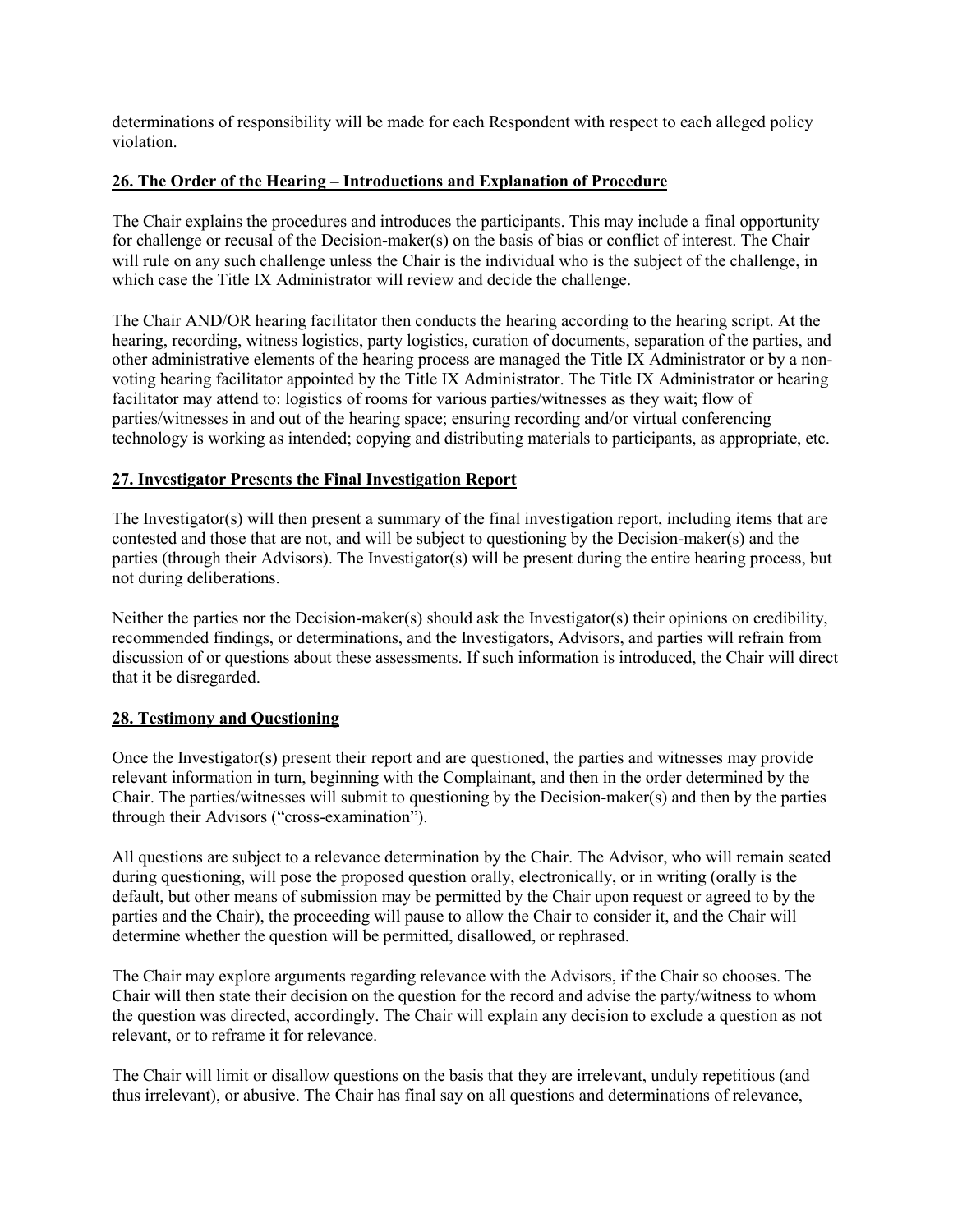subject to any appeal. The Chair may consult with legal counsel on any questions of admissibility. The Chair may ask advisors to frame why a question is or is not relevant from their perspective but will not entertain argument from the advisors on relevance once the Chair has ruled on a question.

If the parties raise an issue of bias or conflict of interest of an Investigator or Decision-maker at the hearing, the Chair may elect to address those issues, consult with legal counsel, and/or refer them to the Title IX Administrator, and/or preserve them for appeal. If bias is not in issue at the hearing, the Chair should not permit irrelevant questions that probe for bias.

### **29. Refusal to Submit to Cross-Examination and Inferences**

If a party or witness chooses not to submit to cross-examination at the hearing, either because they do not attend the meeting, or they attend but refuse to participate in questioning, then the Decision-maker(s) may not rely on any prior statement made by that party or witness at the hearing (including those contained in the investigation report) in the ultimate determination of responsibility. The Decision-maker(s) must disregard that statement. Evidence provided that is something other than a statement by the party or witness may be considered.

If the party or witness attends the hearing and answers some cross-examination questions, only statements related to the cross-examination questions they refuse to answer cannot be relied upon. However, if the statements of the party who is refusing to submit to cross-examination or refuses to attend the hearing are the subject of the allegation itself (e.g., the case is about verbal harassment or a quid pro quo offer), then those statements are not precluded from admission. Similarly, statements can be relied upon when questions are posed by the Decision-maker(s), as distinguished from questions posed by Advisors through cross-examination.

The Decision-maker(s) may not draw any inference solely from a party's or witness's absence from the hearing or refusal to answer cross-examination or other questions.

If charges of policy violations other than sexual harassment are considered at the same hearing, the Decision-maker(s) may consider all evidence it deems relevant, may rely on any relevant statement as long as the opportunity for cross-examination is afforded to all parties through their Advisors, and may draw reasonable inferences from any decision by any party or witness not to participate or respond to questions.

If a party's Advisor of choice refuses to comply with the Wayland Baptist University's established rules of decorum for the hearing, Wayland Baptist University may require the party to use a different Advisor. If a Wayland Baptist University-provided Advisor refuses to comply with the rules of decorum, Wayland Baptist University may provide that party with a different Advisor to conduct cross-examination on behalf of that party.

### **30. Recording Hearings**

Hearings (but not deliberations) are recorded by Wayland Baptist University for purposes of review in the event of an appeal. The parties may not record the proceedings and no other unauthorized recordings are permitted.

The Decision-maker(s), the parties, their Advisors, and appropriate administrators of Wayland Baptist University will be permitted to listen to the recording in a controlled environment determined by the Title IX Administrator No person will be given or be allowed to make a copy of the recording without permission of the Title IX Administrator.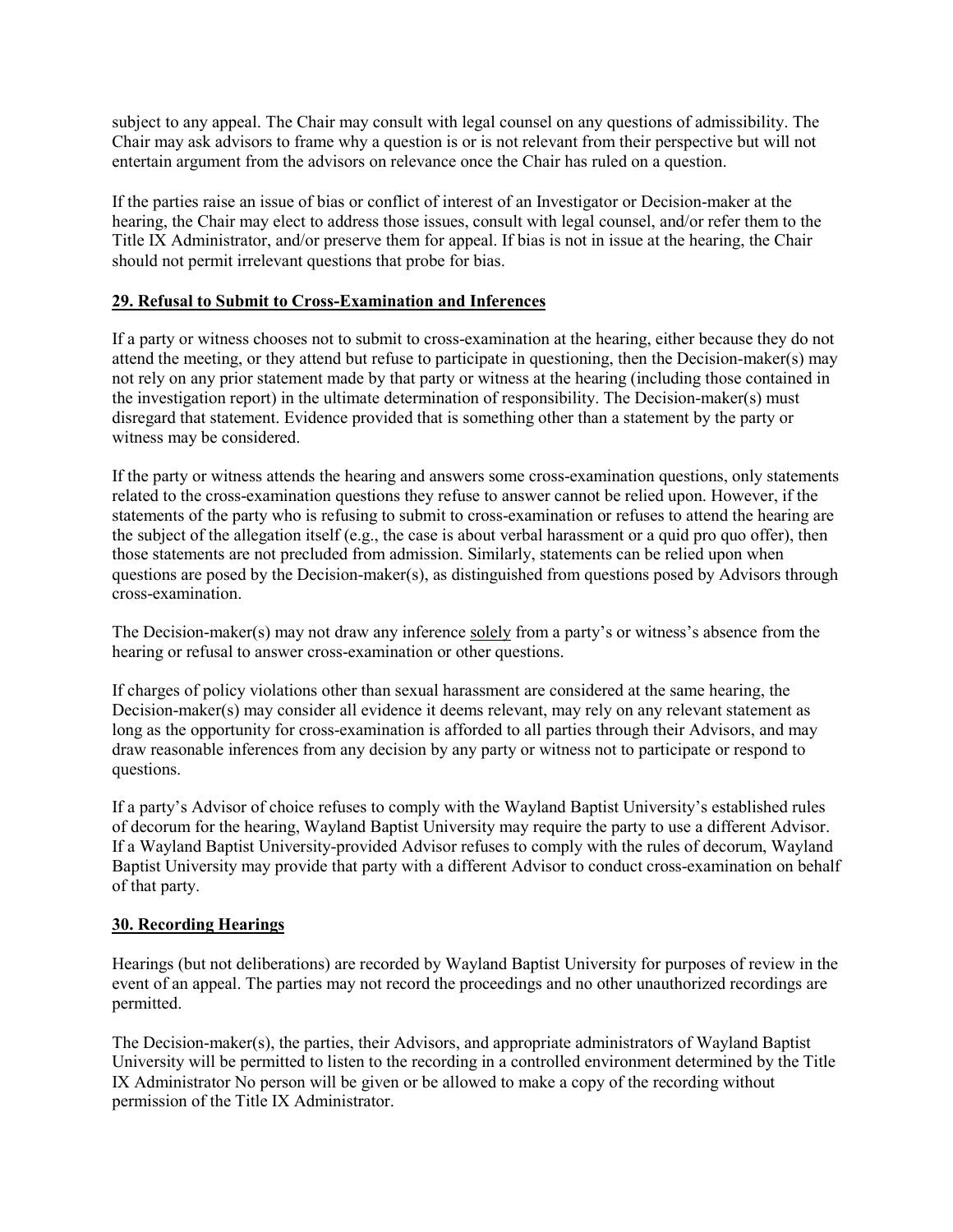#### **31. Deliberation, Decision-making, and Standard of Proof**

The Decision-maker(s) will deliberate in closed session to determine whether the Respondent is responsible or not responsible for the policy violation(s) in question. If a panel is used, a simple majority vote is required to determine the finding. The preponderance of the evidence standard of proof is used. The hearing facilitator may be invited to attend the deliberation by the Chair, but is there only to facilitate procedurally, not to address the substance of the allegations.

When there is a finding of responsibility on one or more of the allegations, the Decision-maker(s) may then consider the previously submitted party impact statements in determining appropriate sanction(s). The Chair will ensure that each of the parties has an opportunity to review any impact statement submitted by the other party(ies). The Decision-maker(s) may – at their discretion – consider the statements, but they are not binding.

The Decision-maker(s) will review the statements and any pertinent conduct history provided by the appropriate administrator and will recommend/determine the appropriate sanction(s)in consultation with other appropriate administrators, as required.

The Chair will then prepare a written deliberation statement and deliver it to the Title IX Administrator, detailing the determination, rationale, the evidence used in support of its determination, the evidence disregarded, credibility assessments, and any sanctions or recommendations.

This report typically should not exceed three (3) to five (5) pages in length and must be submitted to the Title IX Administrator within two (2) business days of the end of deliberations, unless the Title IX Administrator grants an extension. If an extension is granted, the Title IX Administrator will notify the parties.

### **32. Notice of Outcome**

Using the deliberation statement, the Title IX Administrator will work with the Chair to prepare a Notice of Outcome. The Notice of Outcome will then be reviewed by legal counsel. The Title IX Administrator will then share the letter, including the final determination, rationale, and any applicable sanction(s) with the parties and their Advisors within 7 business days of receiving the Decision-maker(s)' deliberation statement.

The Notice of Outcome will then be shared with the parties simultaneously. Notification will be made in writing and may be delivered by one or more of the following methods: in person, mailed to the local or permanent address of the parties as indicated in official Wayland Baptist University records, or emailed to the parties' Wayland Baptist University-issued email or otherwise approved account. Once mailed, emailed, and/or received in-person, notice will be presumptively delivered.

The Notice of Outcome will identify the specific policy(ies) reported to have been violated, including the relevant policy section, and will contain a description of the procedural steps taken by Wayland Baptist University from the receipt of the misconduct report to the determination, including any and all notifications to the parties, interviews with parties and witnesses, site visits, methods used to obtain evidence, and hearings held.

The Notice of Outcome will specify the finding on each alleged policy violation; the findings of fact that support the determination; conclusions regarding the application of the relevant policy to the facts at issue; a statement of, and rationale for, the result of each allegation to the extent Wayland Baptist University is permitted to share such information under state or federal law; any sanctions issued which Wayland Baptist University is permitted to share according to state or federal law; and any remedies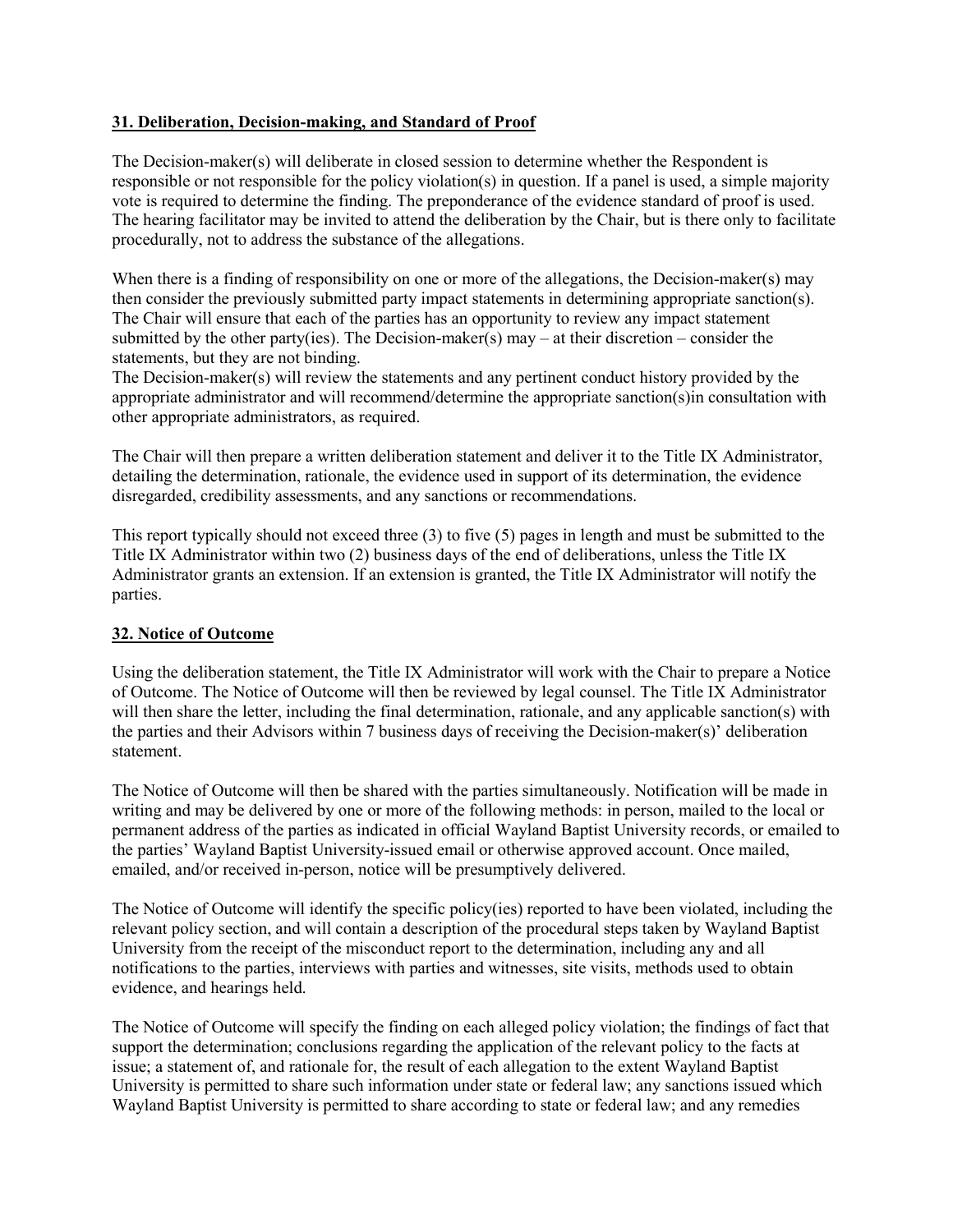provided to the Complainant designed to ensure access to Wayland Baptist University's educational or employment program or activity, to the extent Wayland Baptist University is permitted to share such information under state or federal law (this detail is not typically shared with the Respondent unless the remedy directly relates to the Respondent).

The Notice of Outcome will also include information on when the results are considered by Wayland Baptist University to be final, any changes that occur prior to finalization, and the relevant procedures and bases for any available appeal options.

### **33. Sanctions**

### **Loss of Privileges**

Entails any or all of the following sanctions:

- i. Removal from preferred university housing.
- ii. Restriction from attending designated university events.
- iii. Restriction from the lobbies of residence halls and/or other public gathering placeson campus such as Pete's Place or the Laney Center.
- iv. Loss of dorm visitation privileges.
- v. Restriction from eating meals in the cafeteria.

#### **Eviction**

Eviction entails the following: immediate removal from university housing. Removal from housing due to disciplinary sanction will not remove in any way the student's responsibility to pay housing charges for the semester in which this sanction is administered.

#### **Community Service**

Community Service may be required of a student as a sanction for violating the student conduct policy. Community Service would entail participation in for the designated number of hours for a designated community service organization in Plainview or the surrounding area, or for the university on a designated Wayland campus.

#### **Restitution**

Restitution entails reimbursement for the university or other affected parties for damages to property, or for the replacement of lost or stolen articles.

### **Formal Reprimand**

Formal Reprimand entails the following sanctions: a stern warning that any further violation of university rules and regulations during the probationary period could result in disciplinary probation, suspension or expulsion.

#### D**isciplinary Probation**

Disciplinary Probation may entail any or all the following sanctions:

- 1. Restriction from representing the university in any fashion. This sanction includes all public performances or appearances under the auspices of the University.
- 2. Restriction from any university-sponsored travel.
- 3. Restriction from holding offices in any university organizations.
- 4. Restriction from receipt of any university scholarship assistance and/orinstitutional aid (federal financial aid, state aid, or gifts directly to students from outside entities are not affected by this sanction).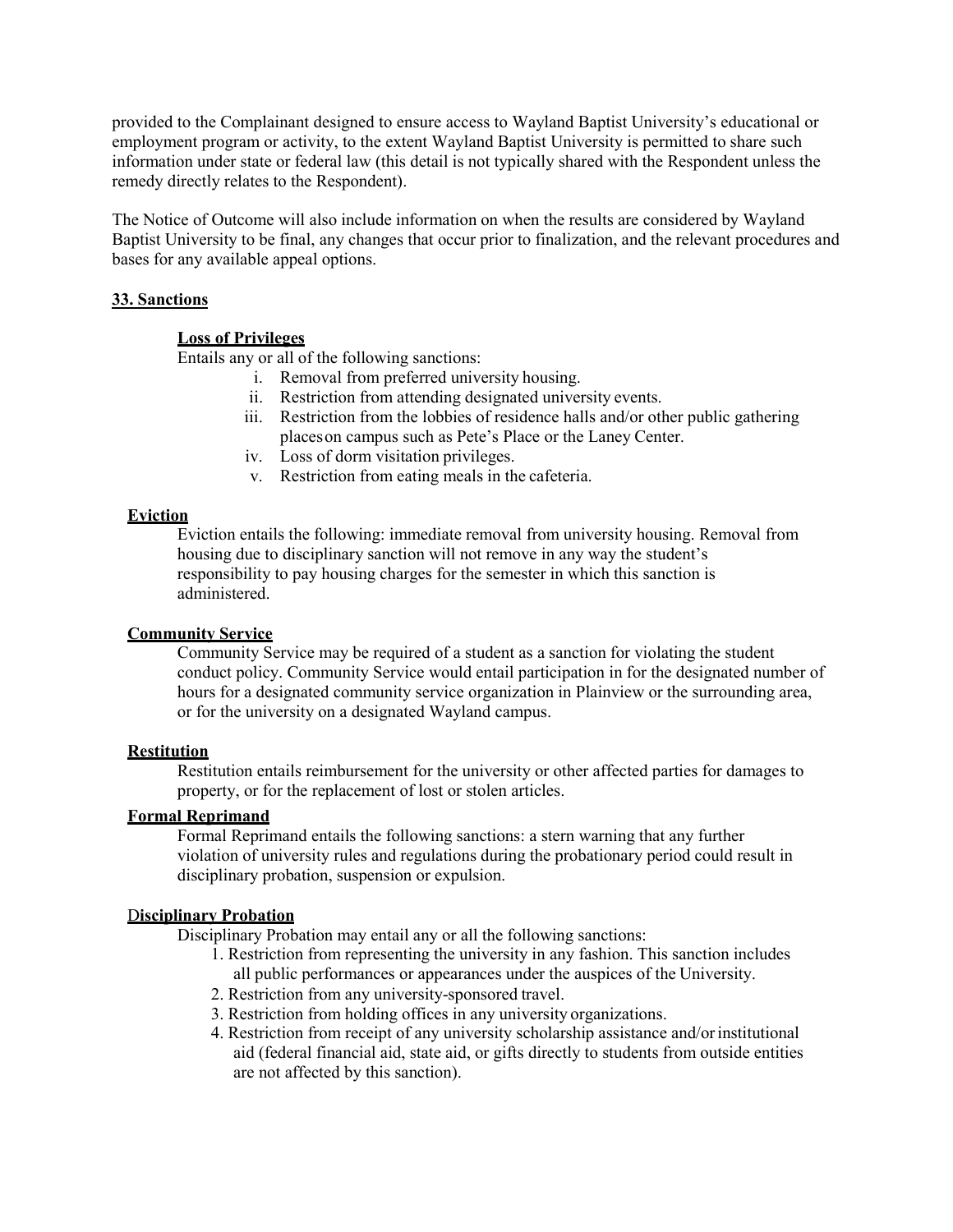#### **Disciplinary Suspension**

Disciplinary Suspension entails the following sanctions:

- 1. The student will be restricted from enrollment during the period of suspension.
- 2. Re-enrollment after disciplinary suspension will be contingent upon the approval of the Executive Director of Student Services or the Vice President of Enrollment Management and acceptance through the Admissions Committee process.

#### **Disciplinary Expulsion**

Disciplinary Expulsion permanently restricts the student from enrollment in the University.

### *Range of Protective Measures Available to a Victim/complainant Alleging Misconduct*

There are a range of protective measures that a victim/complainant can request of WBU upon alleging sexual misconduct. This includes no contact directives between the parties, changes in work locations, housing, academic course sections or location, changes to where a person parks, or social restrictions.

### *University-Initiated Protective Measures*

In addition to those protective measures previously described, the Title IX Administrator or their designee will determine whether interim interventions and protective measure should be implemented, and, if so, take steps to implement those protective measures as soon as possible. Examples of interim protective measures include, but are not limited to:

- $\triangleright$  a University no contact order,
- $\triangleright$  residence hall relocation,
- $\triangleright$  adjustment of course schedules,
- $\triangleright$  a leave of absence,
- $\triangleright$  or reassignment to a different supervisor or position.

These remedies may be applied to one, both, or multiple parties involved. Violations of the Title IX Administrator's directives and/or protective measures will constitute related violations that may lead to additional disciplinary action. Protective measures imposed may be temporary pending the results of an investigation or may become permanent as determined by Wayland Baptist University.

### **Transcript Notation / Student Withdrawal or Graduation Pending Disciplinary Charges**

If a student is ineligible to reenroll at Wayland Baptist University for a reason other than an academic or financial reason, Wayland Baptist University will include on that student's transcript a notation stating that the student is ineligible to reenroll for a reason other than an academic or financial reason.

If a student withdrawals or graduates from Wayland Baptist University pending disciplinary charges that may result in the student becoming ineligible to reenroll in Wayland Baptist University, Wayland Baptist University will not end the disciplinary process until there is a final determination of responsibility. If, as a result of the process, the student is ineligible to reenroll at Wayland Baptist University for a not academic or financial reason, a notation stating such will be placed on that student's transcript.

The Transcript may be removed if: 1) the student is eligible to reenroll in Wayland Baptist University or 2) Wayland Baptist University determines that good cause exists to remove the notation.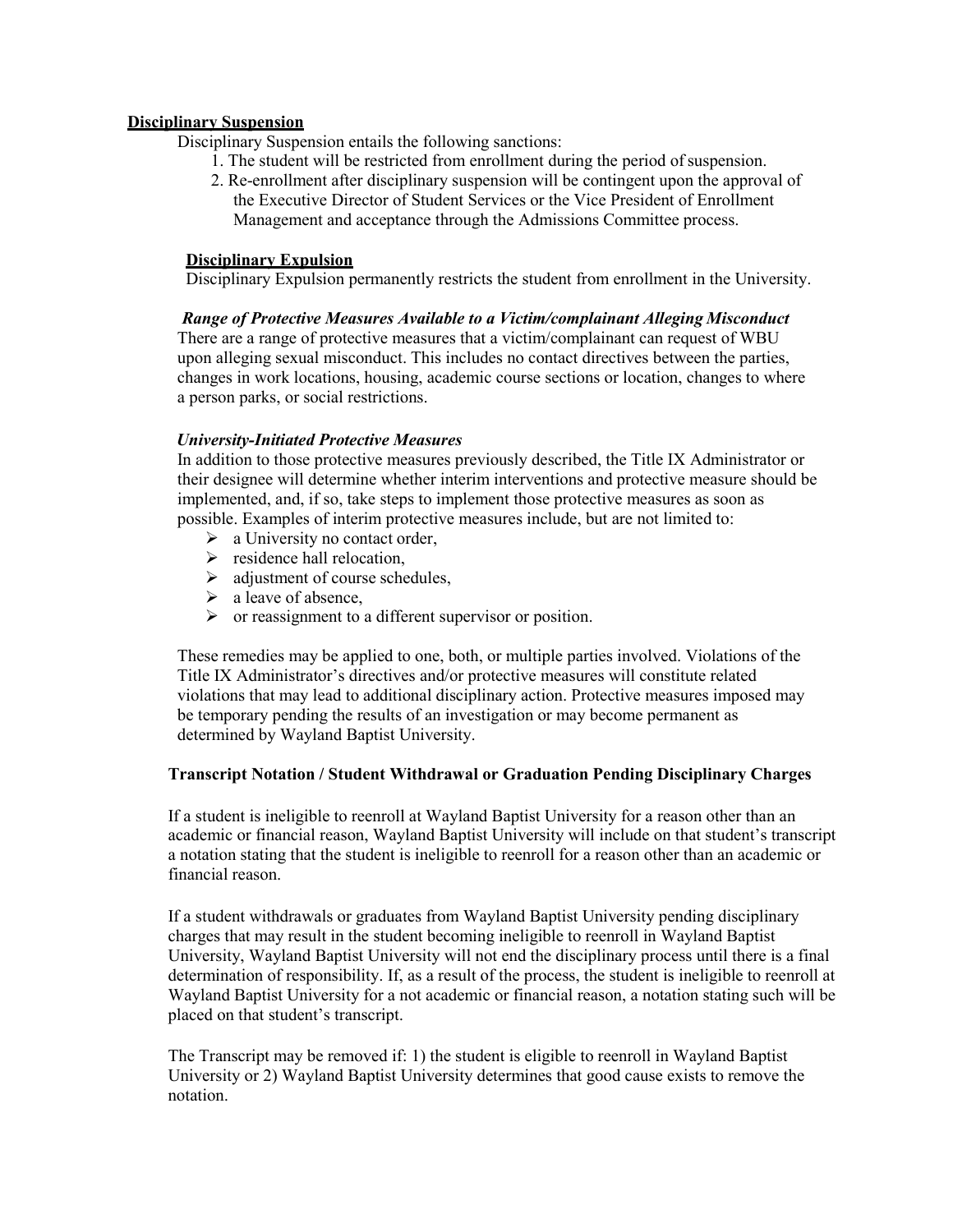### **SEX OFFENDER REGISTRATION**

The Federal Campus Sex Crimes Prevention Act, enacted on October 28, 2000, requires institutions of higher education to issue a statement advising the campus community where law enforcement agency information provided by a State concerning registered sex offenders may be obtained. Wayland Baptist University issues this statement to the campus community on an annual basis in the Annual Security Report. [https://www.wbu.edu/university-police/campus](https://www.wbu.edu/university-police/campus-safety-reports.htm)[safety-reports.htm.](https://www.wbu.edu/university-police/campus-safety-reports.htm)

It also requires sex offenders already required to register in a State to provide notice, as required under State law, of each institution of higher education in that State at which the person is employed, carries on a vocation, volunteer's services or is a student.

### **34. TITLE IX RIGHTS OF APPEAL**

Both parties, the victim/complainant and the respondent, have equal rights to an impartial appeal. The request for an appeal, including the grounds upon which the request is based, should be submitted in writing to the Title IX Administrator within five (5) business days following the date on the Title IX Incident/Case Notification of Findings. If either party files an appeal, the Title IX Administrator will notify the other party in writing. The Title IX Administrator will coordinate the appeal and will have primary responsibility for interactions with the parties, gathering information needed for the appeal, and notifying both parties in writing of the outcome of the appeal. The Appeal review should be completed within 20 business days.

All appeals will be referred from the Title IX Administrator to the University President or designee. The University President, or designee, may decide the appeal themselves or may convene a panel to decide the appeal. If an appeal panel is convened, the panel will consist of three members of the Title IX investigation team who were not involved in the case being appealed. Any individual hearing an appeal will be impartial and unbiased. The decision rendered by the President/designee/committee is considered final and will complete the appeal process.

A victim/complainant or respondent may file a written appeal on the grounds that the appealing party believes:

- 1. there is substantial, relevant information that was not presented, and reasonably could not have been presented during the investigation, which may change or affect the outcome of the decision;
- 2. that the severity of the sanction in relation to the details of the case is substantially disproportionate; or
- 3. there was a procedural error(s) during the disciplinary process.

The adjudicating officer/committee's findings of fact, findings of responsibility, the rationale, and any sanctions will only be reviewed under one of the three grounds listed above. The President/Designee/committee hearing the appeal may decide:

- 1. to uphold the original decision of the adjudicating officer/committee,
- 2. to alter the imposed sanction, or
- 3. to remand the case to the adjudicating officer/committee for additional proceedings or other action.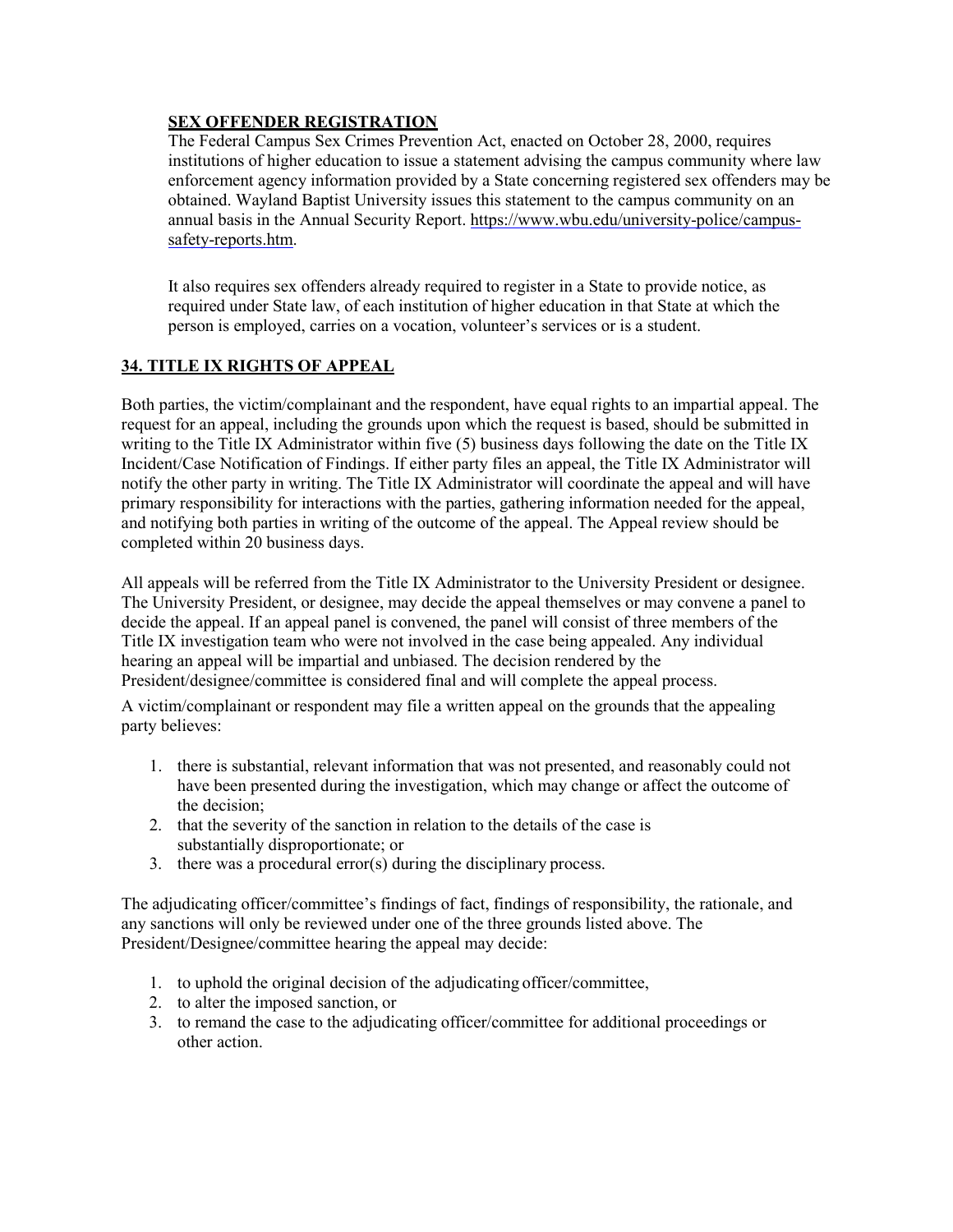### **35. TITLE IX APPEAL OF SANCTIONS**

Sanctions imposed by the Title IX Office or the Office of the President can be appealed by any party according to the grounds below. Post-hearing, any party may appeal the findings and/or sanctions only under the grounds described below.

All sanctions imposed by the original hearing body will be in effect during the appeal. A request may be made to the University President for special consideration in exigent circumstances, but the presumptive stance of the institution is that the sanctions will stand. Graduation, study abroad, internships/externships, etc. do NOT in and of themselves constitute exigent circumstances, and students or employees may not be able to participate in those activities during their appeal. In cases where the appeal results in reinstatement to the institution or of privileges, all reasonable attempts will be made to restore the student or employee to their prior status, recognizing that some opportunitieslost may be irretrievable in the short term.

The decision of the Title IX Office may be appealed by petitioning a Title IX Administrator. Accused students or victim/complainant's must petition within 5 business days of receiving the written decision for a review of the decision or the sanctions imposed. Any party who files an appeal must do so in writing to the Title IX Office. The Title IX Office will share the appeal with the other party (e.g., if the accused appeals, the appeal is shared with the victim/complainant, who may also wish to file a response), and then the Title IX Office will draft a response memorandum (also shared with all parties). All appeals and responses are then forwarded to the appeals officer/committee for initial review to determine if the appeal meets the limited grounds and is timely. The original finding and sanction will stand if the appeal is not timely or substantively eligible, and the decision is final. If the appeal has standing, the documentation is forwarded for consideration. The party requesting appeal must show error as the original finding and sanction are presumed to have been decided reasonably and appropriately. The ONLY grounds for appeal are as follows:

- 1. A procedural or substantive error occurred that significantly impacted the outcome of the investigation (e.g. substantiated bias, material deviation from established procedures, etc.);
- 2. To consider new evidence, unavailable during the original hearing or investigation, that could substantially impact the original finding or sanction. A summary of this new evidence and its potential impact must be included;
- 3. The sanctions imposed are substantially disproportionate to the severity of theviolation.

If the appeals officer or committee determines that new evidence should be considered, it will return the complaint to the original investigative body to reconsider in light of the new evidence, only. The reconsideration of the investigative body is not appealable.

If the appeals officer or committee determines that a material procedural [or substantive] error occurred, it may return the complaint to the original investigative body with instructions to reconvene to cure the error. In rare cases, where the procedural [or substantive] error cannot be cured by the original investigative officers (as in cases of bias), the appeals officers or committee may order a new investigation on the complaint with a new body of investigative officers. The results of a reopened investigation cannot be appealed. The results of a new investigation can be appealed once, on the three applicable grounds for appeals.

If the appeals officer or committee determines that the sanctions imposed are disproportionate to the severity of the violation, the appeals officer or committee will return the complaint to the Title IX Office, which may then increase, decrease or otherwise modify the sanctions. This decision is final.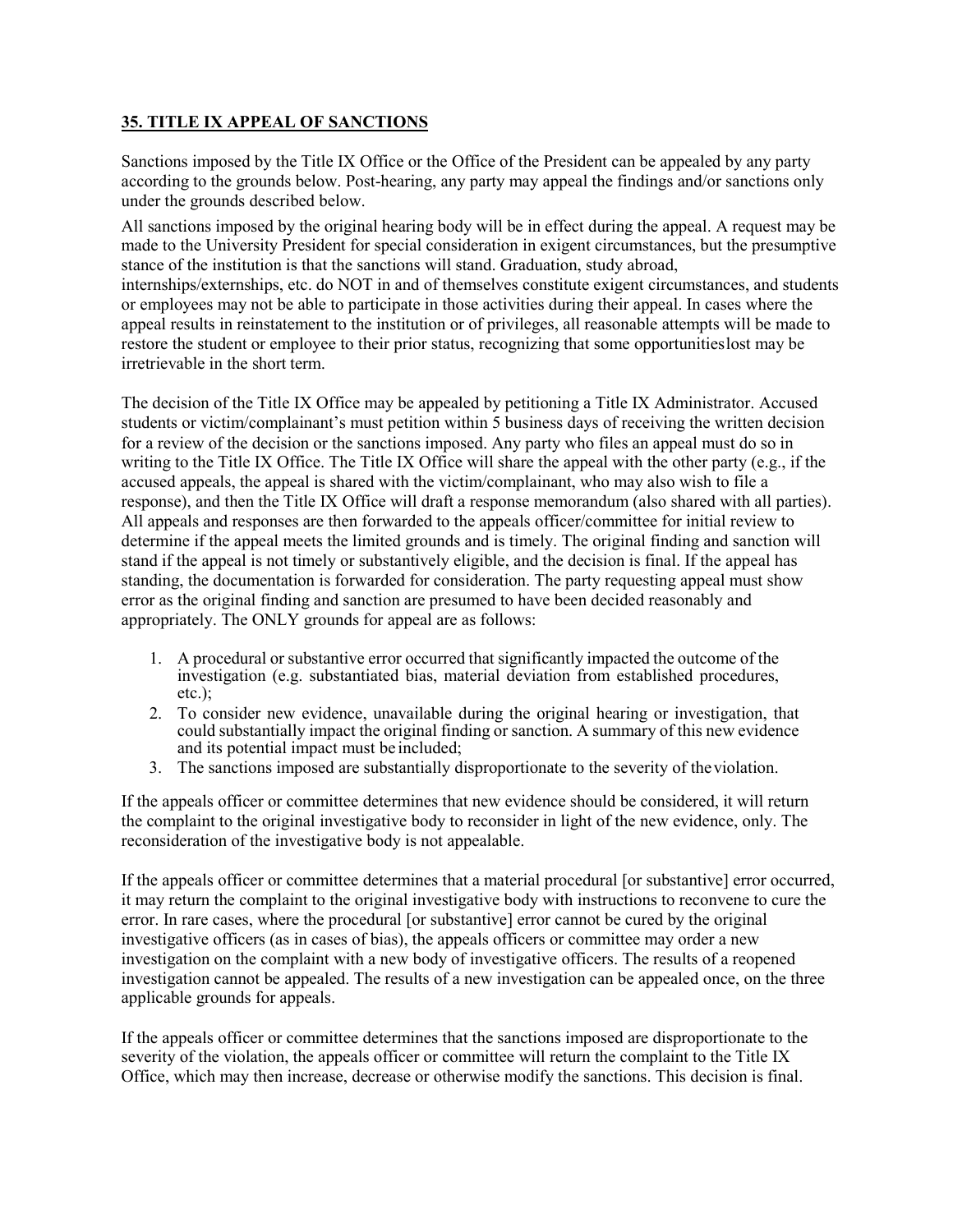The procedures governing the hearing of appeals include the following:

- All parties should be timely informed of the status of requests for appeal, the status of the appeal consideration, and the results of the appeal decision;
- Every opportunity to return the appeal to the original hearing body for reconsideration (remand) should be pursued;
- Appeals are not intended to be full re-hearings of the complaint (de novo). In most cases, appeals are confined to a review of the written documentation or record of the original investigation, and pertinent documentation regarding the grounds for appeal;
- This is not an opportunity for appeals officers to substitute their judgment for that of the original hearing body merely because they disagree with its finding and/or sanctions. Appeals decisions are to be deferential to the original hearing body, making changes to the finding only where there is clear error and to the sanction only if there is a compelling justification to do so;
- Sanctions imposed are implemented immediately unless the University President stays their implementation in extraordinary circumstances, pending the outcome of the appeal;
- The appeals committee or officer will render a written decision on the appeal to all parties within seven (7) business days from hearing of the appeal. The committee's decision to deny appeal requests is final.

## **36. RECORD KEEPING**

Wayland Baptist University will maintain for a period of at least seven (7) years records of:

- 1. Each sexual harassment investigation including any determination regarding responsibility and any audio or audiovisual recording or transcript required under federal regulation;
- 2. Any disciplinary sanctions imposed on the Respondent;
- 3. Any remedies provided to the Complainant designed to restore or preserve equal access to Wayland Baptist University's education program or activity;
- 4. Any appeal and the result therefrom;
- 5. Any Informal Resolution and the result therefrom;
- 6. All materials used to train Title IX Administrator, Investigators, Decision-makers, and any person who facilitates an Informal Resolution process. Wayland Baptist University will make these training materials publicly available on Wayland Baptist University's website; and
- 7. Any actions, including any supportive measures, taken in response to a report or formal complaint of sexual harassment, including:
	- a. The basis for all conclusions that the response was not deliberately indifferent;
	- b. Any measures designed to restore or preserve equal access to Wayland Baptist University's education program or activity; and
	- c. If no supportive measures were provided to the Complainant, document the reasons why such a response was not clearly unreasonable in light of the known circumstances.

Wayland Baptist University will also maintain any and all records in accordance with state and federal laws.

> Contact for Interpretation: University President  $\_$  , and the contribution of the contribution of  $\mathcal{L}_\mathcal{A}$  , and the contribution of  $\mathcal{L}_\mathcal{A}$

> This policy statement supersedes all previous policy statements on this subject.